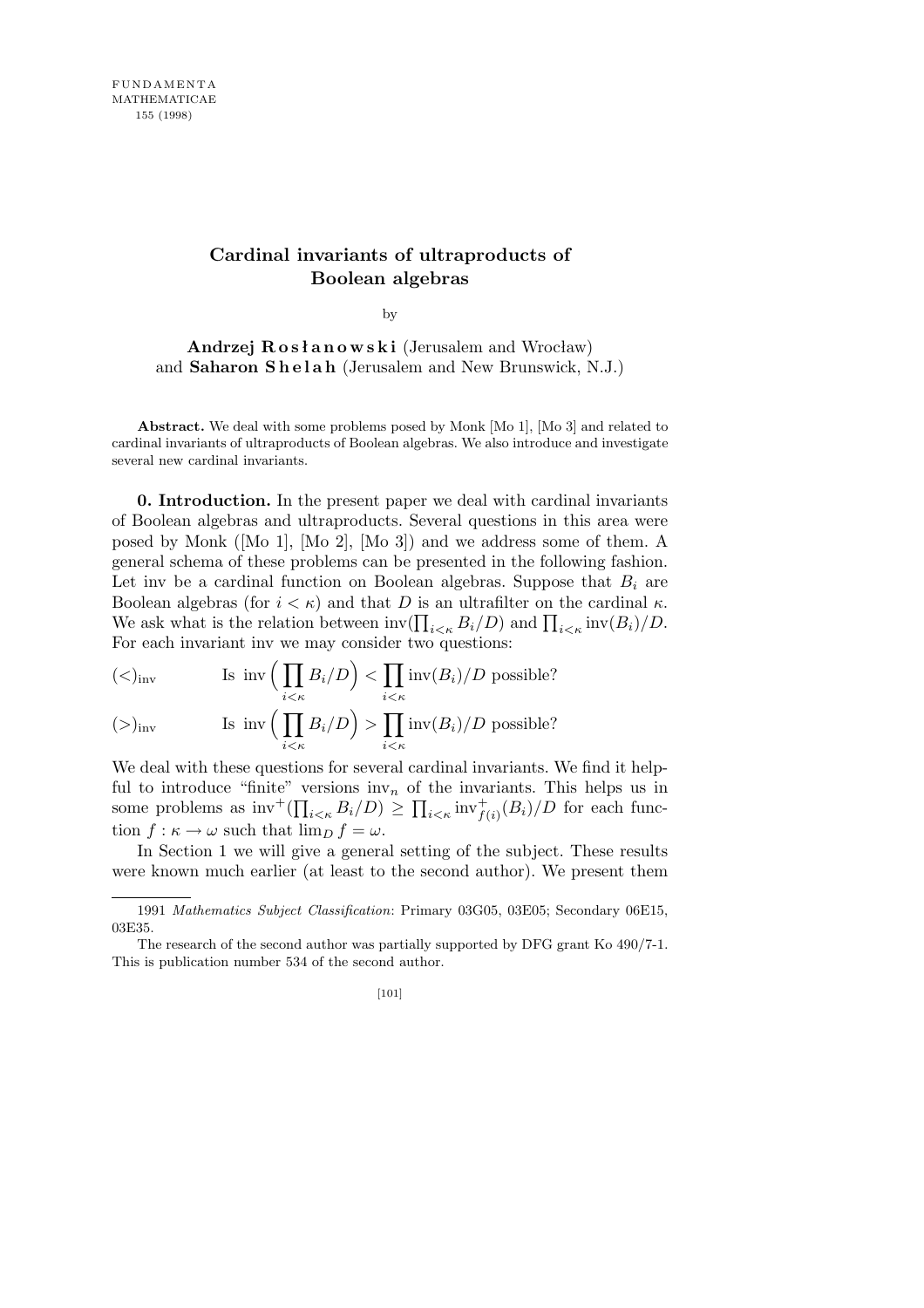here to establish a uniform approach to the invariants and show how the Łoś theorem applies. In the last part of this section we present a simple method which uses the main result of  $[MgSh 433]$  to show the consistency of the inequality  $\text{inv}(\prod_{i \leq \kappa} B_i/D) < \prod_{i \leq \kappa} \text{inv}(B_i)/D$  for several invariants inv. These problems will be fully studied and presented in [MgSh 433].

Section 2 is devoted to the (topological) density of Boolean algebras. We show here that, in ZFC, the answer to the question  $\langle \langle \rangle_d$  is "yes". This improves Theorem A of [KoSh 415] (a consistency result) and answers (negatively) Problem J of [Mo 3]. It should be remarked here that the answer to  $(>)_d$  is "no" (see [Mo 2]).

In the third section we introduce strong *λ*-systems which are one of tools for our constructions. Then we apply them to build Boolean algebras which (under some set-theoretical assumptions) show that the inequalities  $($ >)<sub>h-cof</sub> and  $($ >)<sub>inc</sub> are possible (a consistency). These results seem to be new, the second one can be considered as a partial answer to Problem X of [Mo 3]. We get similar constructions for spread, hereditary Lindelöf degree and hereditary density. However, they are not sufficient to give in ZFC positive answers to the corresponding questions  $(>\)_{inv}$ . These investigations are continued in [Sh 620], where the relevant Boolean algebras are built in ZFC. The consistencies of the reverse inequalities will be presented in [MgSh 433].

The fourth section deals with the independence number and the tightness. It has been known that both questions  $(>\)_{ind}$  and  $(>\)_{t}$  have the answer "yes". In the forthcoming paper [MgSh 433] it will be shown that  $(<)_{\text{ind}}$ ,  $(\langle \rangle_t)$  may be answered positively (a consistency result; see also Section 1). Our results here were inspired by other sections of this paper and [Sh 503]. We introduce and study "finite" versions of the independence number getting a surprising asymmetry between odd and even cases. A completely new cardinal invariant appears naturally here. It has some reflection in what we can show for the tightness. Finally, we re-present and re-formulate the main result of [Sh 503] (on products of interval Boolean algebras) putting it in our general schema and showing explicitly its heart.

*History*. A regular study of cardinal invariants of Boolean algebras was initiated in [Mo 1], where several problems were posed. Those problems stimulated and directed the work in the area. Some of the problems were naturally related to the behaviour of the invariants in ultraproducts and that found a reflection in papers coming later. Several bounds, constructions and consistency results were proved in [Pe], [Sh 345], [KoSh 415], [MgSh 433], [Sh 479], [Sh 503]. New techniques of constructions of Boolean algebras were developed in [Sh 462] (though the relevance of the methods for ultraproducts was not stated explicitly there).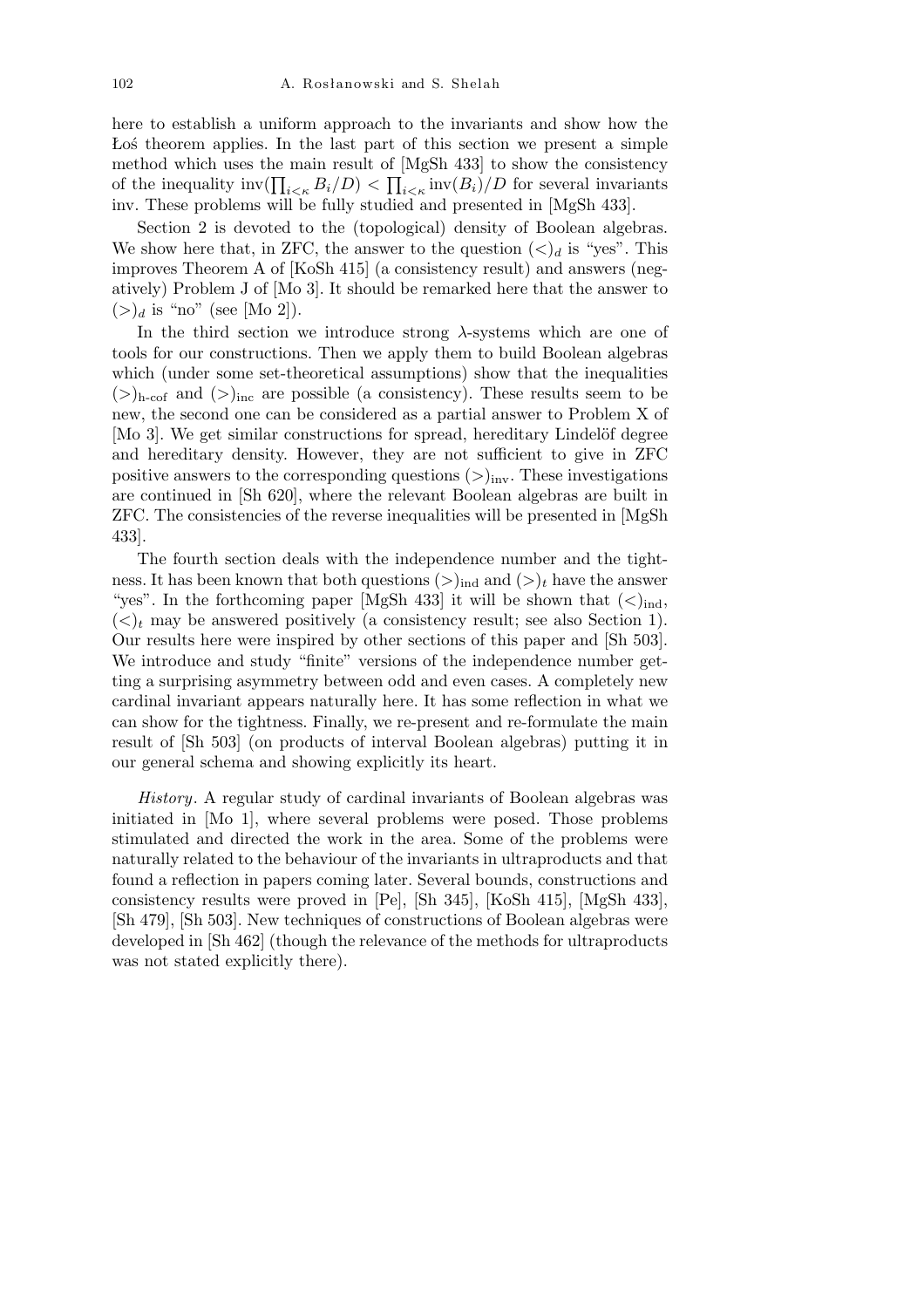This paper is, in a sense, a development of the notes "F99: Notes on cardinal invariants*. . .* " which the second author wrote in January 1993. A part of these notes is incorporated here, other results will be presented in [MgSh 433] and [RoSh 599].

The methods and tools for building Boolean algebras which we present here will be applied in a forthcoming paper to deal with the problems of attainment in different representations of cardinal invariants.

*Notation*. Our notation is rather standard. All cardinals are assumed to be infinite and usually they are denoted by  $\lambda$ ,  $\kappa$ ,  $\theta$ ,  $\Theta$  (with possible indices).

We say that a family  $\{\langle s_0^\alpha, \ldots, s_{m-1}^\alpha \rangle : \alpha < \lambda\}$  of finite sequences forms a *∆*-*system* with the root  $\{0, \ldots, m^* - 1\}$  (for some  $m^* \leq m$ ) if the sets  ${s_{m^*}^{\alpha}, \ldots, s_{m-1}^{\alpha}}$  (for  $\alpha < \lambda$ ) are pairwise disjoint and

$$
(\forall \alpha < \lambda)(\forall l < m^*)(s_l^{\alpha} = s_l^0).
$$

In Boolean algebras we use  $\vee$  (and  $\vee$ ),  $\wedge$  (and  $\wedge$ ) and *−* for the Boolean operations. If *B* is a Boolean algebra and  $x \in B$  then  $x^0 = x$  and  $x^1 = -x$ .

The sign  $\circledast$  stands for the operation of the free product of Boolean al-The sign  $\otimes$  stands for the operation of the free product of Boolean algebras (see [Ko], Def. 11.1) and  $\prod^w$  denotes the weak product of Boolean algebras (as defined in [Ko], p. 112).

All Boolean algebras we consider are assumed to be infinite (and we will not repeat this assumption). Similarly whenever we consider a cardinal invariant inv $(B)$  we assume that it is infinite.

**Acknowledgments.** We would like to thank Professor Donald Monk for his very helpful comments at various stages of preparation of the paper as well as for many corrections and improvements.

#### **1. Invariants and ultraproducts**

**1.1.** *Definable cardinal invariants*. In this section we try to systematize the definition of cardinal invariants and we define what is a def.car. invariant (definable cardinal invariant) of Boolean algebras. Then we get immediate consequences of this approach for ultraproducts. Actually, Boolean algebras are irrelevant in this section and can be replaced by any structures.

DEFINITION 1.1. (1) For a (not necessarily first order) theory  $T$  in the language of Boolean algebras plus one distinguished predicate  $P = P_0$  (unary if not said otherwise) plus, possibly, some others *P*1*, P*2*, . . .* we define cardinal invariants  $inv_T$  and  $inv_T^+$  of Boolean algebras by (for a Boolean algebra *B*)

 $inv_T(B) := \sup\{\|P\| : (B, P_n)_n \text{ is a model of } T\},\$ 

 $\text{inv}_{T}^{+}(B) := \text{sup}\{\|P\|^{+} : (B, P_n)_n \text{ is a model of } T\},$ 

$$
\text{Inv}_T(B) := \{ ||P|| : (B, P_n)_n \text{ is a model of } T \}.
$$

We call  $\text{inv}_{T}^{(+)}$  a *def.car. invariant* (definable cardinal invariant).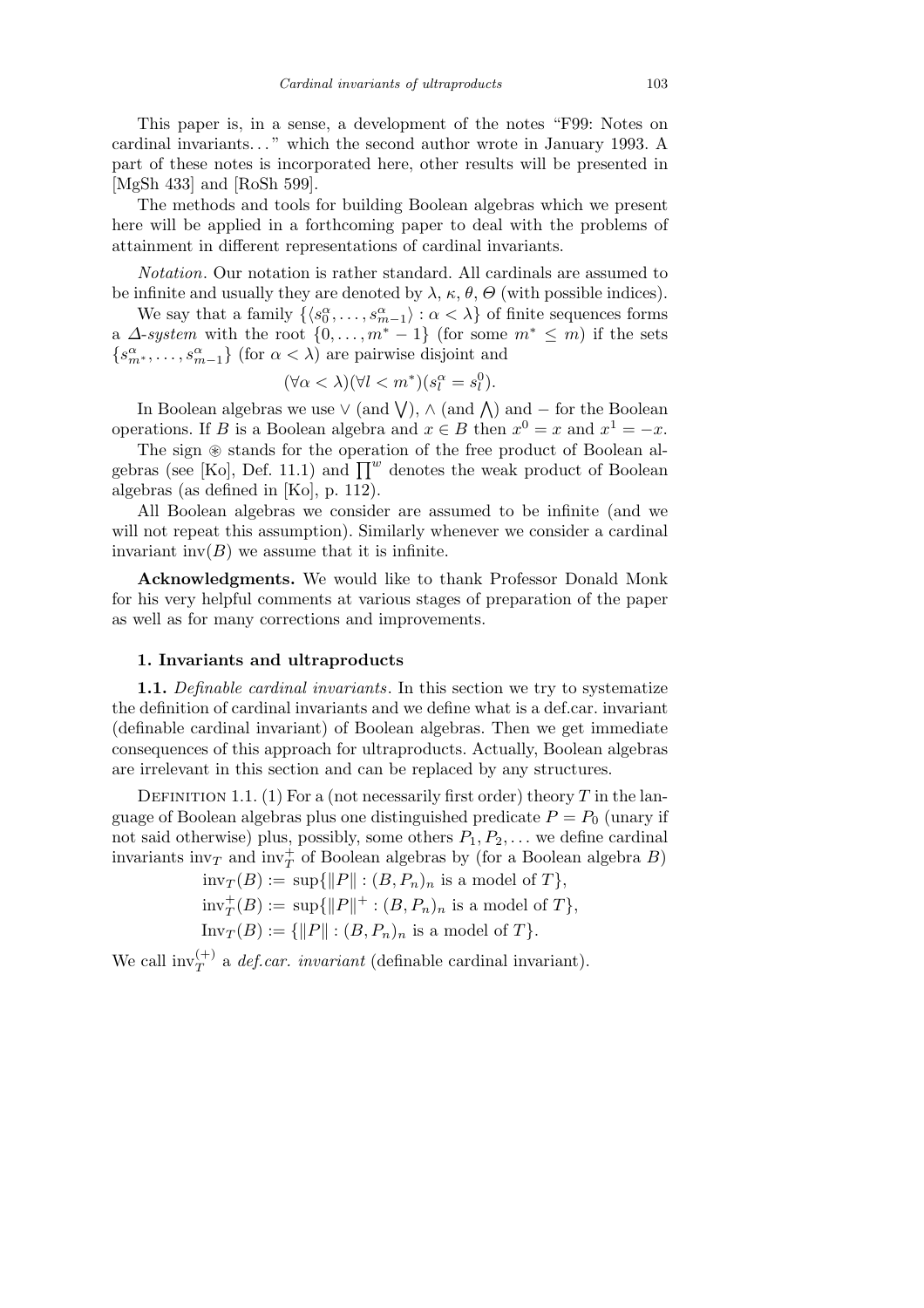(2) If in (1), *T* is first order, we call such a cardinal invariant a *def.f.o.car. invariant* (definable first order cardinal invariant).

(3) A theory *T* is *n-universal* in  $(P_0, P_1)$  if all sentences  $\phi \in T$  are of the form

$$
(\forall x_1, \ldots, x_n \in P_0)(\psi(\bar{x})),
$$

where all occurrences of  $x_1, \ldots, x_n$  in  $\psi$  are free and  $P_0$  does not appear there and any appearance of  $P_1$  in  $\psi$  is of the form  $P_1(x_{i_0}, \ldots, x_{i_k})$  with no more complicated terms.

If we allow all *n* then *T* is said to be *universal in*  $(P_0, P_1)$ .

Note: quantifiers can still occur in  $\psi(\bar{x})$  on other variables.

(4) If in (1),  $T$  is universal in  $(P_0, P_1)$ , first order except the demand that *P*<sup>1</sup> is a well ordering of *P*<sup>0</sup> we call such a cardinal invariant a *def.u.w.o.car. invariant* (definable universal well ordered cardinal invariant).

(5) If in (1),  $P_1$  is a linear order on  $P$  (i.e.  $T$  says so) and in the definition of  $inv_T(B)$  and  $inv^+(B)$  we replace  $||P||$  by the cofinality of  $(P, P_1)$ then we call those cardinal invariants *def.cof. invariants* (definable cofinality invariants,  $cf\text{-}inv<sub>T</sub>$ ); we can have the f.o. and the u.w.o. versions. We define similarly cf-Inv $T(B)$  as the set of such cofinalities. To use cf-inv we can put it in  $+$  (we may omit "cf-" if the context allows it). We can use order type instead of cofinality and cardinality writing ot-inv. For cardinality we may use car-inv.

(6) For a theory *T* as in (2), the *minimal definable first order cardinal invariant* of *B* (determined by *T*) is min  $Inv_T(B)$ .

To avoid a long sequence of definitions we refer the reader to [Mo 1], [Mo 2] for the definitions of the cardinal functions below. Those invariants which are studied in this paper are defined in the respective sections.

Proposition 1.2. (1) *The following cardinal invariants of Boolean algebras are def.f.o.car. invariants* (*of course each has two versions*: inv *and* inv<sup>+</sup>): *c* (*cellularity*), Length, irr (*irredundance*), *cardinality*, ind (*independence*), *s* (*spread*), Inc (*incomparability*)*.*

(2) *The following cardinal invariants of Boolean algebras are def.f.o.cof. invariants*: hL (*hereditary Lindelöf*), hd (*hereditary density*).

(3) *The following cardinal invariants of Boolean algebras are def.u.w.o. car. invariants*: Depth, *t* (*tightness*), h-cof (*hereditary cofinality*), hL, hd*.*

(4) *π* (*algebraic density*) *and d* (*topological density*) *are minimal def.f.o. card. invariants.*

P r o o f. All unclear cases are presented in the next sections.

PROPOSITION 1.3. (1) If  $inv_T^+(B)$  *is a limit cardinal then the* sup *in the definition of*  $inv_T(B)$  *is not attained and*  $inv_T(B) = inv_T^+(B)$ *.*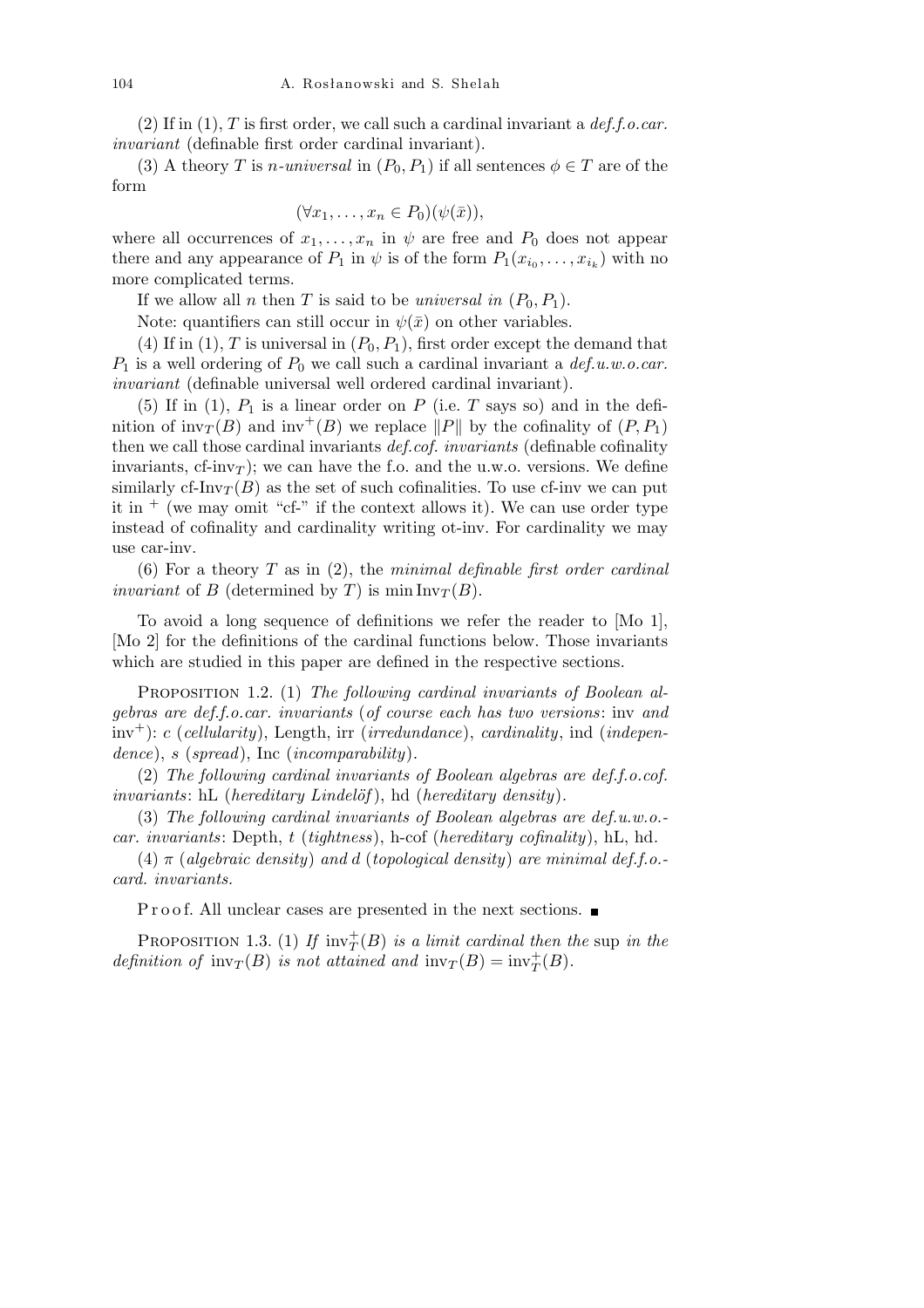(2) If  $\text{inv}_T^+(B)$  *is not a limit cardinal then it is*  $(\text{inv}_T(B))^+$  *and the* sup *in the definition of*  $inv_T(B)$  *is attained.* 

Definition 1.4. A linear order (*I, <*) is *Θ*-*like* if

$$
||I|| = \Theta \text{ and } (\forall a \in I)(||\{b \in I : b < a\}|| < \Theta).
$$

PROPOSITION 1.5. *Assume that*  $\text{inv}_{T}^{(+)}$  *is a definable first order cardinal invariant.* Assume further that  $D$  *is an ultrafilter on a cardinal*  $\kappa$ ,  $B_i$  *is a Boolean algebra* (*for*  $i < \kappa$ ) *and*  $B := \prod_{i < \kappa} B_i/D$ . *Then*:

(a) if  $\lambda_i < \text{inv}_T^+(B_i)$  for  $i < \kappa$  then  $\prod_{i<\kappa} \lambda_i/D < \text{inv}_T^+(B)$ ,

(a)  $\iint_{i<\kappa} \text{inv}_T(D_i)$  for  $i<\kappa$  are<br>
(b)  $\prod_{i<\kappa} \text{inv}_T^+(B_i)/D \leq \text{inv}_T^+(B)$ ,

(c) *if*  $\text{inv}_T(B) < \prod_{i \leq \kappa} \text{inv}_T(B_i)/D$  *then for the D-majority of*  $i \leq \kappa$ , (c) *i*<sub>1</sub>  $\text{inv}_T(D) \leq \prod_{i \leq \kappa} \text{inv}_T(D_i)/D$  *inen for the D-majority of*  $i \leq \kappa$ ,<br>  $\lambda_i := \text{inv}_T(B_i)$  *is a limit cardinal and the linear order*  $\prod_{i \leq \kappa} (\lambda_i, \leq)/D$  *is*  $(\text{inv}_T(B))^+$ -like; hence for the D-majority of  $i < \kappa$ ,  $\lambda_i$  is a regular limit *cardinal* (*i.e. weakly inaccessible*), Q

(d)  $\min \text{Inv}_T(B) \le \prod_{i \le \kappa} \min \text{Inv}_T(B_i)/D$ .

P r o o f. (a) This is an immediate consequence of the Łoś theorem.

**F** 1001. (a) This is an immediate consequence of the Los theorem.<br>
(b) For  $i < \kappa$  define  $\lambda_i = \text{inv}_T^+(B_i)$ . Suppose that  $\lambda < \prod_{i \leq \kappa} \lambda_i/D$ . As  $\overline{ }$  $\iota_{\leq \kappa}(\lambda_i, \leq)/D$  is a linear order of cardinality  $> \lambda$  we find  $f \in \prod_{i \leq \kappa} \lambda_i$  with

$$
\left\| \left\{ g/D \in \prod_{i < \kappa} \lambda_i / D : g/D < f/D \right\} \right\| \ge \lambda.
$$

Since  $f(i) < \text{inv}_T^+(B_i)$  (for  $i < \kappa$ ) we may apply (a) to conclude that

$$
\lambda \le \Big\| \prod_{i < \kappa} f(i) / D \Big\| < \mathrm{inv}_T^+(B).
$$

(c) Let  $\lambda = \text{inv}_T(B)$  and  $\lambda_i = \text{inv}_T(B_i)$ , and assume that  $\lambda < \prod_{i \leq \kappa} \lambda_i/D$ . By part (b) we conclude that then

(\*) 
$$
\lambda^+ = \prod_{i < \kappa} \text{inv}_T^+(B_i)/D = \prod_{i < \kappa} \text{inv}_T(B_i)/D = \text{inv}_T^+(B).
$$

Let  $A = \{i \leq \kappa : \text{inv}_T(B_i) \leq \text{inv}_T^+(B_i)\}\.$  Note that  $A \notin D$ : if not then we may assume  $A = \kappa$  and for each  $i < \kappa$  we have  $\lambda_i < \text{inv}_T^+(B_i)$ . By we may assume  $A = \kappa$  and for each  $i < \kappa$  we have  $\lambda_i < \text{inv}_T(D_i)$ . By part (a) and (\*) above we get  $\lambda^+ = \prod_{i < \kappa} \lambda_i/D < \text{inv}_T^+(B)$ , a contradiction. Consequently, we may assume that  $\overrightarrow{A} = \emptyset$ . Thus for each  $i < \kappa$  we have  $\lambda_i = \text{inv}_T(B_i) = \text{inv}_T^+(B_i)$  and  $\lambda_i$  is a limit cardinal,  $\lambda_i = \text{sup} \text{Inv}_T(B_i) \notin$  $Inv_T(B_i)$  (by 1.3).

The linear order  $\prod_{i<\kappa}(\lambda_i,\langle)/D$  is of cardinality  $\lambda^+$  (by (\*)). Suppose  $f \in \prod_{i \leq \kappa} \lambda_i$  and choose  $\mu_i \in \text{Inv}_T(B_i)$  such that  $f(i) \leq \mu_i$  for  $i \leq \kappa$ . Then

$$
\left\| \prod_{i < \kappa} f(i)/D \right\| \leq \prod_{i < \kappa} \mu_i/D \in \text{Inv}_T \left( \prod_{i < \kappa} B_i/D \right) \subseteq \lambda^+.
$$

Hence the order  $\prod_{i<\kappa}(\lambda_i,\langle)/D$  is  $\lambda^+$ -like.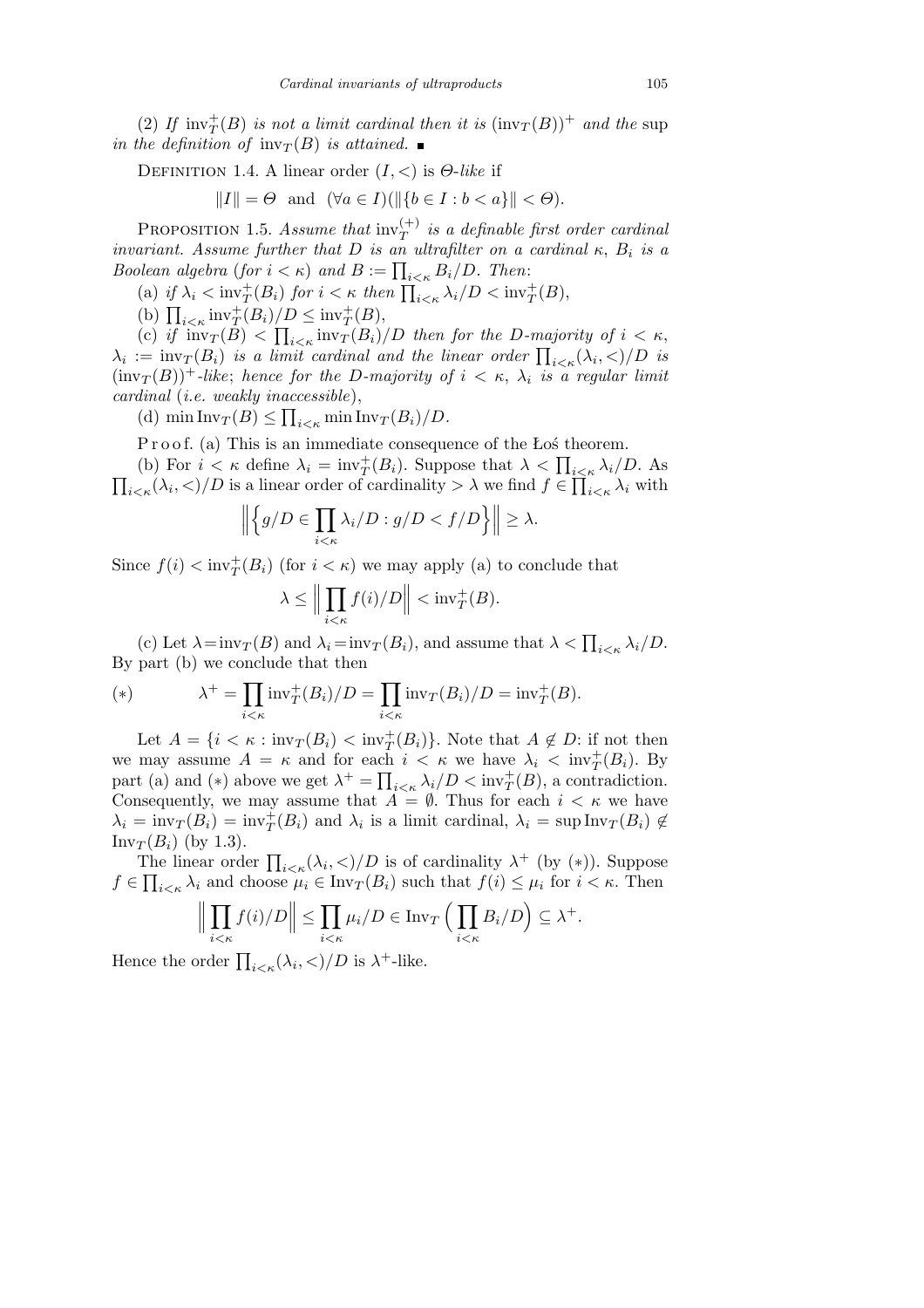Finally, assume that  $A = \{i \leq \kappa : \lambda_i \text{ is singular}\}\in D$ , so without loss of generality  $A = \kappa$ . Choose cofinal subsets  $Q_i$  of  $\lambda_i$  such that  $Q_i \subseteq \lambda_i$  $\sup Q_i, \|Q_i\| = \text{cf}(\lambda_i) \text{ (for } i < \kappa) \text{ and let } M_i = (\lambda_i, \langle Q_i, \ldots) \text{. Take the }$ ultrapower  $M = \prod_{i \le k} M_i/D$  and note that  $M \models {}^{\omega}Q^M$  is unbounded in  $\langle A^{Mn} \rangle$ . As earlier,  $||Q^M|| = \prod_{i \leq \kappa} ||Q_i||/D \leq \lambda$  so  $cf(\prod_{i \leq \kappa} (\lambda_i, \leq)/D) \leq \lambda$ , which contradicts the  $\lambda^+$ -likeness of the product order.

(d) This follows from (a).  $\blacksquare$ 

DEFINITION 1.6. Let  $(I, <)$  be a partial order.

(1) The *depth*  $\text{Depth}(I)$  of the order *I* is the supremum of the cardinalities of well ordered (by *<*) subsets of *I*.

(2) *I* is *Θ-Depth-like* if *I* is a linear ordering which contains a well ordered cofinal subset of length  $\Theta$  but  $Depth^+(\{b \in I : b < a\}, <) \leq \Theta$  for each  $a \in I$ .

LEMMA 1.7. Let D be an ultrafilter on a cardinal  $κ$ , and  $λ$ <sub>*i*</sub> (for  $i < κ$ ) *be cardinals. Then*:

(1) *if*  $\prod_{i \leq \kappa} (\lambda_i^+, \leq)/D$  *contains a*  $\leq_D$ *-increasing sequence*  $\langle f_\alpha/D \rangle$ :  $\alpha \leq \mu_0$  *where*  $\mu_0$  *is a cardinal then*  $\mu_0 < \text{Depth}^+(\prod_{i \leq \kappa}(\lambda_i, <)/D)$ ,

(2) Depth $(\prod_{i<\kappa}(\lambda_i^+,\langle)/D) \leq$  Depth<sup>+</sup> $(\prod_{i<\kappa}(\lambda_i,\langle)/D)$  and hence  $\mathrm{Depth}^+{}(\prod_{{\mathcal{C}}}\,$  $\lim_{i \leq \kappa} (\lambda_i^+, \leq)/D) \leq \text{Depth}^+([\prod_{i \leq \kappa}$  $\lambda_i \langle \lambda_i, \langle \rangle/D)$ <sup>+</sup>.

Proof. (1) Define  $\mu_1 = cf(\prod_{i<\kappa}(\lambda_i,<)/D)$ , so that we have  $\mu_1 <$ Depth<sup>+</sup>( $\prod_{i<\kappa}(\lambda_i,\langle)/D)$ ). If  $\mu_0 \leq \mu_1$  then we are done, so assume that  $\mu_0 > \mu_1$  and consider two cases.

CASE A: cf( $\mu_0$ )  $\neq \mu_1$ . Let  $\langle g_\beta/D : \beta < \mu_1 \rangle$  be an increasing sequence CASE A:  $c_1(\mu_0) \neq \mu_1$ . Let  $(g_\beta/D : \beta < \mu_1)$  be an increasing sequence<br>cofinal in  $\prod_{i \leq \kappa} (\lambda_i, \leq)/D$ . For each  $i < \kappa$  choose an increasing sequence contract in  $\prod_{i\leq \kappa}\langle \lambda_i, \langle \lambda_i, \langle \rangle \rangle$ . For each  $i < \kappa$  choose an increasing sequence  $\langle A^i_{\xi} : \xi < \lambda_i \rangle$  of subsets of  $f_{\mu_0}(i)$  such that  $f_{\mu_0}(i) = \bigcup_{\xi < \lambda_i} A^i_{\xi}$  and  $||A^i_{\xi}|| < \lambda_i$ . Then

$$
(\forall \alpha < \mu_0)(\exists \beta < \mu_1)(\{i < \kappa : f_\alpha(i) \in A^i_{g_\beta(i)}\} \in D)
$$

and, passing to a subsequence of  $\langle f_{\alpha}/D : \alpha < \mu_0 \rangle$  if necessary, we may assume that for some  $\beta_0 < \mu_1$  and all  $\alpha < \mu_0$ ,

$$
\{i < \kappa : f_\alpha(i) \in A^i_{g_{\beta_0}(i)}\} \in D
$$

(this is the place where we use the additional assumption  $cf(\mu_0) \neq \mu_1$ ). Each set  $A^i_{g_{\beta_0}(i)}$  is order-isomorphic to some ordinal  $g(i) < \lambda_i$  (as  $||A^i_{g_{\beta_0}(i)}|| < \lambda_i$ ). These isomorphisms give us a "copy" of the sequence  $\langle f_{\alpha}/D : \alpha \langle \mu_0 \rangle$  below some  $g/D \in \prod_{i \le \kappa} \lambda_i/D$ , witnessing  $\mu_0 < \text{Depth}^+(\prod_{i \le \kappa} (\lambda_i, <)/D)$ .

CASE B: cf( $\mu_0$ ) =  $\mu_1 < \mu_0$ . For each regular cardinal  $\mu \in (cf(\mu_0), \mu_0)$ we may apply Case A to  $\mu$  and the sequence  $\langle f_{\alpha}/D : \alpha \leq \mu \rangle$  and conclude that  $\mu < \text{Depth}^+(\prod_{i<\kappa}(\lambda_i,<)/D)$ . Hence  $\mu_0 \leq \text{Depth}^+(\prod_{i<\kappa}(\lambda_i,<)/D)$ .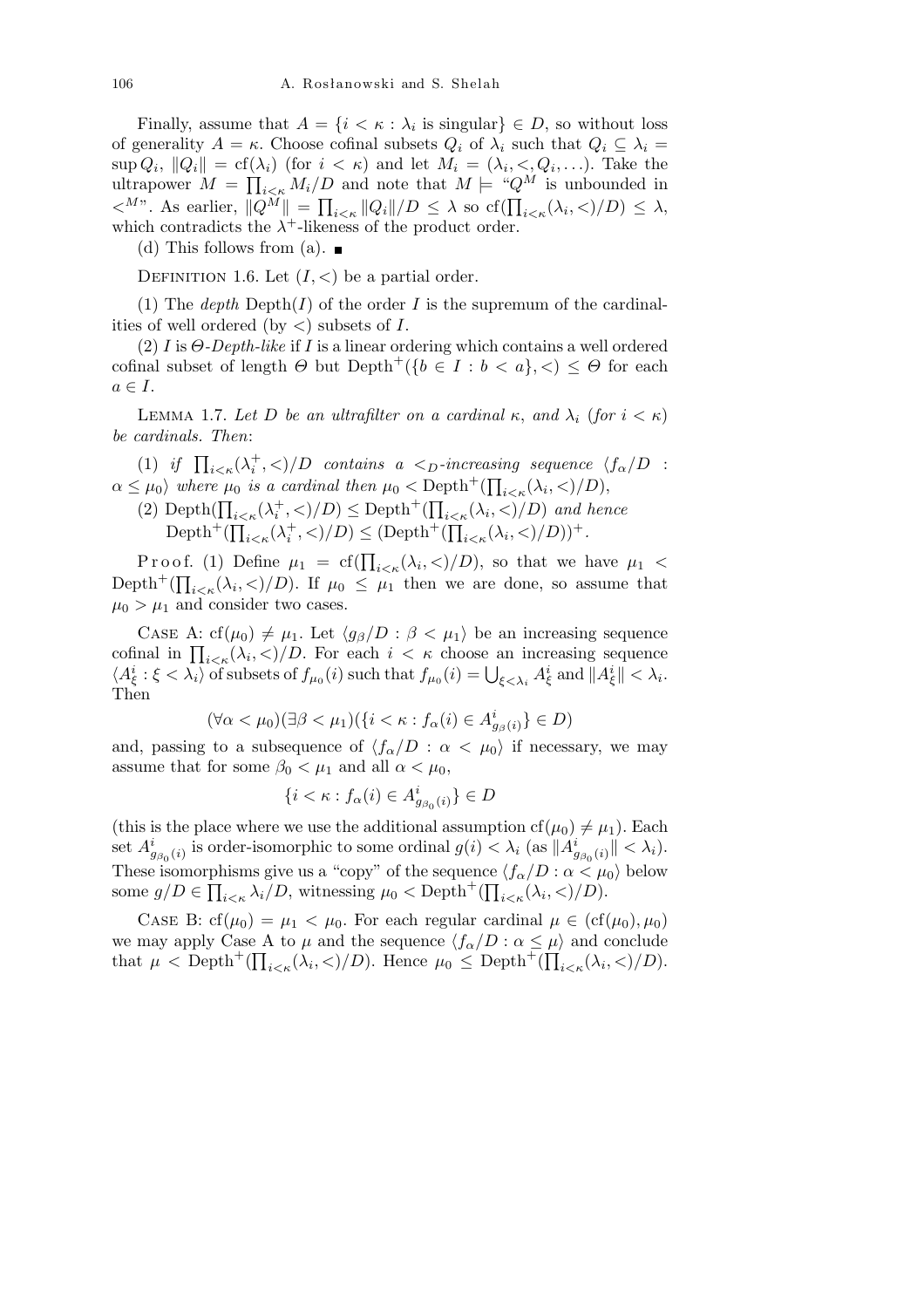Let  $\langle \mu^{\xi} : \xi < \text{cf}(\mu_0) \rangle \subseteq (\text{cf}(\mu_0), \mu_0)$  be an increasing sequence of regular cardinals cofinal in  $\mu_0$ . Note that for each  $\xi < \text{cf}(\mu_0)$  and a function  $f \in \prod_{i \leq \kappa} \lambda_i$  we can find a  $\leq_D$ -increasing sequence  $\langle h^*_{\alpha} : \alpha < \mu^{\xi} \rangle \subseteq$  $i \lt_k \lambda_i$  such that  $f \lt_D h_0^*$ . Using this fact we construct inductively a  $\prod_{i \leq \kappa} \lambda_i$  such that  $f \leq D$   $h_0$ . Using this fact we construct inductively a<br>  $\langle D \rangle$ -increasing sequence  $\langle h_\alpha/D : \alpha \langle \mu_0 \rangle \subseteq \prod_{i \leq \kappa} \lambda_i/D$  (which will show that  $\mu_0 < \text{Depth}^+(\prod_{i<\kappa}(\lambda_i, <)/D))$ :

Suppose we have defined  $h_{\alpha}$  for  $\alpha < \mu^{\xi}$  (for some  $\xi < \text{cf}(\mu_0)$ ). Since  $\mu^{\xi}$  is regular and  $\mu^{\xi} \neq \mu_1$  the sequence  $\langle h_{\alpha}/D : \alpha < \mu^{\xi} \rangle$  cannot be cofinal  $\mu^s$  is regular and  $\mu^s \neq \mu_1$  the sequence  $\langle n_{\alpha}/D : \alpha < \mu^s \rangle$  cannot be connaitin  $\prod_{i \leq \kappa} (\lambda_i, \langle)/D$ . Take  $f/D \in \prod_{i \leq \kappa} \lambda_i/D$  which  $\langle D \rangle$ -bounds the sequence. By the previous remark we find a  $\lt_D$ -increasing sequence  $\langle h_\alpha/D:\mu^\xi\leq\alpha<\pi\rangle$ *by* the previous remark we find a  $\langle D$ -increasing sequence  $\langle h_{\alpha} \rangle D : \mu^s \leq \alpha \langle \mu_{\beta+1} \rangle$ <br> $\mu^{\xi+1} \rangle \subseteq \prod_{i \leq \kappa} \lambda_i/D$  such that  $f \langle D \rangle h_{\mu^{\xi}}$ . So the sequence  $\langle h_{\alpha} : \alpha \langle \mu_{\beta+1} \rangle$ is increasing.

Now suppose that we have defined  $h_{\alpha}/D$  for  $\alpha < \sup_{\xi < \xi_0} \mu^{\xi}$  for some limit ordinal  $\xi_0 <$  cf( $\mu_0$ ). The cofinality of the sequence  $\langle h_\alpha/D : \alpha$  $\sup_{\xi \leq \xi_0} \mu^{\xi}$  is cf( $\xi_0$ )  $\lt \mu_1$ . Therefore, the sequence is bounded in  $\prod_{i \leq \kappa} \lambda_i/D$ and we may proceed as in the successor case and define  $h_{\alpha}/D$  for  $\alpha \in$  $[\sup_{\xi < \xi_0} \mu^{\xi}, \mu^{\xi_0}).$ 

(2) follows immediately from (1).  $\blacksquare$ 

PROPOSITION 1.8. *Assume that*  $\text{inv}_{T}^{(+)}$  *is a definable universal well ordered cardinal invariant. Assume further that D is an ultrafilter on a cardinal k*, *B*<sub>*i*</sub> is a Boolean algebra (for  $i < \kappa$ ) and  $B := \prod_{i < \kappa} B_i/D$ . Then:

(a) *if*  $\lambda_i < \text{inv}_T^+(B_i)$  *for*  $i < \kappa$  *then* Depth<sup>+</sup>( $\prod$  $\sum_{i \leq \kappa} (\lambda_i, \langle)/D) \leq \text{inv}_T^+(B)$ ,

(b) Depth $(\prod_{i<\kappa}(\text{inv}_T^+(B_i),<)/D) \leq \text{inv}_T^+(B)$ ,

(c)  $if \text{inv}_T(B) < \text{Depth}(\prod_{i \le \kappa}(\text{inv}_T(B_i), <)/D)$  *then for the D-majority*  $of$   $i < \kappa$ ,  $\lambda_i := \text{inv}_T(B_i)$  *is a limit cardinal and, moreover, the linear order*  $\sum_{i \leq \kappa} (\lambda_i, \langle \rangle / D \text{ is } (\text{inv}_T(B))^+$ -Depth-like; *hence for the D*-majority of  $i < \kappa$ , *λi is a regular limit cardinal*, *i.e. weakly inaccessible.*

P r o o f. (a) Suppose  $\mu < \text{Depth}^+(\prod)$  $\lambda_i \langle \lambda_i, \langle \rangle/D$ . As  $\lambda_i \langle \text{inv}_T^+(B_i) \rangle$  we find  $P_0^i, P_1^i, \ldots$  such that  $M_i := (B_i, P_0^i, P_1^i, \ldots) \models T, ||P_0^i|| \ge \lambda_i$ . Look at  $M := \prod_{i \le \kappa} M_i/D$ . Note that  $(P_0^M, P_1^M)$  is a linear ordering such that

$$
\text{Depth}^+\big((P_0^M, P_1^M)\big) \ge \text{Depth}^+\Big(\prod_{i < \kappa} (\lambda_i, <)/D\Big)
$$

*.*

Thus we find  $P_0^* \subseteq P_0^M$  such that  $||P_0^*|| = \mu$  and  $(P_0^*, P_1^M)$  is a well ordering. As formulas of *T* are universal in  $(P_0, P_1)$ , first order except the demand that  $P_1$  is a well order on  $P_0$  we conclude that  $M^* := (B, P_0^*, P_1^M, \ldots) \models T$ . Hence  $\mu = \|P_0^*\| < \text{inv}_T^+(B)$ .

(b) We consider two cases here.

CASE 1: For the *D*-majority of  $i < \kappa$  we have  $inv_T(B_i) < inv_T^+(B_i)$ .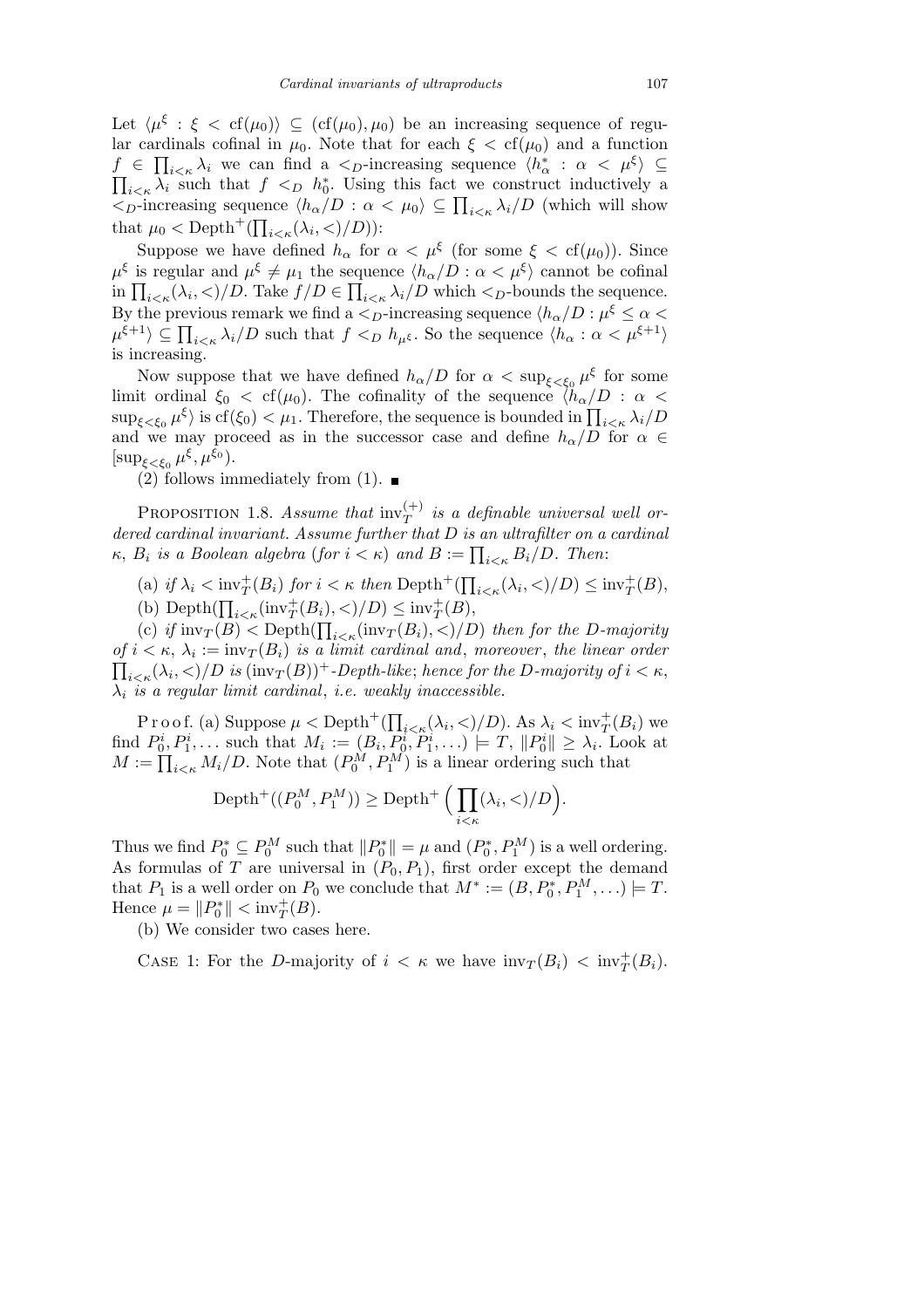Then we may assume that for each  $i < \kappa$ ,

$$
\lambda_i := \text{inv}_T(B_i) < \text{inv}_T^+(B_i) = \lambda_i^+.
$$

By Lemma  $1.7(2)$  we have

Depth 
$$
\Big(\prod_{i<\kappa}(\lambda_i^+,<)/D\Big) \leq \text{Depth}^+\Big(\prod_{i<\kappa}(\lambda_i,<)/D\Big).
$$

On the other hand, it follows from (a) that

Depth<sup>+</sup> 
$$
\Big( \prod_{i < \kappa} (\lambda_i, \langle \rangle / D \Big) \leq \text{inv}_T^+(B)
$$

and consequently we are done (in this case).

CASE 2: For the *D*-majority of  $i < \kappa$  we have  $\text{inv}_T(B_i) = \text{inv}_T^+(B_i)$ . So suppose that  $\text{inv}_T(B_i) = \text{inv}_T^+(B_i)$  for each  $i < \kappa$ . Suppose that

$$
\bar{g} = \langle g_{\alpha}/D : \alpha < \mu \rangle \subseteq \prod_{i < \kappa} \text{inv}_T^+(B_i)/D
$$

is a *<D*-increasing sequence.

If  $\bar{g}$  is bounded then we apply (a) to conclude that  $\mu < \text{inv}_{T}^{+}(B)$ . If  $\bar{g}$  is unbounded (so cofinal) then there are two possibilities: either  $\mu$  is a limit cardinal or it is a successor. In the first case we apply the previous argument to initial segments of  $\bar{g}$  and we conclude that  $\mu \leq inv_T^+(B)$ . In the second case we necessarily have  $\mu = cf(\prod_{i<\kappa}(\text{inv}_T^+(B_i),<)/D) = \mu_0^+$  (for some  $\mu_0$ ) and  $\mu_0 < \text{inv}_T^+(B)$ . Thus  $\mu \leq \text{inv}_T^+(B)$ .

Consequently, if there is an increasing (well ordered) sequence of length Consequently, if there is an increasing (went ordered) sequence of  $\mu$  in  $\prod_{i \le \kappa}(\text{inv}_T^+(B_i), <) / D$  then  $\mu \le \text{inv}_T^+(B)$  and Case 2 is done too.

(c) Assume that  $\lambda := \text{inv}_T(B) < \text{Depth}(\prod_{i \le \kappa}(\text{inv}_T(B_i), <)/D)$ . By (b) we then get

(\*\*) 
$$
\lambda^+ = \text{Depth}\Big(\prod_{i<\kappa}(\text{inv}_T(B_i),<)/D\Big) = \text{Depth}\Big(\prod_{i<\kappa}(\text{inv}_T^+(B_i),<)/D\Big)
$$
  
= inv\_T^+(B).

Suppose that  $\{i < \kappa : \text{inv}_T(B_i) < \text{inv}_T^+(B_i)\} \in D$ . Then by (a) we have

Depth<sup>+</sup> 
$$
\Big( \prod_{i < \kappa} (\text{inv}_T(B_i), <)/D \Big) \leq \text{inv}_T^+(B),
$$

but (by (*∗∗*) and 1.3) we know that

Depth<sup>+</sup>
$$
\left(\prod_{i<\kappa}(\text{inv}_T(B_i),<)/D\right)=\lambda^{++}>\text{inv}_T^+(B),
$$

a contradiction. Consequently, for the *D*-majority of  $i < \kappa$  we have  $\lambda_i =$  $\text{inv}_T(B_i) = \text{inv}_T^+(B_i)$  and  $\lambda_i$  is a limit cardinal.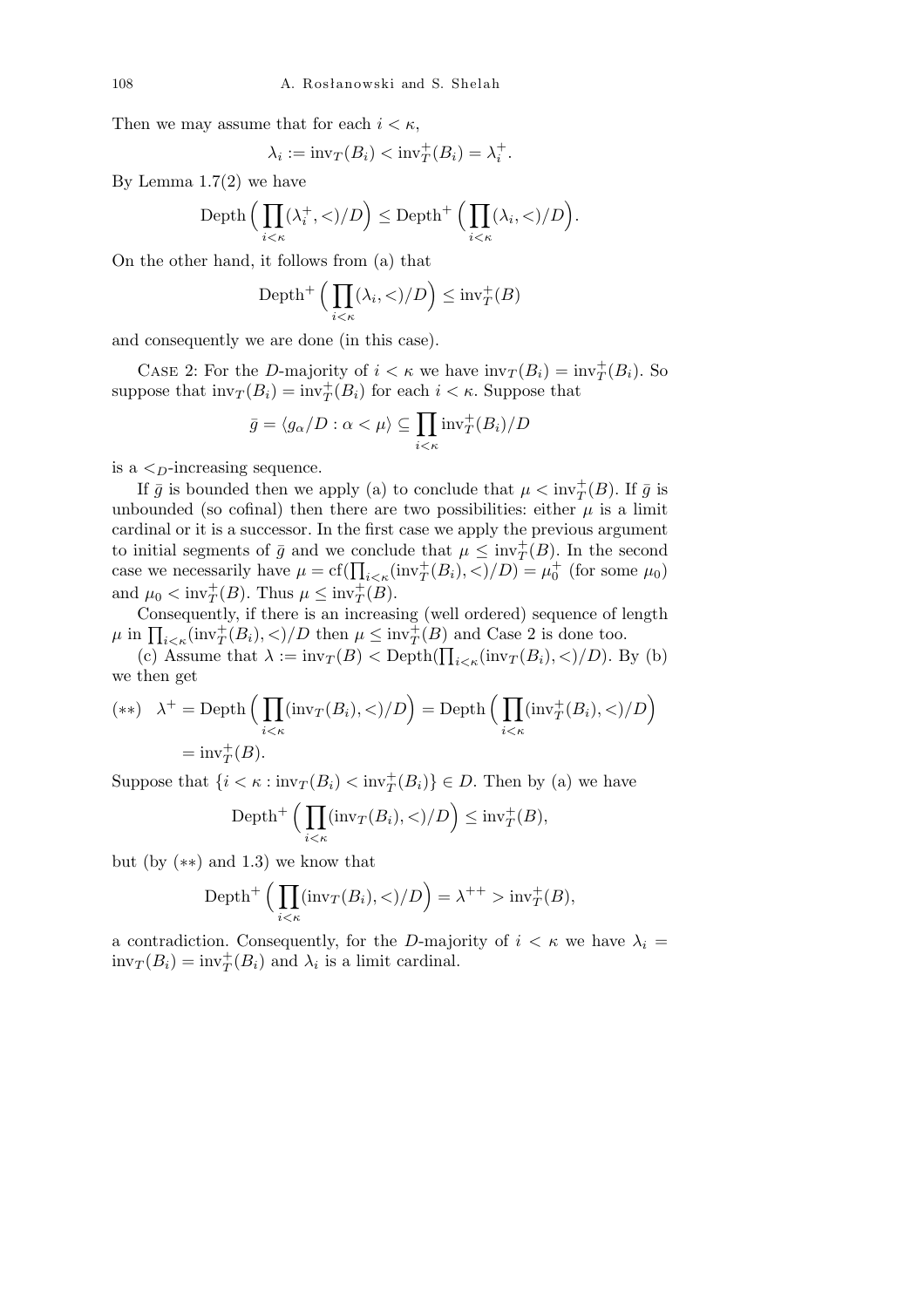Note that if *f ∈*  $\prod_{i \leq \kappa} \text{inv}_T(B_i)$  then  $\text{Depth}^+(\prod)$  $\lambda_i \leq \kappa(f(i), \leq)/D) \leq \lambda^+$ (because of the previous remark, (*∗∗*) and (a)). Moreover, (*∗∗*) implies that (because of the previous remark,  $(**)$  and  $(a)$ ). Moreover,  $(**)$  implies that there is an increasing sequence  $\langle f_{\alpha}/D : \alpha < \lambda^+ \rangle \subseteq \prod_{i<\kappa}(\text{inv}_T(B_i),<) / D$ . By what we noted earlier the sequence has to be unbounded (so cofinal). **Consequently, the linear order**  $\prod_{i \lt k}(\text{inv}_T(B_i), \lt)/D$  **is**  $\lambda^+$ **-Depth-like. Now** assume that  $A = \{i \le \kappa : \lambda_i \text{ is singular}\}\in D$ . Let  $Q_i \subseteq \lambda_i$  be a cofinal subset of  $\lambda_i$  of size  $cf(\lambda_i)$  (for  $i < \kappa$ ). Then  $\text{Depth}^+(\prod_{i<\kappa}(Q_i,<)/D) \leq \lambda^+$ but  $\prod_{i\leq \kappa} Q_i/D$  is cofinal in  $\prod_{i\leq \kappa} \text{inv}_T(B_i)/D$ —a contradiction, as the last order has cofinality  $\lambda^+$ .

PROPOSITION 1.9. *Assume that*  $\text{inv}_{T}^{(+)}$  *is a definable first order cofinality invariant.* Assume further that  $D$  *is an ultrafilter on a cardinal*  $\kappa$ ,  $B_i$  *is a Boolean algebra* (*for*  $i < \kappa$ ) *and*  $B := \prod_{i<\kappa} B_i/D$ . Then:

(a) *if*  $\lambda_i \in \text{Inv}_T(B_i)$  *for*  $i < \kappa$  *and*  $\lambda = \text{cf}(\prod_{i < \kappa} (\lambda_i, <) / D)$  *then*  $\lambda \in$  $Inv<sub>T</sub>(B)$ ,

 $T^{(D)}$ ,<br>
(b) *if*  $\text{inv}_{T}^{+}(B) \leq \text{cf}(\prod_{i \leq \kappa} \text{inv}_{T}(B_i)/D)$  *then for the D-majority of*  $i <$  $\kappa$ , inv $T(B_i)$  *is a limit cardinal.* 

 ${\bf P}$ r o o f. Should be clear. $\blacksquare$ 

PROPOSITION 1.10. *Suppose that T is a finite n-universal* (*in*  $(P_0, P_1)$ ) *theory in the language of Boolean algebras plus two predicates*  $P_0$ ,  $P_1$  *and the theory says that*  $P_1$  *is a linear ordering on*  $P_0$ *. Let*  $\text{inv}_{T}^{(+)}$  *be the corresponding cardinality invariant. Assume further that D is an ultrafilter on a cardinal κ*,  $B_i$  is a Boolean algebra (for  $i < \kappa$ ) and  $B := \prod_{i < \kappa} B_i/D$ . Lastly, assume  $\lambda \rightarrow (\mu)^n_{\kappa}, n \geq 2$  and  $\lambda \in \text{Inv}(B)$ *. Then for the D-majority of*  $i < \kappa$ ,  $\mu < \text{inv}_T^+(B_i)$ .

P r o o f. We may assume that  $T = {\psi_0, \psi}$ , where the sentence  $\psi_0$  says " $P_1$  is a linear ordering of  $P_0$ " (and we denote this ordering by  $\langle$ ) and

$$
\psi = (\forall x_0 < \ldots < x_{n-1})(\phi(\bar{x}))
$$

where  $\phi$  is a formula in the language of Boolean algebras. Note that a formula

$$
(\forall x_0, \dots, x_{n-1} \in P_0)(\phi(\bar{x}))
$$

as in 1.1(3) is equivalent to the formula

$$
\bigwedge_{f\in{}^{n}n} (\forall x_0,\ldots,x_{n-1}\in P_0)\Big(\Big[\bigwedge_{f(k)=f(l)} x_k=x_l\ \&\ \bigwedge_{f(k)
$$

where, for any  $f: n \to n$ , the formula  $\phi_0^f$  $\eta_0^J$  is obtained from  $\phi$  by replacing appearances of  $P_1(x_i, x_j)$  by either  $x_i = x_i$  or  $x_i \neq x_i$ . Consequently, the above assumption is easily justified.

Let  $A = \{i \le \kappa : \mu \le \text{inv}_T^+(B_i)\}$ . Assume that  $A \notin D$ . As  $\lambda \in \text{Inv}_T(B)$ we find  $P_0, P_1$  such that  $||P_0|| = \lambda$  and  $P_1 = \langle$  is a linear ordering of  $P_0$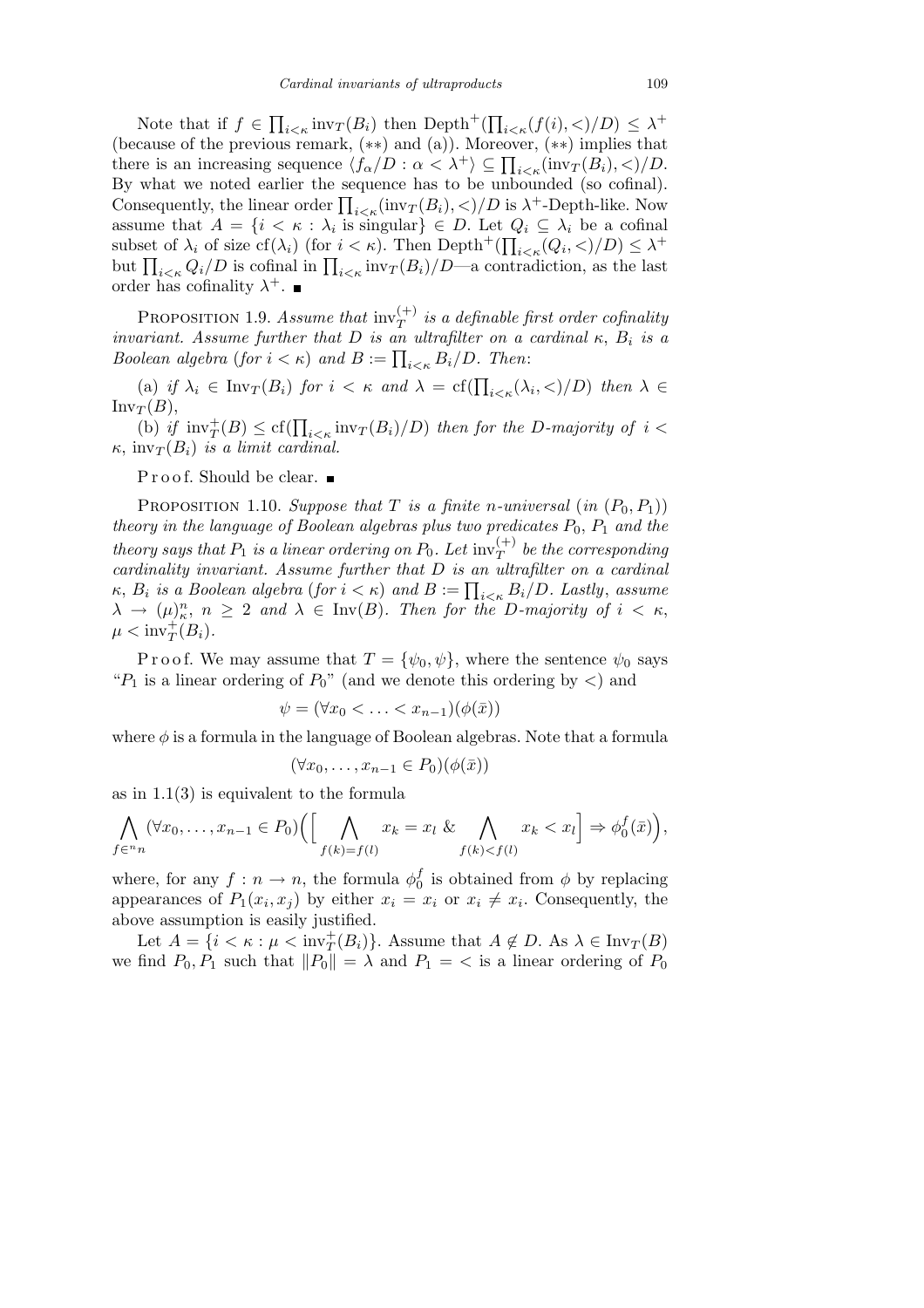and  $(B, P_0, P_1) \models \psi$ . For each element of  $\prod_{i \leq \kappa} B_i/D$  we fix a representative of this equivalence class (so we will freely pass from  $f/D$  to  $f$  with no additional comments). Now, we define a colouring  $F: [P_0]^n \to \kappa$  by

$$
F(f_0/D, \ldots, f_{n-1}/D) = \text{the first } i \in \kappa \setminus A \text{ such that}
$$
  
if  $f_0/D < \ldots < f_{n-1}/D$   
then  $f_0(i), \ldots, f_{n-1}(i)$  are pairwise distinct and  
 $B_i \models \phi[f_0(i), \ldots, f_{n-1}(i)].$ 

The *i* exists since  $A \notin D$  and

$$
B \models "f_0/D, \ldots, f_{n-1}/D
$$
 are distinct and  $\phi[f_0/D, \ldots, f_{n-1}/D]$ 

By the assumption  $\lambda \to (\mu)^n_{\kappa}$  we find  $W \in [P_0]^{\mu}$  which is homogeneous for *F*. Let *i* be the constant value of *F* on *W* and put  $P_0^i = \{f(i) : f/D \in W\}$ (recall that we fixed representatives of the equivalence classes). Now we may introduce  $P_1^i$  as the linear ordering of  $P_0^i$  induced by  $P_1$ .

Note that  $f(i) \neq f'(i)$  we have for distinct  $f/D, f'/D \in W$  and if  $f_0(i),..., f_{n-1}(i) \in P_0^i$  and  $f_0(i) <_{P_1^i} f_1(i) <_{P_1^i} ... <_{P_1^i} f_{n-1}(i)$  then  $f_0/D < \ldots < f_{n-1}/D$  and hence

$$
B_i \models \phi[f_0(i), \ldots, f_{n-1}(i)].
$$

As  $||P_0^i|| = \mu$  and  $(B_i, P_0^i, P_1^i) \models \psi \land \psi_0$  we conclude that  $\mu < \text{inv}_T^+(B_i)$ , which contradicts  $i \notin A$ .

One of the tools in studying the invariants are their "finite" versions (for invariants determined by infinite theories). Suppose  $T = \{\phi_n : n < \omega\}$  and if *T* is supposed to describe a def.u.w.o.car. invariant then  $\phi_0$  already says that  $P_1$  is a well ordering of  $P_0$ . Let  $T^n = \{\phi_m : m < n\}$  for  $n < \omega$ .

Conclusion 1.11. *Suppose that D is a uniform ultrafilter on κ and*  $f: \kappa \to \omega$  *is such that*  $\lim_{D} f = \omega$ *. Let*  $B_i$  (*for*  $i < \kappa$ ) *be Boolean algebras and*  $B = \prod_{i \leq \kappa} B_i/D$ .

- (1) *If T is first order then*:
	- (a) *if*  $\lambda_i \in \text{Inv}_{T^{f(i)}}(B_i)$  (for  $i < \kappa$ ) then  $\prod_{i < \kappa} \lambda_i/D \in \text{Inv}_T(B)$ ,
	- (a)  $Q \times R = \text{Inv}_{T^{f(i)}}(B_i) / D \leq \text{inv}_{T}^{+}(B_i).$ <br>
	(b)  $\prod_{i \leq \kappa} \text{inv}_{T^{f(i)}}(B_i) / D \leq \text{inv}_{T}^{+}(B).$

(2) *If T is u.w.o. then*:

- (a) *if*  $\lambda_i \in \text{Inv}_{T^{f(i)}}(B_i)$  (*for*  $i < \kappa$ ) *and*  $\lambda < \text{Depth}^+ \prod_{i < \kappa} (\lambda_i, <) / D$ *then*  $\lambda \in \text{Inv}_T(B)$ ,
- (b) Depth $(\prod_{i \le \kappa}(\text{inv}_{T}^+(i)(B_i), <)/D) \le \text{inv}_T^+(B)$ .

Proof. Like 1.5 and 1.8.  $\blacksquare$ 

**1.2.** An example concerning the question  $(<)_{\text{inv}}$ . Now we are going to show how the main result of [MgSh 433] may be used to give affirmative answers to the questions  $(<)_{\text{inv}}$  for several cardinal invariants.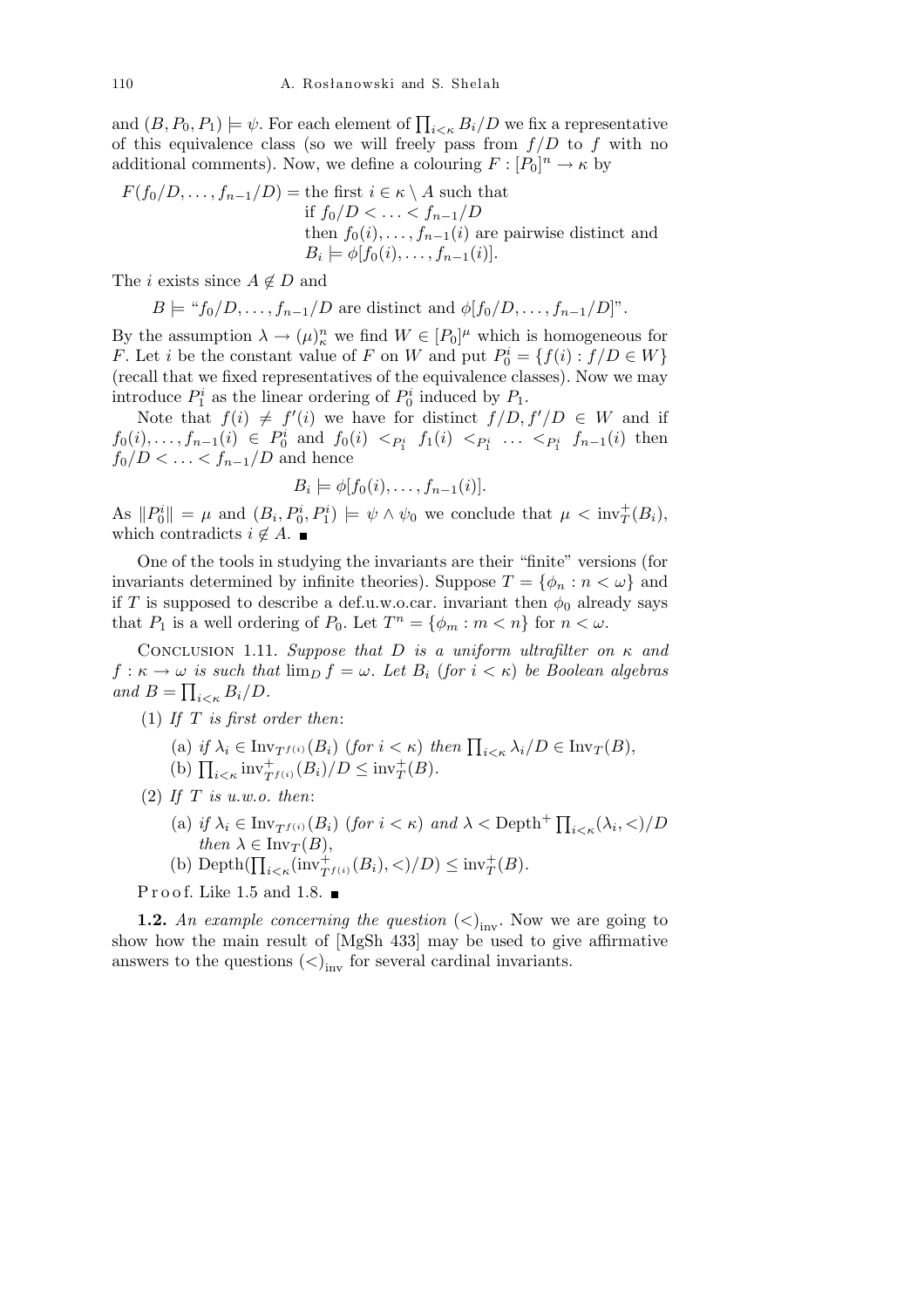PROPOSITION 1.12. *Suppose that D is an*  $\aleph_1$ *-complete ultrafilter on*  $\kappa$ *and*  $B_{i,\alpha}$  *are Boolean algebras* (*for*  $\alpha < \lambda_i$  *and*  $i < \kappa$ ). Let  $C: \prod_{i < \kappa} \lambda_i/D \to \prod_{i \leq \kappa} \lambda_i/D$  $\prod_{i \leq \kappa} \lambda_i$  *be a choice function* (*so*  $C(x) \in x$  *for each equivalence class*  $x \in$  $\prod_{i<\kappa}\lambda_i/D$ .

(1) If 
$$
B_i = \bigotimes_{\alpha < \lambda_i} B_{i,\alpha}
$$
 then  
\n
$$
\prod_{i < \kappa} B_i/D \simeq \bigotimes \Biggl\{ \prod_{i < \kappa} B_{i,C(x)(i)}/D : x \in \prod_{i < \kappa} \lambda_i/D \Biggr\}.
$$
\n(2) If  $B_i = \prod_{\alpha < \lambda_i} B_{i,\alpha}$  then  
\n
$$
\prod_{i < \kappa} B_i/D \simeq \prod_{i < \kappa}^w \Biggl\{ \prod_{i < \kappa} B_{i,C(x)(i)}/D : x \in \prod_{i < \kappa} \lambda_i/D \Biggr\}.
$$

DEFINITION 1.13. Let **O** be an operation on Boolean algebras.

(1) For a theory *T* we define the property  $\square_{\mathbf{O}}^T$ :

 $\square^T$ if  $\mu$  is a cardinal and  $B_i$  are Boolean algebras for  $i < \mu^+$  then sup  $\sup_{i \leq \mu} \text{inv}_T(B_i) \leq \text{inv}_T(\bigodot_{i \leq \mu} B_i), \quad \text{inv}_T(\bigodot_{i \leq \mu^+} B_i) \leq \mu + \sup_{i \leq \mu^+}$  $i<\mu^+$  $inv_T(B_i)$ .

(2) Of course we may define the corresponding property for any cardinal invariant (not necessarily of the form  $inv<sub>T</sub>$ ). But then we additionally demand that  $\tau(B) \leq \|B\|$  (where  $\tau$  is the invariant considered).

Proposition 1.14. *Suppose that a def.car. invariant* inv*<sup>T</sup>* (*or just an*  $invariant \tau$ ) *satisfies either*  $\Box^T_{\circledast}$  *or*  $\Box^T_{\Pi^w}$  *and suppose that for each cardinal χ there is a Boolean algebra B such that*  $\chi \leq inv_T(B)$  *and there is no weakly inaccessible cardinal in the interval*  $(\chi, \|B\|)$ *. Assume further that* 

(O)  $\langle \lambda_i : i \lt k \rangle$  *is a sequence of weakly inaccessible cardinals*,  $\lambda_i > \kappa^+$ , *D is* an  $\aleph_1$ -complete ultrafilter on  $\kappa$  and  $\prod_{i<\kappa}(\lambda_i,\langle)/D$  *is*  $\mu^+$ -like *(for some cardinal*  $\mu$ *)*.

*Then there exist Boolean algebras*  $B_i$  *for*  $i < \kappa$  *such that*  $\text{inv}_T(B_i) = \lambda_i$  (*for*)  $i < \kappa$ ) *and*  $\text{inv}_T(\prod_{i<\kappa} B_i/D) \leq \mu$ . So we have

$$
\prod_{i<\kappa} \text{inv}_T(B_i)/D = \mu^+ > \text{inv}_T \Big( \prod_{i<\kappa} B_i/D \Big).
$$

Proof. Assume that  $\text{inv}_T$  satisfies  $\Box_{\circledast}^T$ . For  $i < \kappa$  and  $\alpha < \lambda_i$  fix an algebra  $B_{i,\alpha}$  such that

$$
\|\alpha\| \leq \mathrm{inv}_T(B_{i,\alpha}) \leq \|B_{i,\alpha}\| < \lambda_i
$$

(possible by our assumptions on  $\text{inv}_T$ ) and let  $B_i = \bigotimes_{\alpha < \lambda_i} B_{i,\alpha}$ . By 1.12 we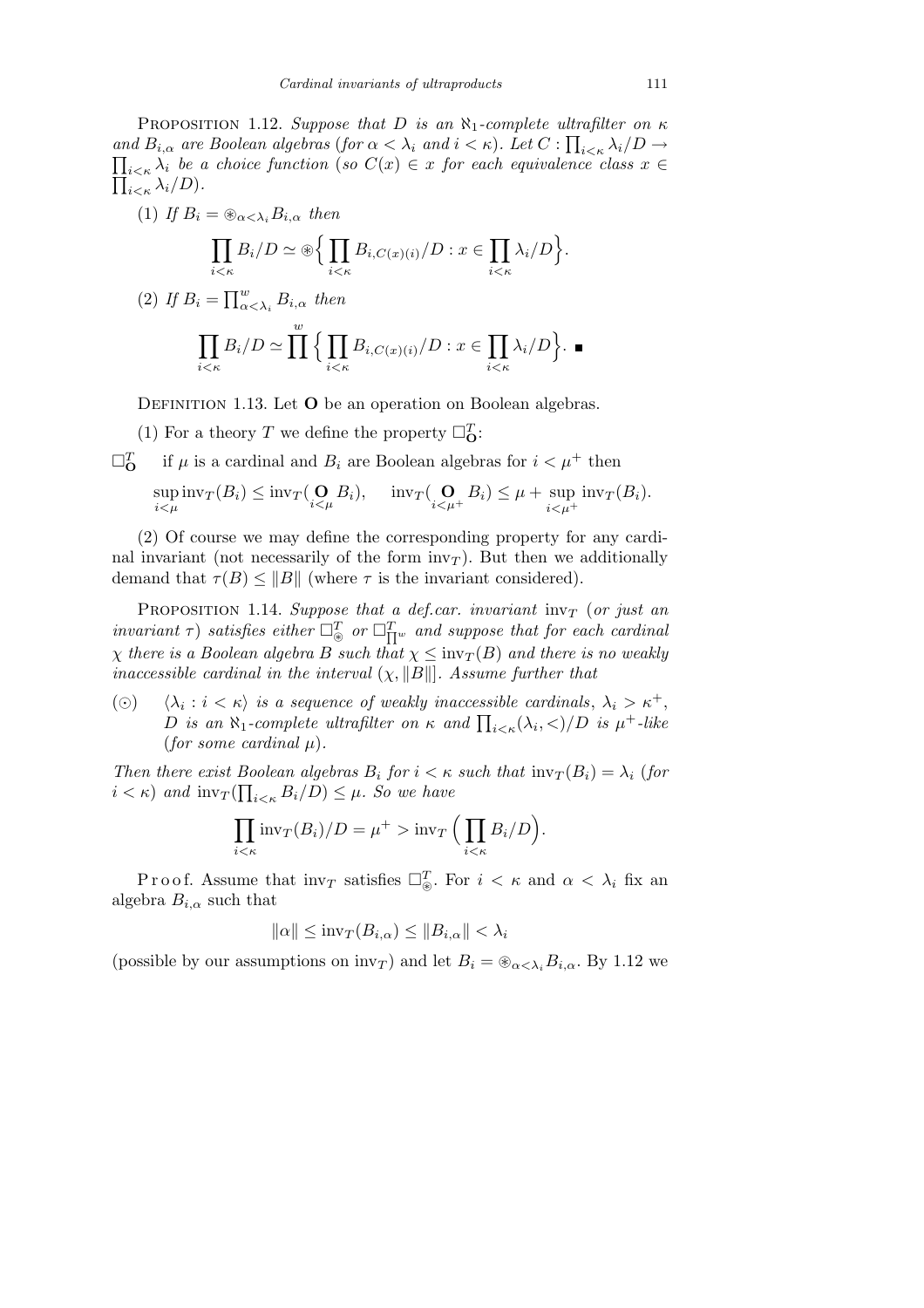have

$$
\prod_{i<\kappa} B_i/D = \bigcirc \Big\{ \prod_{i<\kappa} B_{i,C(x)(i)}/D : x \in \prod_{i<\kappa} \lambda_i/D \Big\},\,
$$

where *C* :  $\overline{ }$  $\lambda_i$ <sub>*i*</sub>  $\langle D \rangle$  →  $i<\kappa$   $\lambda_i$  is a choice function. So by  $\square_{\circledast}^T$  (the second inequality),

$$
\mathrm{inv}_T\Big(\prod_{i<\kappa}B_i/D\Big)\leq \mu+\mathrm{sup}\Big\{\mathrm{inv}_T\Big(\prod_{i<\kappa}B_{i,C(x)(i)}/D\Big):x\in\prod_{i<\kappa}\lambda_i/D\Big\}.
$$

Since  $||B_{i,\alpha}|| < \lambda_i$  and  $\prod_{i<\kappa}(\lambda_i, <)/D$  is  $\mu^+$ -like, for each  $x \in \prod$ *i<κ λi/D* we have  $\sqrt{1}$  $\overline{y}$ 

$$
\mathrm{inv}_T\Big(\prod_{i<\kappa}B_{i,C(x)(i)}/D\Big)\leq \prod_{i<\kappa}||B_{i,C(x)(i)}||/D\leq\mu.
$$

Moreover, by the first inequality of  $\square_{\circledast}^T$ , for each  $\alpha < \lambda_i$ ,

$$
\|\alpha\| \leq \mathrm{inv}_T(B_{i,\alpha}) \leq \mathrm{inv}_T(B_i) \leq \|B_i\| = \lambda_i
$$

and thus  $\text{inv}_T(B_i) = \lambda_i$ .

REMARK. 1. The consistency of  $\circled{\circ}$  is the main result of [MgSh 433], where several variants of it and their applications are presented.

2. If inv<sub>T</sub> is either a def.f.o.car. invariant or a def.u.w.o.car. invariant then we may apply  $1.5(c)$  or  $1.8(c)$  respectively to conclude that for the *D*-majority of  $i < \kappa$  we have  $inv(B_i) = inv^+(B_i)$ . Consequently, in these cases we may slightly modify the construction in 1.14 to get additionally  $inv(B_i) = inv^+(B_i)$  for each  $i < \kappa$ .

3. Proposition 1.14 applies to several cardinal invariants. For example the condition  $\Box_{\Pi^w}^T$  is satisfied by: Depth (see §4 of [Mo 2]), Length (§7 of [Mo 2]), Ind ( $\S 10$  of [Mo 2]),  $\pi$ -character ( $\S 11$  of [Mo 2]) and the tightness *t* (*§*12 of [Mo 2]).

Moreover, 1.14 can be applied to the topological density *d*, since this cardinal invariant satisfies the corresponding condition  $\square_{\circledast}^d$ . [Note that  $d(\mathcal{D}_{i \leq \mu} + B_i) = \max\{\lambda, \sup_{i \leq \mu^+} d(B_i)\}\$ , where  $\lambda$  is the first cardinal such that  $\mu^+ \leq 2^{\lambda}$ , so  $\lambda \leq \mu$ ; see *§*5 of [Mo 2].]

**2. Topological density.** The topological density of a Boolean algebra *B* (i.e. the density of its Stone space Ult *B*) equals  $\min\{\kappa : B \text{ is } \kappa\text{-center}\}.$ To describe it as a minimal definable first order cardinality invariant we use the theory defined below.

DEFINITION 2.1. (1) For  $n < \omega$  define the formulas  $\phi_n^d$  by

 $\phi_0^d = (\forall x)(\exists y \in P_0)(x \neq 0 \Rightarrow P_1(y, x)) \& (\forall x)(\forall y \in P_0)(P_1(y, x) \Rightarrow x \neq 0)$ and for  $n > 0$ ,

$$
\phi_n^d = (\forall x_0, \dots, x_n)(\forall y \in P_0)(P_1(y, x_0) \& \dots \& P_1(y, x_n) \Rightarrow x_0 \wedge \dots \wedge x_n \neq 0).
$$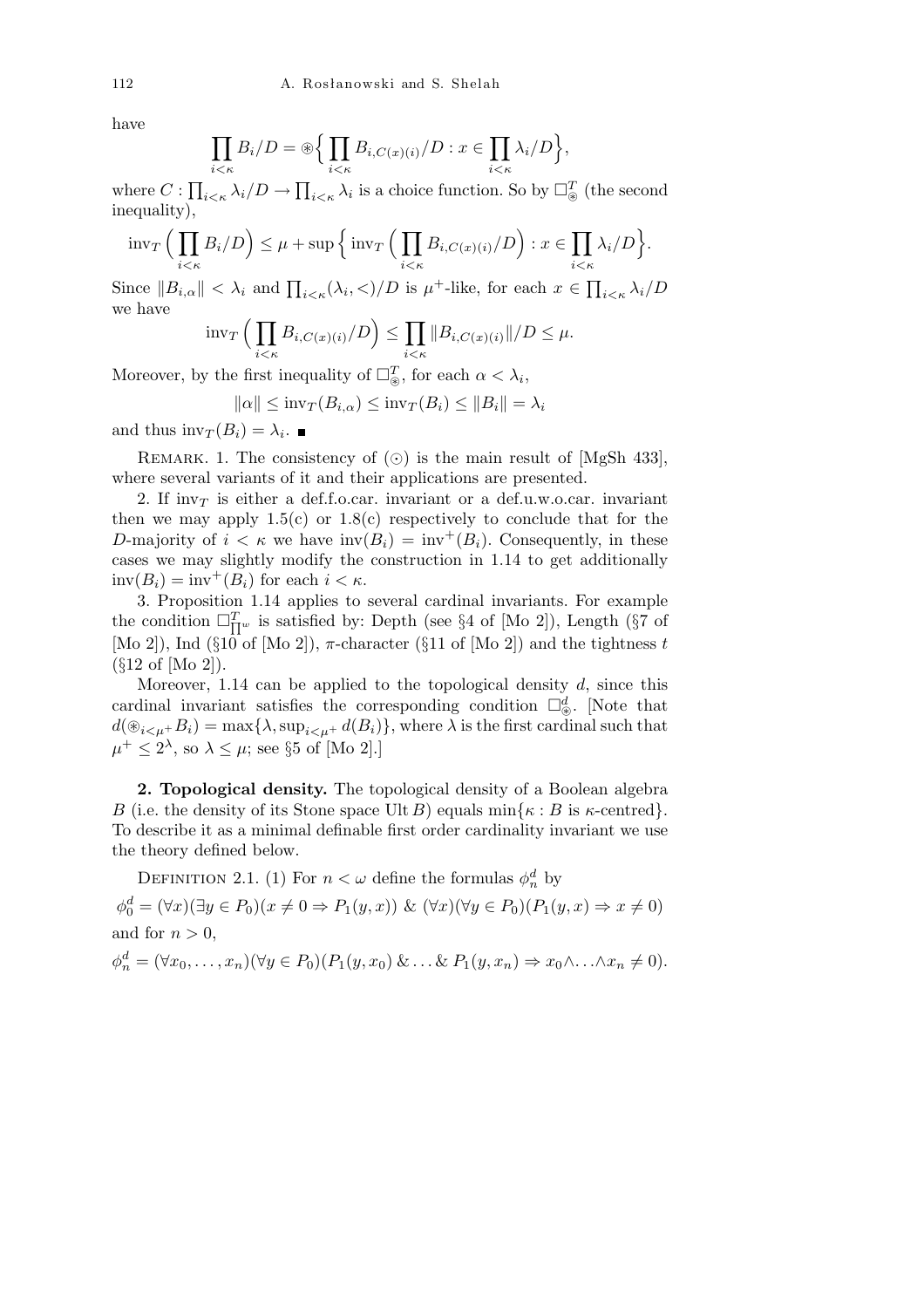(2) For  $n \leq \omega$  let  $T_d^n = {\phi_k : k < n}.$ 

(3) For a Boolean algebra *B* and  $n \leq \omega$  we put  $d_n(B) = \min \text{Inv}_{T_d^n}(B)$ .

(4) For  $1 \leq n \leq \omega$ , a subset X of a Boolean algebra B has the *nintersection property* provided that the meet of any *n* elements of *X* is nonzero; if *X* has the *n*-intersection property for all *n*, then *X* is *centred*, or has the *finite intersection property*.

Note that  $d_{\omega}(B)$  is the topological density  $d(B)$  of *B*. Since  $T_d^0 = \emptyset$ , the invariant  $d_0(B)$  is just 0. The theory  $T_d^{n+1}$  says that for each  $y \in P_0$ the set  $X_y := \{x : P_1(y, x)\}$  has the  $(n + 1)$ -intersection property and  $y \in P_0$   $X_y = B \setminus \{0\}$ . Thus, for  $1 \leq n \lt \omega$ ,  $d_n(B)$  is the smallest cardinal  $\kappa$ such that  $B \setminus \{0\}$  is the union of  $\kappa$  sets having the *n*-intersection property. We easily get (like 1.11):

FACT 2.2. (1) *For a Boolean algebra B*, *the sequence*  $\langle d_n(B) : 1 \leq n \leq \omega \rangle$ *is increasing and*  $d(B) \le \prod_{1 \le n \le \omega} d_n(B)$ .

(2) If *D* is an ultrafilter on a cardinal  $\kappa$ ,  $f : \kappa \to \omega$  is a function such that  $\lim_{D} f = \omega$  and  $B_i$  (for  $i < \kappa$ ) are Boolean algebras then  $d(\prod_{i<\kappa} B_i/D) \leq$  $\sum_{i \leq \kappa} d_{f(i)}(B_i)/D$ .

FACT 2.3. (1) If  $1 \leq n \leq \omega$  and X is a dense subset of  $B \setminus \{0\}$ , then  $d_n(B)$  *is the least cardinal*  $\kappa$  *such that*  $X$  *can be written as a union of*  $\kappa$  *sets each with the n-intersection property.*

(2) If *X* is a dense subset of  $B \setminus \{0\}$ , then  $d_{\omega}(B)$  is the least cardinal *κ such that X can be written as a union of κ sets each with the finite intersection property.*

(3) If *B* is an interval Boolean algebra then  $d_2(B) = d(B)$ .

Proof. Suppose  $X \subseteq B \setminus \{0\}$  is dense and  $1 \leq n \leq \omega$ . Obviously *X* can be written as a union of  $d_n(B)$  sets each with the *n*-intersection property. If  $X = \bigcup_{i \leq \kappa} Y_i$ , where the  $Y_i$  have the *n*-intersection property, let  $Z_i := \{b \in B : (\exists y \in Y_i)(y \leq b)\}.$  Then each  $Z_i$  has the *n*-intersection property and  $B \setminus \{0\} = \bigcup_{i \leq \kappa} Z_i$ . This proves condition (1); condition (2) is proved similarly. Condition (3) follows since for an interval algebra *B* intervals are dense in *B* and if  $a_1, \ldots, a_k$  are intervals such that  $a_i \wedge a_j \neq 0$ then  $\bigwedge_{i=1}^k a_i \neq 0$ .

A natural question that arises here is if we can distinguish the invariants  $d_n$ . The positive answer is given by the examples below.

EXAMPLE 2.4. Let  $\kappa$  be an infinite cardinal and  $n > 2$ . There is a Boolean *algebra B such that*  $d_n(B) > \kappa$  *and*  $d_{n-1}(B) \leq 2^{<\kappa}$ *.* 

Proof. Let *B* be the Boolean algebra generated freely by  $\{x_\eta : \eta \in \kappa n\}$ except that if  $\nu \in \kappa > n$  and  $\nu^{\wedge} \langle l \rangle \subseteq \eta_l \in \kappa n$  (for  $l < n$ ) then  $x_{\eta_0} \wedge \ldots \wedge x_{\eta_{n-1}}$  $= 0.$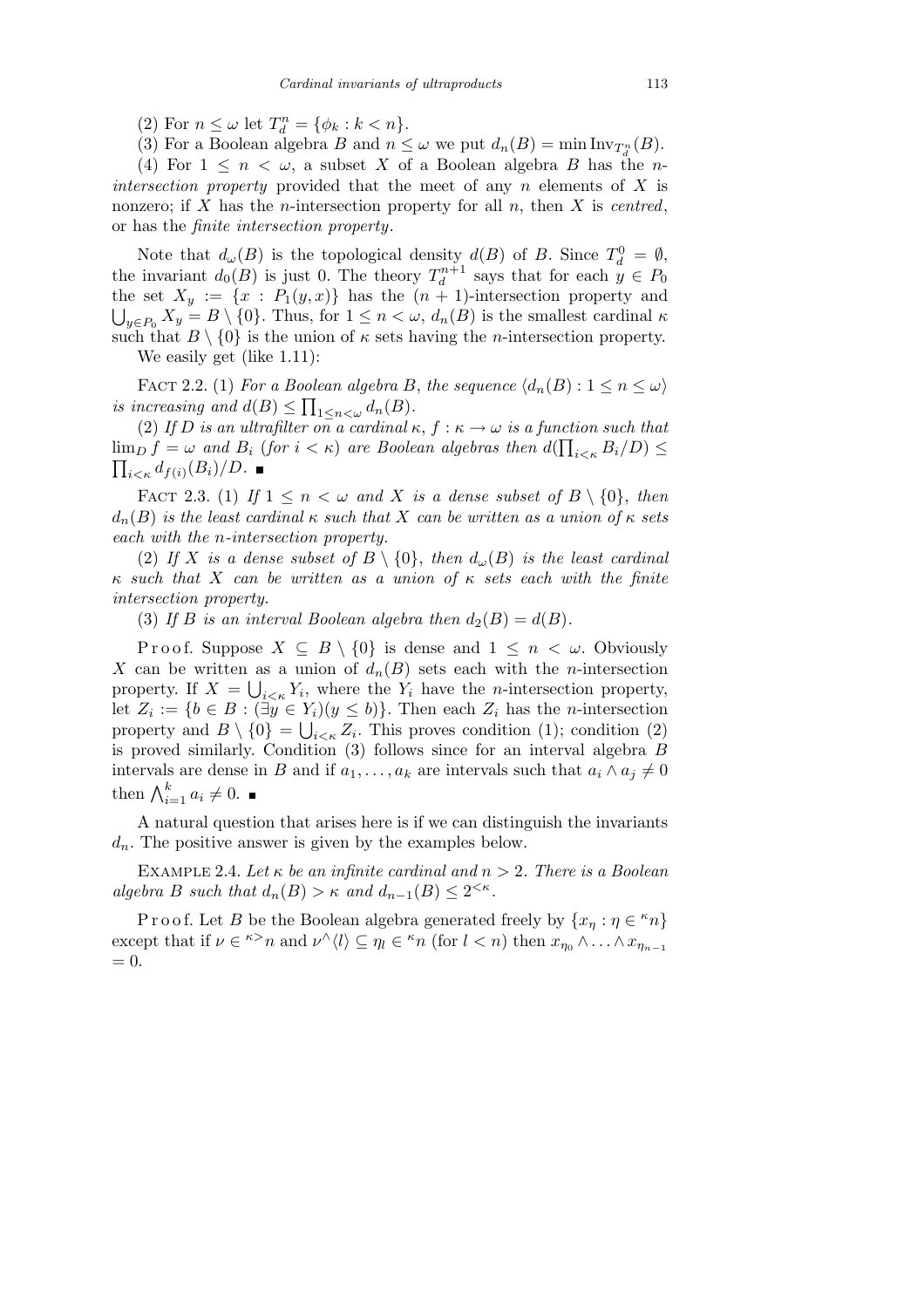Suppose that  $B^+ = \bigcup$  $i \leq k} D_i$ . For  $\eta \in \kappa n$  let  $i(\eta) < \kappa$  be such that  $x_{\eta} \in D_{i(\eta)}$ . Now we inductively try to define  $\eta^* \in \kappa n$ :

Assume that we have defined  $\eta^*{\restriction}i$  ( $i < \kappa$ ) and we want to choose  $\eta^*(i)$ . If there is  $l < n$  such that  $i(\eta) \neq i$  for each  $\eta \supseteq \eta^* \upharpoonright i \wedge \langle l \rangle$  then we choose one such *l* and put  $\eta^*(i) = l$ . If there is no such *l* then we stop our construction.

If the construction was stopped at stage  $i < \kappa$  (i.e. we were not able to choose  $\eta^*(i)$ ) then for each  $l \leq n$  we have a sequence  $\eta_l \in \kappa_n$  such that  $\eta^* |i^{\wedge} \langle l \rangle \subseteq \eta_l$  and  $i(\eta_l) = i$ . Thus  $x_{\eta_0}, \ldots, x_{\eta_{n-1}} \in D_i$  and  $x_{\eta_0} \wedge \ldots \wedge x_{\eta_{n-1}}$  $x_{\eta_{n-1}} = 0$ , so that  $D_i$  does not satisfy the *n*-intersection property. If we could carry out our construction up to  $\kappa$  then we would get  $\eta^* \in \kappa_n$  such that  $x_{\eta^*} \notin \bigcup_{i \leq \kappa} D_i$ . Consequently, the procedure had to stop and we have proved that  $d_n(B) > \kappa$ .

Now we are going to show that  $d_{n-1}(B) \leq 2^{< \kappa}$ . Let *X* be the set of all nonzero elements of *B* of the form

$$
x_{\eta_0} \wedge \ldots \wedge x_{\eta_l} \wedge (-x_{\eta_{l+1}}) \wedge \ldots \wedge (-x_{\eta_k})
$$

in which the sequences  $\eta_0, \ldots, \eta_k \in \kappa_n$  are pairwise distinct and  $0 < l <$  $k < \omega$ . Clearly *X* is dense in *B*. We are going to apply Fact 2.3(1). To this end, if  $0 < l < k$ ,  $\alpha < \kappa$ , and  $\langle \nu_0, \ldots, \nu_k \rangle$  is a sequence of distinct members of  $\alpha_n$ , let  $D^{l,k,\alpha}_{\mu}$  $\langle \nu_0,...,\nu_k \rangle$  be the set

$$
\{x_{\eta_0}\wedge\ldots\wedge x_{\eta_l}\wedge(-x_{\eta_{l+1}})\wedge\ldots\wedge(-x_{\eta_k}): \nu_0\subseteq\eta_0\in{}^{\kappa}n,\ldots,\nu_k\subseteq\eta_k\in{}^{\kappa}n\}\backslash\{0\}.
$$

Note that *X* is the union of all these sets. There are  $2^{< \kappa}$  possibilities for the parameters, so it suffices to show that each of the sets  $D^{l,k,\alpha}_{\mu\nu}$  $\langle \nu_0, \ldots, \nu_k \rangle$  has the (*n −* 1)-intersection property.

Note first that if  $\eta_0, \ldots, \eta_k \in \kappa_n$  are such that  $\eta_i \neq \eta_j$  when  $i \leq l < j \leq k$ and

$$
B \models x_{\eta_0} \land \ldots \land x_{\eta_l} \land (-x_{\eta_{l+1}}) \land \ldots \land (-x_{\eta_k}) = 0,
$$

then necessarily there is  $\nu \in \langle k_n \rangle$  such that

$$
(\forall m < n)(\exists i \leq l)(\nu^{\wedge}\langle m \rangle \subseteq \eta_l).
$$

Now we check that  $D^{l,k,\alpha}_{\mu}$  $\langle \mu_0, \ldots, \mu_k \rangle$  has the  $(n-1)$ -intersection property, where  $0 < l < k < \omega, \ \alpha < \kappa, \text{ and } \nu_0, \ldots, \nu_k \text{ are pairwise distinct elements of } \alpha n.$ Thus suppose that

$$
x_{\eta^j_0}\wedge\ldots\wedge x_{\eta^j_l}\wedge (-x_{\eta^j_{l+1}})\wedge\ldots\wedge (-x_{\eta^j_k})
$$

are members of  $D^{l,k,\alpha}_{\mu}$  $\langle v_0, v_1, v_k \rangle$  for each  $j < n-1$ ; and suppose that

$$
B \models \bigwedge_{j
$$

By the above remark, choose  $\nu \in \langle k_n \rangle$  such that for all  $m \langle n \rangle$  there exist an  $i(m) \leq l$  and a  $j(m) < n-1$  such that  $\nu^{\wedge} \langle m \rangle \subseteq \eta^{j(m)}_{i(m)}$  $\binom{j(m)}{i(m)}$  (note that if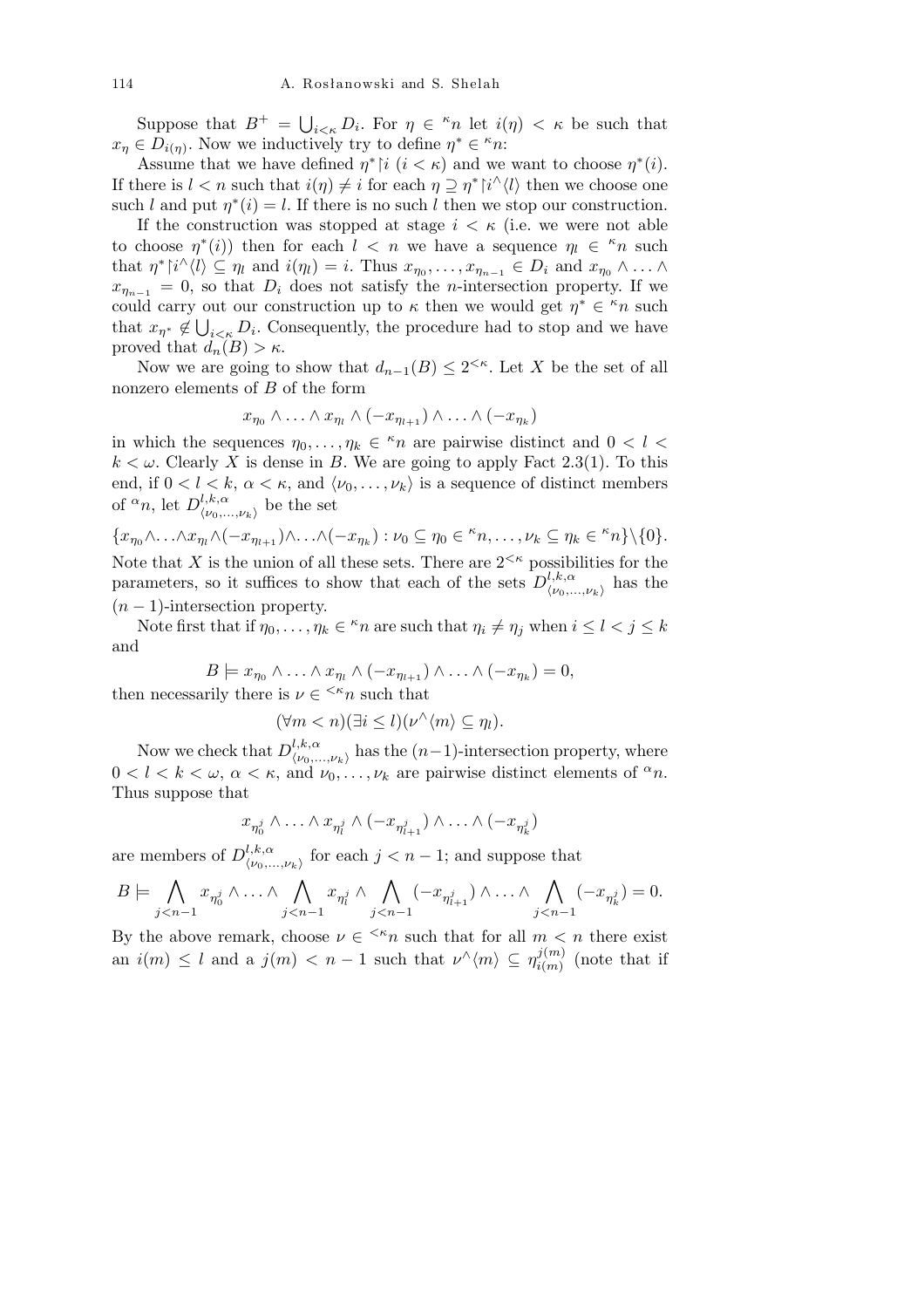$j_0, j_1 < n-1$ ,  $i_0 \leq l$  and  $l+1 \leq i_1 \leq k$  then  $\eta_{i_0}^{j_0}$  $\eta_{i_0}^{j_0} \neq \eta_{i_1}^{j_1}$  $v_{i_1}^{j_1}$  as  $\nu_0, \ldots, \nu_k$  are pairwise distinct).

CASE 1:  $\nu_i \subseteq \nu$  for some  $i \leq k$ . Then for each  $m < n$  we have  $\nu_i \subseteq \nu \subseteq$  $\nu^{\wedge}\langle m \rangle \subseteq \eta^{j(m)}_{i(m)}$  $i^{j(m)}_{i(m)}$  and consequently  $i(m) = i$  (for  $m < n$ ). As  $j(m) < n - 1$ for  $m < n$  we find  $m_0 < m_1 < n - 1$  such that  $j(m_0) = j(m_1) = j$ . Then  $\nu^{\wedge}\langle m_{0}\rangle\subseteq\eta_{i}^{j}$  $\sum_{i}^{j}$  and  $\nu^{\wedge} \langle m_1 \rangle \subseteq \eta_i^j$  $i$ <sup>
g</sup> ive a contradiction.

CASE 2:  $\nu_i \nsubseteq \nu$  for all  $i \leq k$ . Note that for all  $m < n$  the sequences  $\nu^{\wedge} \langle m \rangle$ and  $\nu_{i(m)}$  are compatible. By the case we are in, it follows that  $\nu$  is shorter than  $\nu_{i(m)}$ . So  $\nu^{\wedge}\langle m \rangle \subseteq \nu_{i(m)}$  and  $i(m) < l$ . But then by construction,  $D^{l,k,\alpha}_{\prime\prime\prime\circ}$  $\langle \nu_0,...\nu_k \rangle$  is empty, a contradiction.

EXAMPLE 2.5. Let  $\lambda_i$  be cardinals (for  $i < \kappa$ ) such that  $2^{\kappa} < \prod$  $i<\kappa$   $\lambda_i$ *and*  $2 < n < \omega$ *. Then there is a Boolean algebra B such that* 

$$
d_{n-1}(B) \le \sum_{\alpha < \kappa} \prod_{i < \alpha} \lambda_i \quad \text{and} \quad d_n(B) = ||B|| = \prod_{i < \kappa} \lambda_i.
$$

*In particular, if*  $\lambda$  *is a strong limit cardinal with*  $cf(\lambda) < \lambda$  *and*  $2 < n <$  $\omega$  *then there is a Boolean algebra B such that*  $d_n(B) = ||B|| = 2^{\lambda}$  *and*  $d_{n-1}(B) \leq \lambda$ .

 $\overline{ }$ Proof. Let *B* be the Boolean algebra generated freely by  $\{x_n : n \in \mathbb{R}^n\}$  $\{i\leq \kappa \lambda_i\}$  except that if  $\alpha < \kappa$ ,  $v \in \prod_{i<\alpha} \lambda_i$ ,  $v \subseteq \eta_i \in \prod_{i<\kappa} \lambda_i$  and  $||\{\eta_i(\alpha):$  $|l < n$ <sup>k</sup> $|| = n$  then  $x_{\eta_0} \wedge \ldots \wedge x_{\eta_{n-1}} = 0.$ 

The same arguments as in the previous example show that

$$
d_{n-1}(B) \le \sum_{\alpha < \kappa} \prod_{i < \alpha} \lambda_i.
$$

Suppose now that  $\prod_{i \leq \kappa} \lambda_i$  =  $\bigcup \{D_j : j < \theta\}, \theta < \prod_{i < \kappa} \lambda_i \text{ and if}$  $\eta_0, \ldots, \eta_{n-1} \in D_j$  (for some  $j < \theta$ ) then  $x_{\eta_0} \wedge \ldots \wedge x_{\eta_{n-1}} \neq 0$ . Thus the trees  $T_j = \{ \eta | \alpha : \alpha < \kappa, \ \eta \in D_j \}$  have no splitting into more than  $n-1$  points and hence  $||D_j|| \leq n^{\kappa} < \prod_{i < \kappa} \lambda_i$  for all  $j < \theta$  and we get a contradiction,  $\text{array of } d_n(B) = \prod_{i \leq \kappa} \lambda_i.$ 

COROLLARY 2.6. Let  $\lambda$  be a strong limit cardinal with  $\kappa < \text{cf}(\lambda) < \lambda$ . *Suppose that D is an ultrafilter on*  $κ$  *which is not*  $\aleph_1$ *-complete. Then there exist Boolean algebras*  $B_i$  (*for*  $i < \kappa$ *) such that* 

$$
d\Big(\prod_{i<\kappa}B_i/D\Big)\leq\lambda<2^{\lambda}=\prod_{i<\kappa}d(B_i)/D.
$$

Proof. As *D* is not  $\aleph_1$ -complete we find a function  $f : \kappa \to \omega \setminus 2$ such that  $\lim_{D} f = \omega$ . Let  $B_i$  be such that  $||B_i|| = d_{f(i)+1}(B_i) = 2^{\lambda}$  and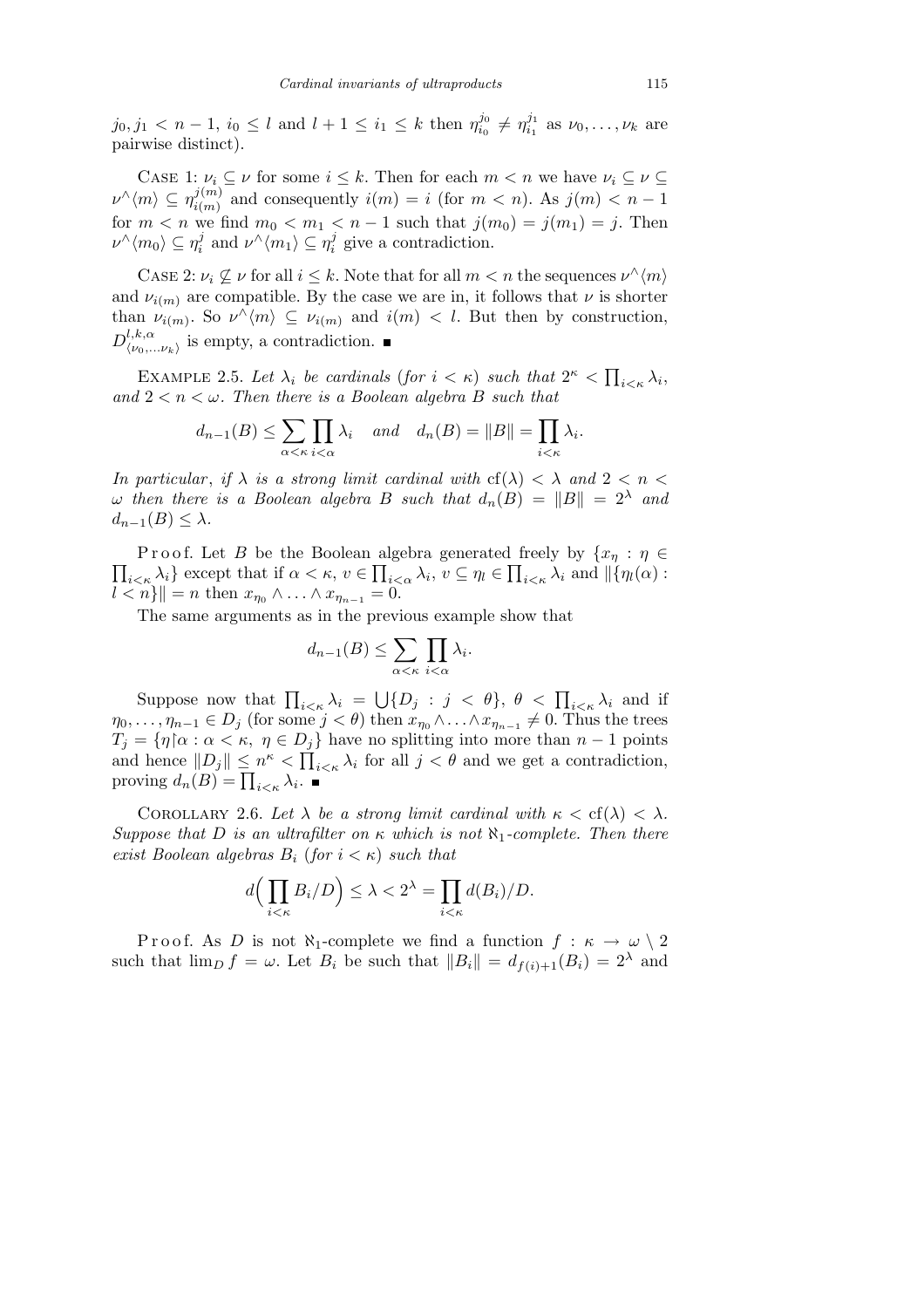$d_{f(i)}(B_i) \leq \lambda$  (see 2.5). Then, by 2.2, we have

$$
d\Big(\prod_{i<\kappa}B_i/D\Big)\leq \prod_{i<\kappa}d_{f(i)}(B_i)/D\leq \lambda^{\kappa}=\lambda.
$$

As  $d(B_i) = d_{f(i)+1}(B_i) = 2^{\lambda}$  we have  $\prod_{i < \kappa} d(B_i)/D = 2^{\lambda}$ .

REMARK. 1. Corollary 2.6 applied e.g. to  $\lambda = \beth_{\omega_1}$  and  $\kappa = \omega$  gives a negative answer to Problem J of [Mo 3].

2. The algebras  $B_i$  in 2.6 are of a quite large size:  $||B_i|| = 2^{\lambda}$ , with  $\lambda$ strong limit of cofinality  $>\kappa$ . Moreover, the cardinal  $\lambda$  had to be singular. The natural question if these are real limitations is answered by the theorem below. This example, though more complicated than the previous ones, has several nice properties. E.g. it produces algebras of size  $2^{(2^{k_0})^+}$  already.

THEOREM 2.7. *Assume that*  $\theta = cf(\theta)$  *and*  $\theta^{\kappa} = \theta$ *. Then there are Boolean algebras*  $B_{\gamma}$  *for*  $\gamma < \kappa$  *such that*  $d(B_{\gamma}) = d_2(B_{\gamma}) = \theta^+$  *and*  $d(\prod_{\gamma<\kappa}B_{\gamma}/D)\leq\theta$  *for every nonprincipal ultrafilter D on*  $\kappa$ *.* 

Proof. Let  $\lambda = 2^{\theta}$ . Choose  $\eta_{\alpha,i} \in {}^{\theta}\theta$  for  $\alpha < \lambda$  and  $i < \theta^+$  such that:

(1) if  $\eta_{\alpha_1,i_1} = \eta_{\alpha_2,i_2}$  then  $(\alpha_1,i_1) = (\alpha_2,i_2),$ 

(2) for each  $f \in {}^{\theta}\theta$  and  $i < \theta^+$  the set  $\{\alpha < \lambda : (\forall \varepsilon < \theta)(f(\varepsilon) \leq \eta_{\alpha,i}(\varepsilon))\}$ is of size *λ*.

(The choice is possible as there are  $2^{\theta} = \lambda$  pairs  $(f, i)$  to take care of and for each such pair we have  $2^{\theta}$  candidates for  $\eta_{\alpha,i}$ .)

For two functions  $f, g \in \theta \theta$  we write  $f \lt^* g$  if and only if

$$
\|\{\varepsilon < \theta : f(\varepsilon) \ge g(\varepsilon)\}\| < \theta.
$$

We say that a set  $A \subseteq \lambda \times \theta^+$  is *i*-large (for  $i < \theta^+$ ) if for every  $f \in {}^{\theta}\theta$  we have  $\|\{\alpha < \lambda : (\alpha, i) \in A \& f <^* \eta_{\alpha, i}\}\| = \lambda$ , and we say that *A* is *large* if  $\sup\{i < \theta^+ : A \text{ is } i\text{-large}\} = \theta^+.$ 

CLAIM 2.7.1. *The union of at most*  $\theta$  *sets which are not large is not large.* 

P r o o f. Should be clear as  $cf(\theta) = \theta < cf(\lambda)$ .

Now we are going to describe the construction of the Boolean algebras we need. First suppose that  $S \subseteq \{j < \theta^+ : \text{cf}(j) = \theta\}$  is a stationary set and let  $S^+ = \{(\alpha, j) \in \lambda \times \theta^+ : j \in S\}$ . Now choose a sequence  $\overline{F} = \langle F_\varepsilon : \varepsilon < \theta \rangle$ such that:

(3)  $F_{\varepsilon}$  is a function with domain dom $(F_{\varepsilon}) = S^{+}$ ,

(4) if  $i \in S$  and  $\alpha < \lambda$  then  $F_{\varepsilon}(\alpha, i) = (F_{\varepsilon,1}(\alpha, i), F_{\varepsilon,2}(\alpha, i)) \in \lambda \times i$ ,

(5) if  $i \in S$  and  $\alpha < \lambda$  then the sequence  $\langle F_{\varepsilon,2}(\alpha,i) : \varepsilon < \theta \rangle$  is strictly increasing with limit *i*,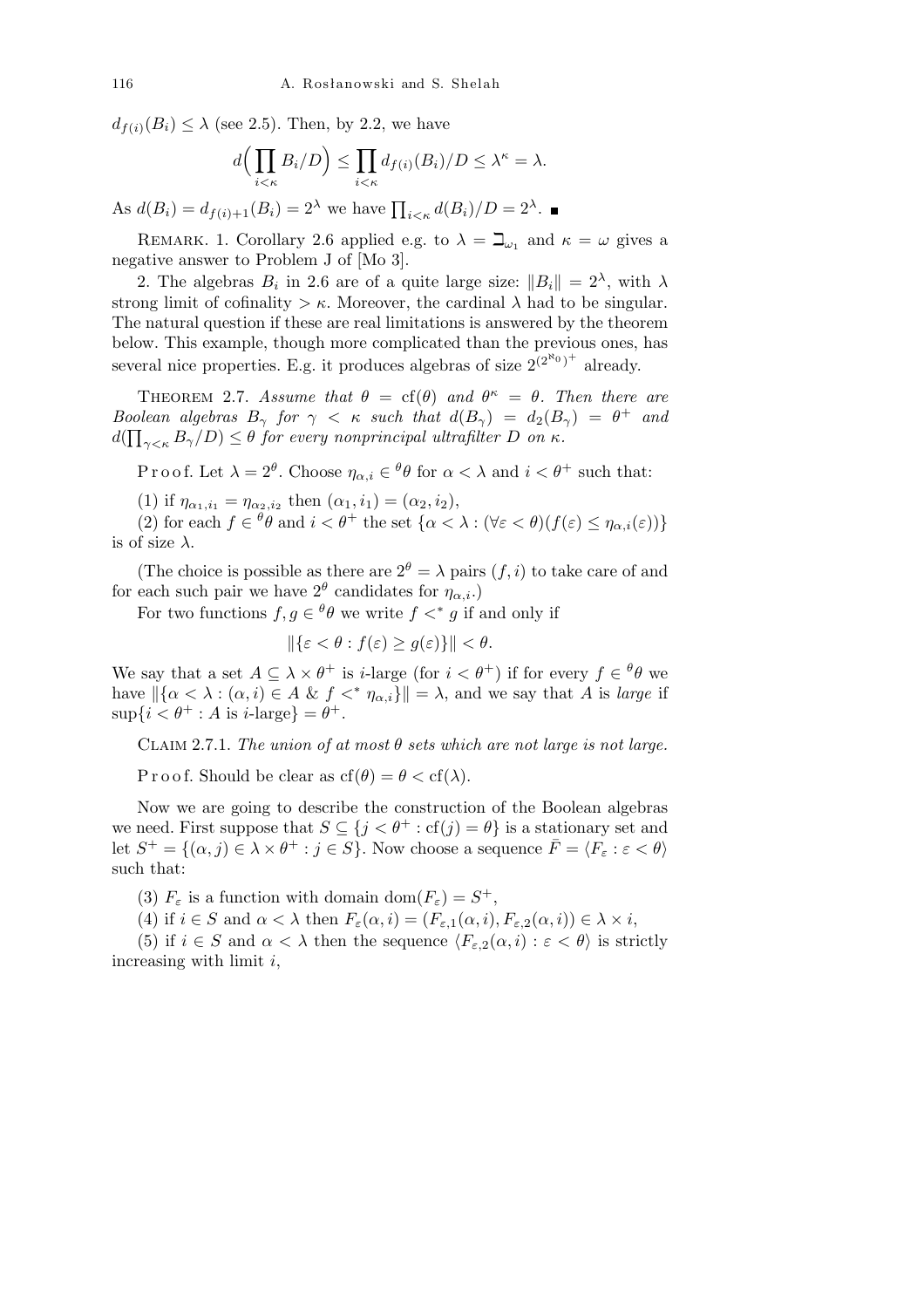(6) if  $\langle A_{\varepsilon} : \varepsilon < \theta \rangle$  is a sequence of large subsets of  $\lambda \times \theta^+$  then for some stationary set  $S' \subseteq S$  for each  $i \in S'$  and  $f \in {}^{\theta}\theta$  we have

$$
\|\{\alpha<\lambda:f<^*\eta_{\alpha,i}\ \&\ (\forall \varepsilon<\theta)(F_{\varepsilon}(\alpha,i)\in A_{\varepsilon})\}\|=\lambda,
$$

(7) if  $\varepsilon < \zeta < \theta$  then  $\eta_{F_{\varepsilon}(\alpha,i)} <^* \eta_{F_{\zeta}(\alpha,i)}$ .

To construct the sequence  $\overline{F}$  fix  $i \in S$ . Let  $\{(f_{\alpha}, g_{\alpha}, \overline{j}_{\alpha}) : \alpha < \lambda\}$  enumerate with *λ*-repetitions all triples  $(f, g, \overline{j})$  such that  $f \in {}^{\theta} \theta$ ,  $\overline{j} = \langle j_{\varepsilon} : \varepsilon < \theta \rangle$ is an increasing cofinal sequence in *i* and  $g \in {}^{\theta}\lambda$  is such that

$$
(*)\qquad \qquad \varepsilon < \zeta < \theta \Rightarrow \eta_{g(\varepsilon),j_{\varepsilon}} <^* \eta_{g(\zeta),j_{\zeta}}
$$

(recall that cf(*i*) =  $\theta$  and  $\lambda = 2^{\theta}$ ). Now we inductively choose  $\langle \beta_{\alpha} : \alpha < \lambda \rangle$  $\subseteq \lambda$  such that  $\beta_{\alpha} \notin \{\beta_{\delta} : \delta < \alpha\}$  and  $f_{\alpha} <^* \eta_{\beta_{\alpha},i}$  (this is possible by (2)). Finally, for  $\alpha < \lambda$  and  $\varepsilon < \theta$  define  $F_{\varepsilon}(\alpha, i)$  by:

- if  $\alpha = \beta_{\delta}$  for some  $\delta < \lambda$  then  $F_{\varepsilon}(\alpha, i) = (g_{\delta}(\varepsilon), j_{\varepsilon}^{\delta}),$
- if  $\alpha \notin \{\beta_{\delta} : \delta < \lambda\}$  then  $F_{\varepsilon}(\alpha, i) = (g_{\alpha}(\varepsilon), j_{\varepsilon}^{\alpha})$

(where  $\bar{j}_{\delta} = \langle j_{\varepsilon}^{\delta} : \varepsilon < \theta \rangle$ ). Conditions (3)–(5) and (7) are easily shown to be satisfied. To check clause (6) suppose that  $\langle A_{\varepsilon} : \varepsilon < \theta \rangle$  is a sequence of large sets and let *S'* be the set of all  $i \in S$  such that there exists an increasing cofinal sequence  $\langle j_{\varepsilon} : \varepsilon < \theta \rangle \subseteq i$  such that  $A_{\varepsilon}$  is  $j_{\varepsilon}$ -large (for each  $\varepsilon < \theta$ ). The set *S'* is stationary. [Why? For  $\varepsilon < \theta$  let  $C_{\varepsilon}$  be the set of all points in *θ*<sup>+</sup> which are limits of increasing sequences from  $\{j < \theta^+ : A_\varepsilon \text{ is } j\text{-large}\}.$ Clearly each  $C_{\varepsilon}$  is a club of  $\theta^+$  and thus  $\bigcap_{\varepsilon<\theta}C_{\varepsilon}$  is a club of  $\theta^+$ . Now one easily checks that  $S \cap \bigcap_{\varepsilon < \theta} C_{\varepsilon} \subseteq S'.$ 

We are going to show that *S'* works for  $\langle A_{\varepsilon} : \varepsilon < \theta \rangle$ . Take  $i \in S'$  and suppose that  $f \in \theta$ . Let  $\overline{j} = \langle j_{\varepsilon} : \varepsilon < \theta \rangle \subseteq i$  be an increasing cofinal sequence witnessing  $i \in S'$ . Take  $g \in {}^{\theta}\lambda$  such that

$$
\varepsilon < \zeta < \theta \implies [\eta_{g(\varepsilon),j_{\varepsilon}} <^* \eta_{g(\zeta),j_{\zeta}} \& (g(\varepsilon),j_{\varepsilon}) \in A_{\varepsilon}]
$$

(possible by the  $j_{\varepsilon}$ -largeness of  $A_{\varepsilon}$  and the regularity of  $\theta$ ). When we defined *F*<sub> $\epsilon$ </sub>( $\alpha$ , *i*) (for  $\epsilon < \theta$  and  $\alpha < \lambda$ ), the triple  $(f, g, \overline{j})$  appeared  $\lambda$  times in the enumeration  $\{(f_{\alpha}, g_{\alpha}, \bar{j}_{\alpha}) : \alpha < \lambda\}$ . Whenever  $(f, g, \bar{j}) = (f_{\alpha}, g_{\alpha}, \bar{j}_{\alpha})$  we had  $F_{\varepsilon}(\beta_{\alpha}, i) = (g_{\alpha}(\varepsilon), j_{\varepsilon}^{\alpha}) = (g(\varepsilon), j_{\varepsilon}) \in A_{\varepsilon}$  and  $f = f_{\alpha} <^* \eta_{\beta_{\alpha}, i}$ . Consequently, if  $i \in S'$  and  $f \in {}^{\theta} \theta$  then

$$
\|\{\alpha < \lambda : f <^* \eta_{\alpha,i} \& (\forall \varepsilon < \theta)(F_{\varepsilon}(\alpha, i) \in A_{\varepsilon})\}\| = \lambda
$$

and condition (6) holds.

For the sequence  $\bar{F}$  we define a Boolean algebra  $B_{\bar{F}}$ : it is freely generated by  $\{x_{\alpha,i} : \alpha < \lambda, i < \theta^+\}$  except that if  $F_{\varepsilon}(\alpha_1, i_1) = (\alpha_2, i_2)$  for some  $\varepsilon < \theta$ then  $x_{\alpha_1,i_1} \wedge x_{\alpha_2,i_2} = 0$ .

Now fix a sequence  $\langle S_{\gamma} : \gamma \langle \kappa \rangle$  of pairwise disjoint stationary subsets of  $\{j \in \theta^+ : \text{cf}(j) = \theta\}$  and for each  $\gamma < \kappa$  fix a sequence  $\bar{F}_\gamma = \langle F^\gamma_\varepsilon : \varepsilon < \theta \rangle$ satisfying conditions  $(3)$ – $(7)$  above (for  $S_{\gamma}$ ).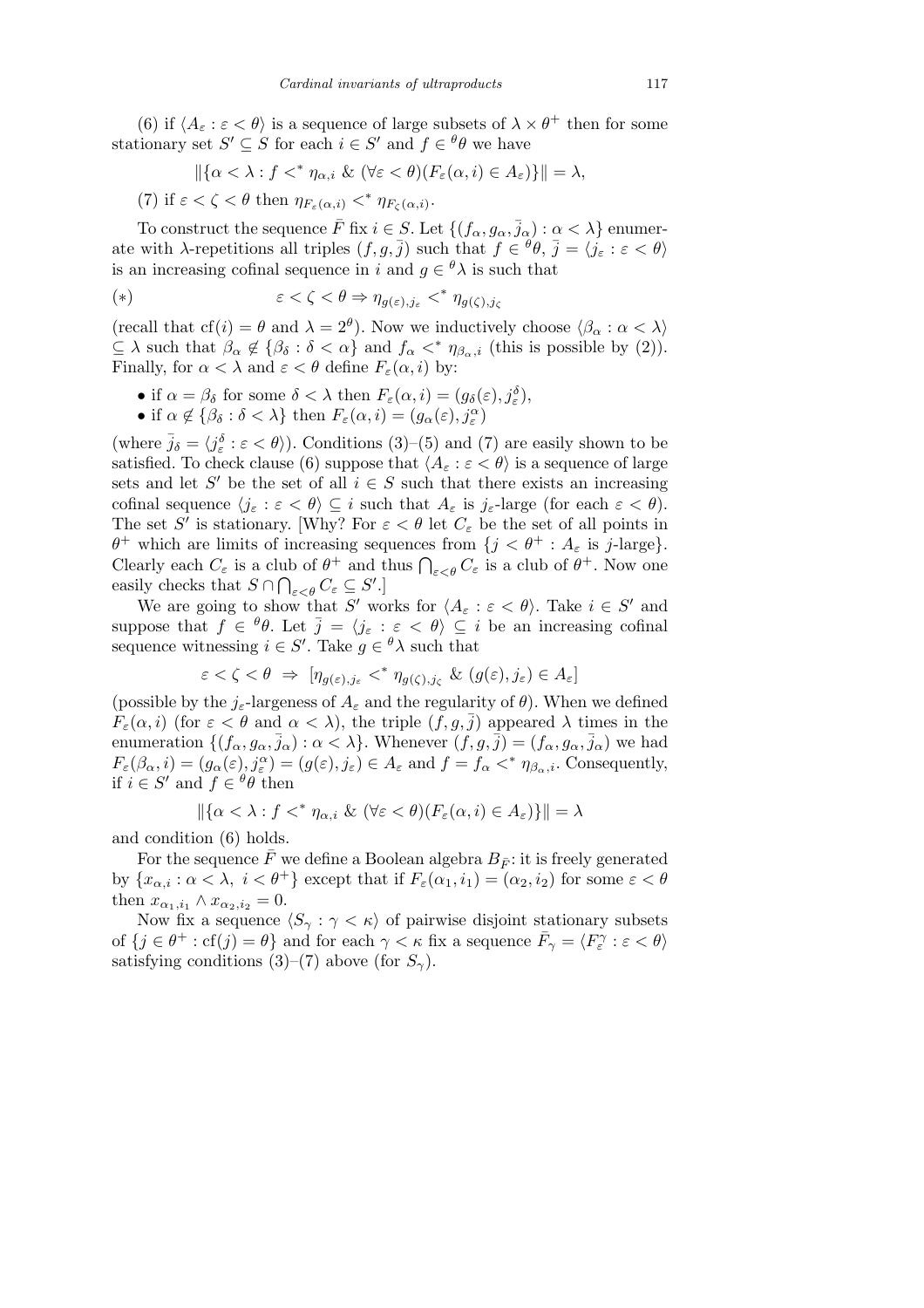CLAIM 2.7.2. *For each*  $\gamma < \kappa$ ,  $d_2(B_{\bar{F}_\gamma}) > \theta$ .

P r o o f. Let  $\bar{F} = \bar{F}_{\gamma}$  and suppose that  $B_{\bar{F}}^+$  = S *ε<θ Dε.* Let *A<sup>ε</sup>* = *{*(*α, i*) :  $x_{\alpha,i} \in D_{\varepsilon}$  and let  $A'_{\varepsilon} = A_{\varepsilon}$  if  $A_{\varepsilon}$  is large and  $A'_{\varepsilon} = \lambda \times \theta^+$  otherwise. So the sets  $A'_{\varepsilon}$  are large (for  $\varepsilon < \theta$ ) and by condition (6) so is the set

$$
A := \{(\alpha, i) \in \lambda \times \theta^+ : (\forall \varepsilon < \theta) (F_\varepsilon(\alpha, i) \in A'_\varepsilon)\}.
$$

Since  $A_{\varepsilon} \neq A'_{\varepsilon}$  implies that  $A_{\varepsilon}$  is not large we see (by 2.7.1) that  $\mathbf{r}$ 

$$
A \setminus \bigcup \{A_{\varepsilon} : A_{\varepsilon} \neq A'_{\varepsilon} \& \varepsilon < \theta \} \neq \emptyset.
$$

So take  $(\alpha, i) \in A \setminus \mathbb{R}$  $\bigcup \{ A_\varepsilon : A_\varepsilon \neq A'_\varepsilon \ \& \ \varepsilon < \theta \}.$  We find  $\varepsilon < \theta$  such that  $x_{\alpha,i} \in D_{\varepsilon}$  (so  $(\alpha,i) \in A_{\varepsilon}$ ). Then  $A_{\varepsilon} = A_{\varepsilon}'$  and we get  $F_{\varepsilon}(\alpha,i) \in A_{\varepsilon}$ . Hence  $x_{\alpha,i}, x_{F_{\varepsilon}(\alpha,i)} \in D_{\varepsilon}$  and  $x_{\alpha,i} \wedge x_{F_{\varepsilon}(\alpha,i)} = 0$ .

Claim 2.7.3. *Let D be a nonprincipal ultrafilter on κ. Then*

$$
d\Big(\prod_{\gamma<\kappa}B_{\bar{F}_{\gamma}}/D\Big)\leq\theta.
$$

Proof. Fix functions  $h: \theta^+ \times \theta^+ \to \theta$  and  $h^*: \theta^+ \times \theta \to \theta^+$  such that for  $i \in (\theta, \theta^+)$  and  $\zeta \in \theta$ ,

$$
j_1 < j_2 < i \Rightarrow h(i, j_1) \neq h(i, j_2), \quad h^*(i, \zeta) < i,
$$
  

$$
j < i \Rightarrow h^*(i, h(i, j)) = j.
$$

For  $\gamma < \kappa$  let  $Z_{\gamma} \subseteq B_{\bar{F}_{\gamma}}$  be the set of all meets  $x_{a_0} \wedge \ldots \wedge x_{a_{n-1}} \wedge (-x_{b_0}) \wedge$ *...*  $\wedge$  (−*x*<sub>*bm*−1</sub>) such that  $a_0, \ldots, a_{n-1}, b_0, \ldots, b_{m-1} \in \lambda \times \theta^+$  are with no repetition, and for all  $k, l < n, r < m$  and all  $\varepsilon < \theta$ ,

$$
F_{\varepsilon}^{\gamma}(a_k) \neq a_l, \quad F_{\varepsilon}^{\gamma}(b_r) \neq a_l, \quad F_{\varepsilon}^{\gamma}(a_l) \neq b_r.
$$

Clearly  $Z_{\gamma}$  is dense in  $B_{\bar{F}_{\gamma}}$  and  $Z := \prod_{\gamma \leq \kappa} Z_{\gamma}/D$  is dense in  $\prod_{\gamma \leq \kappa} B_{\bar{F}_{\gamma}}/D$ . For  $e \in \prod_{\gamma < \kappa} Z_{\gamma}$  and  $\gamma < \kappa$  let:  $\mathbf{v}$ 

- $e(\gamma) = \bigwedge_{l < n(e, \gamma)} x_{a(e, l, \gamma)} \wedge$  $l < m(e, \gamma)$ <sup>*-x*</sup>*b*(*e,l,*  $\gamma$ ),
- $a(e, l, \gamma) = (\alpha(e, l, \gamma), i(e, l, \gamma)),$
- $b(e, l, \gamma) = (\beta(e, l, \gamma), j(e, l, \gamma)),$
- $\bullet$  base<sup> $\gamma$ </sup>(*e*) = {*a*(*e, l,*  $\gamma$ ) : *l* < *n*(*e,*  $\gamma$ )} ∪ {*b*(*e, l,*  $\gamma$ ) : *l* < *m*(*e,*  $\gamma$ )},
- base  $(e) = \{a(e, i, \gamma) : i \le$ <br>• base $(e) = \bigcup_{\gamma < \kappa} \text{base}^{\gamma}(e),$
- *• u*0(*e*) = *{i < θ*<sup>+</sup> : (*∃α < λ*)((*α, i*) *∈* base(*e*))*}*,
- $u_1(e)$  be the (topological) closure of  $u_0(e)$ ,
- $u_2(e)$  be the closure of  $u_1(e)$  under the functions  $h, h^*$ ,
- *• ζ*(*e*) be the first *ε < θ* such that

$$
(\forall \gamma < \kappa)(\forall (\alpha, i) \in \text{base}(e) \cap \text{dom}(F_{\varepsilon}^{\gamma}))(\text{sup}(u_1(e) \cap i) < F_{\varepsilon, 2}^{\gamma}(\alpha, i)).
$$

 $\text{[Note that } \|\text{base}(e)\| \leq \kappa < \text{cf}(\theta) = \theta, \text{ so } \|u_0(e)\|, \|u_1(e)\|, \|u_2(e)\| \leq \kappa;$ looking at the definition of  $\zeta(e)$  remember that  $(\alpha, i) \in \text{dom}(F_{\varepsilon}^{\gamma})$  implies  $cf(i) = \theta.$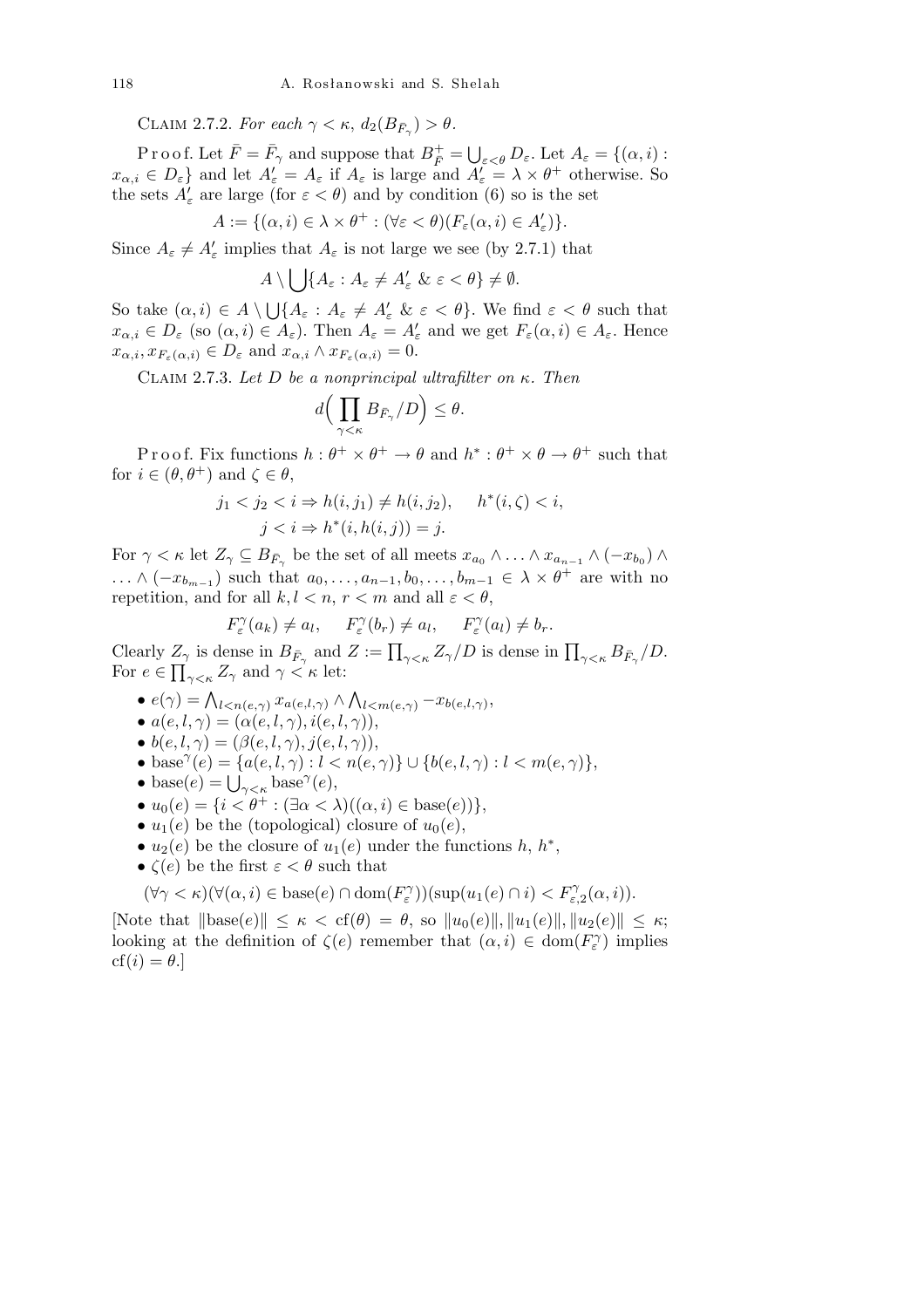Next for each  $\gamma < \kappa$ ,  $(\alpha, i) \in S^+_{\gamma}$  and  $\zeta_0 < \theta$  choose  $\varepsilon^{\gamma}_{\zeta}$  $\gamma_{\zeta_0}(\alpha, i) < \theta$  such that the sequence  $\langle \eta_{F_{\zeta}^{\gamma}(\alpha,i)}(\varepsilon_{\zeta}^{\gamma})\rangle$  $\zeta_0(\alpha, i)$ ) :  $\zeta \leq \zeta_0$  is strictly increasing (it is enough to take  $\varepsilon^{\gamma}_{\zeta}$  $\chi^{\gamma}_{\zeta_0}(\alpha, i)$  sufficiently large—apply condition (7) for  $\bar{F}_{\gamma}$  remembering  $\zeta_0 < \theta$ ). Further, for  $(\alpha, i), (\beta, j) \in \lambda \times \theta^+$ ,  $\gamma < \kappa$  and  $\zeta_0 < \theta$  such that  $(\beta, j) \notin \{F_{\varepsilon}^{\gamma}(\alpha, i) : \varepsilon \leq \zeta_0\}$  choose  $\varepsilon_{\zeta}^{\gamma}$  $\gamma_{\zeta_0}(\alpha, i), (\beta, j)) < \theta$  such that for every *ζ ≤ ζ*0, either

•  $\eta_{F_{\zeta}^{\gamma}(\alpha,i)}(\varepsilon_{\zeta}^{\gamma})$  $\gamma_{\zeta_0}^{\gamma}((\alpha,i),(\beta,j))) \neq \eta_{\beta,j}(\varepsilon_{\zeta}^{\gamma})$ *ζ*0 ((*α, i*)*,*(*β, j*))), or •  $\eta_{F_{\zeta}^{\gamma}(\alpha,i)}(\varepsilon_{\zeta}^{\gamma})$  $\gamma_{\zeta_0}^{\gamma}(\alpha, i) \neq \eta_{\beta, j}(\varepsilon_{\zeta_0}^{\gamma})$  $\int_{\zeta_0}^{\gamma} (\alpha, i))$ 

(this is possible as the second condition may fail for at most one  $\zeta \leq \zeta_0$ : the sequence  $\langle \eta_{F_{\zeta}^{\gamma}(\alpha,i)}(\varepsilon_{\zeta}^{\gamma})$ ience  $\langle \eta_{F_{\zeta}^{\gamma}(\alpha,i)}(\varepsilon_{\zeta}^{\gamma}(\alpha,i)) : \zeta \leq \zeta_0 \rangle$  is strictly increasing). Next, for each  $e \in \prod_{\gamma < \kappa} Z_{\gamma}$  and  $\gamma < \kappa$  choose a finite set  $\mathcal{X}_{\gamma}(e) \subseteq \theta$  such that:

- (8) if  $a, b \in \text{base}^{\gamma}(e)$  are distinct then  $\eta_a \upharpoonright \mathcal{X}_{\gamma}(e) \neq \eta_b \upharpoonright \mathcal{X}_{\gamma}(e)$ ,
- (9) if  $a \in \text{base}^{\gamma}(e) \cap S_{\gamma}^+$  then  $\varepsilon_{\zeta}^{\gamma}$  $\chi^{\gamma}_{\zeta(e)}(a) \in \mathcal{X}_{\gamma}(e),$
- (10) if  $a, b \in \text{base}^{\gamma}(e)$  then  $\varepsilon^{\gamma}(e)$  $\chi^{\gamma}_{\zeta(e)}(a,b) \in \mathcal{X}_{\gamma}(e)$  (if defined),

(recall that base<sup>γ</sup>(e) is finite). Finally, we define a function *H* on  $\prod_{\gamma<\kappa}Z_{\gamma}$ such that for  $e \in \prod_{\gamma<\kappa} Z_{\gamma}$  the value  $H(e)$  is the sequence consisting of the following objects:

(11)  $\langle n(e, \gamma) : \gamma < \kappa \rangle$ , (12)  $\langle m(e, \gamma) : \gamma < \kappa \rangle$ , (13) *ζ*(*e*), (14)  $\langle \mathcal{X}_{\gamma}(e) : \gamma < \kappa \rangle$ ,  $(15) \langle (\gamma, l, \eta_{a(e, l, \gamma)} | \mathcal{X}_{\gamma}(e)) : \gamma < \kappa, l < n(e, \gamma) \rangle$ ,  $(16) \langle (\gamma, l, \eta_{b(e, l, \gamma)} | \mathcal{X}_{\gamma}(e)) : \gamma < \kappa, l < m(e, \gamma) \rangle$ .  $(17)$   $u_2(e) \cap \theta$ ,  $(18) \{(\text{otp}(i \cap u_2(e)), \text{otp}(i \cap u_1(e))) : i \in u_2(e)\}.$ 

Since  $\theta^{\kappa} = \theta$  we easily check that  $\|\text{rng}(H)\| \leq \theta$ . For  $\Upsilon \in \text{rng}(H)$  let

$$
Z_T := \Big\{ e \in \prod_{\gamma < \kappa} Z_{\gamma} : H(e) = T \Big\}, \quad Z_T^* := \{ e/D : e \in Z_T \} \subseteq Z.
$$

The claim will be proved if we show that

for each  $\Upsilon \in \text{rng}(H)$  the set  $Z^*$ <sup>*\**</sup> is centred.

First note that if  $e, e' \in Z_T$  then  $u_2(e) \cap u_2(e')$  is an initial segment of both  $u_2(e)$  and  $u_2(e')$ . Why? Suppose that  $j < i \in u_2(e) \cap u_2(e')$  and  $j \in u_2(e)$ . If  $j < \theta$  then  $j \in u_2(e')$  since  $u_2(e) \cap \theta = u_2(e') \cap \theta$ . Suppose that  $\theta \leq j < \theta^+$ . Then  $h(i, j) \in u_2(e) \cap \theta = u_2(e') \cap \theta$  and so  $j = h^*(i, h(i, j)) \in$  $u_2(e')$ . This shows that  $u_2(e) \cap u_2(e')$  is an initial segment of  $u_2(e)$ . Similarly for  $u_2(e')$ .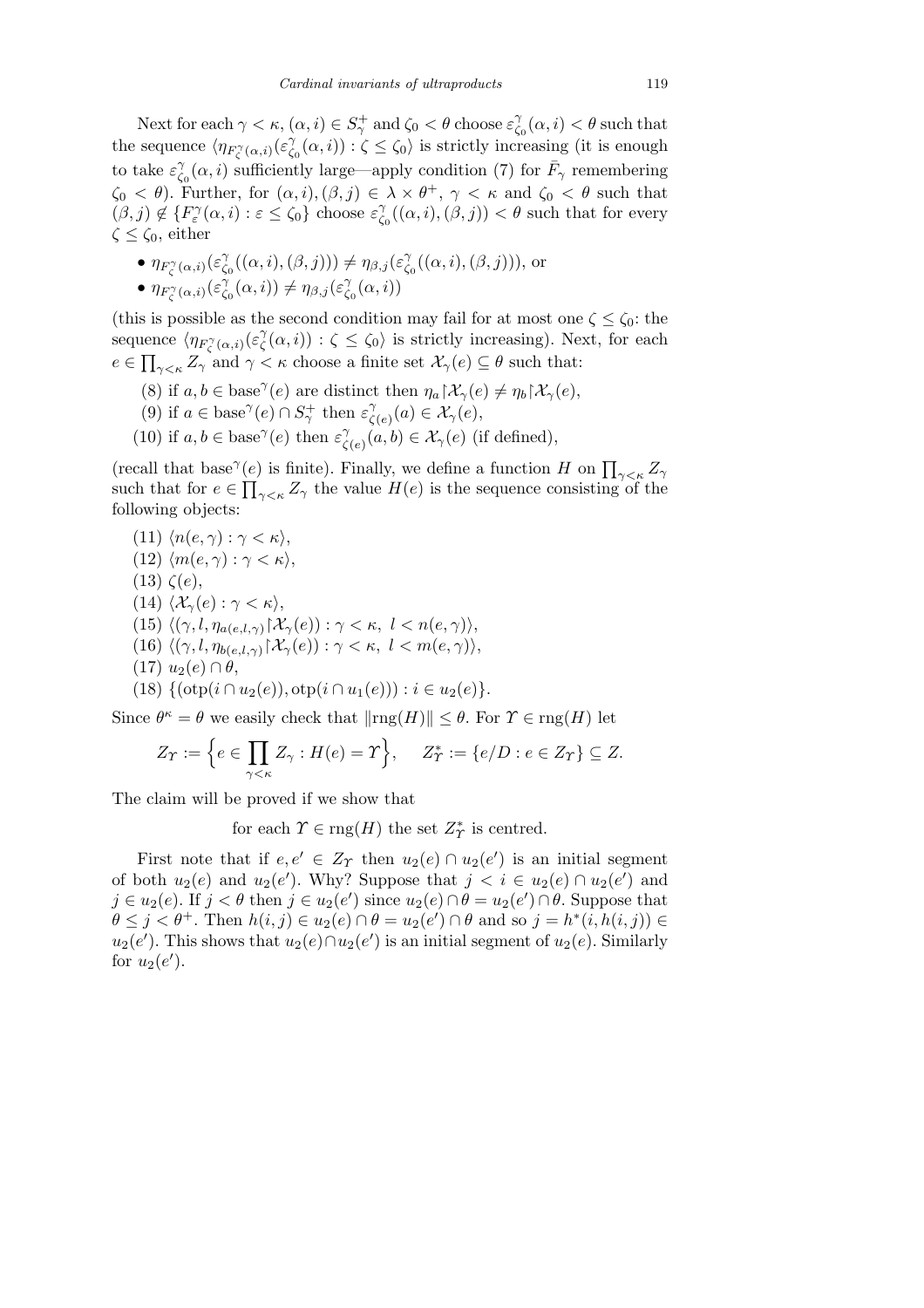Applying to this fact condition (18) we may conclude that  $u_1(e) \cap u_1(e')$ is an initial segment of both  $u_1(e)$  and  $u_1(e')$  for  $e, e' \in Z_T$ . [Why? Assume not. Let  $i < \theta^+$  be the first such that there is  $j \in u_1(e) \cap u_1(e')$  above *i* but

$$
i \in (u_1(e) \setminus u_1(e')) \cup (u_1(e') \setminus u_1(e)).
$$

By symmetry we may assume that  $i \in u_1(e) \setminus u_1(e')$ . Let  $i^*$  be the first element of  $u_2(e)$  above *i*. Then necessarily  $i^* \leq j$  (as  $j \in u_1(e) \cap u_1(e') \subseteq$  $u_2(e) \cap u_2(e')$  and hence  $i^* \in u_2(e')$  (and  $i^*$  is the first element of  $u_2(e')$ above *i*). By the choice of *i, i<sup>∗</sup>* we have

$$
i, i^* \in u_2(e) \cap u_2(e'), \quad i \cap u_1(e) = i \cap u_1(e'), \quad i^* \cap u_2(e) = i^* \cap u_2(e').
$$

But now we may apply condition (18) to conclude that

$$
(\texttt{otp}(i^*\cap u_2(e)),\texttt{otp}(i^*\cap u_1(e)))=(\texttt{otp}(i^*\cap u_2(e')), \texttt{otp}(i^*\cap u_1(e')))
$$

and therefore

 $otp(i^* \cap u_1(e')) = otp(i^* \cap u_1(e)) = otp(i \cap u_1(e)) + 1 = otp(i \cap u_1(e')) + 1.$ As there is no point of  $u_1(e')$  in the interval  $[i, i^*)$  (remember  $u_1(e') \subseteq u_2(e')$ ) we get a contradiction.]

For  $e \in Z_\Upsilon$  we have  $n(e, \gamma) = n(\gamma)$ ,  $m(e, \gamma) = m(\gamma)$ ,  $\zeta(e) = \zeta^*$  and  $\mathcal{X}_{\gamma}(e) = \mathcal{X}_{\gamma}$ . Let  $e_0, \ldots, e_{k-1} \in \mathbb{Z}_{\gamma}$ . We are going to show that

$$
\prod_{\gamma<\kappa}B_{\bar{F}_{\gamma}}/D \models e_0/D \wedge \ldots \wedge e_{k-1}/D \neq 0
$$

and for this we have to prove that

$$
I_{e_0,\ldots,e_{k-1}} := \left\{ \gamma < \kappa : B_{\bar{F}_{\gamma}} \models \bigwedge_{j < k} \Big[ \bigwedge_{l < n(\gamma)} x_{a(e_j,l,\gamma)} \land \bigwedge_{l < m(\gamma)} -x_{b(e_j,l,\gamma)} \Big] \neq 0 \right\}
$$
\n
$$
\in D.
$$

First let us ask what can be the reasons for  $h = \frac{1}{2}$ 

$$
\bigwedge_{j < k} \Big[ \bigwedge_{l < n(\gamma)} x_{a(e_j, l, \gamma)} \wedge \bigwedge_{l < m(\gamma)} -x_{b(e_j, l, \gamma)} \Big] = 0.
$$

There are essentially two cases here: either  $x_a \wedge (-x_a)$  appears on the lefthand side of the above equality or  $x_a \wedge x_{F^{\gamma}_\zeta(a)}$  (for some  $\zeta \langle \theta \rangle$ ) appears there. Suppose that the first case happens. Then we have distinct  $j_1, j_2 < k$ such that  $a(e_{j_1}, l_1, \gamma) = b(e_{j_2}, l_2, \gamma)$  for some  $l_1, l_2$ . By (15) (and the definition of  $Z_{\gamma}$ ) we have  $\eta_{a(e_{j_1},l_1,\gamma)}\right|\mathcal{X}_{\gamma} = \eta_{a(e_{j_2},l_1,\gamma)}\right|\mathcal{X}_{\gamma}$  and by (8) we have  $\eta_{a(e_{j_2},l_1,\gamma)}\$  $\mathcal{X}_{\gamma} \neq \eta_{b(e_{j_2},l_2,\gamma)}$  $\mathcal{X}_{\gamma}$ . Therefore,  $\eta_{a(e_{j_1},l_1,\gamma)}$  $\mathcal{X}_{\gamma} \neq \eta_{b(e_{j_2},l_2,\gamma)}$  $\mathcal{X}_{\gamma}$ , a contradiction. Consider now the second case and suppose additionally that  $\zeta \leq \zeta^*$ . Thus we assume that for some  $\zeta \leq \zeta^*$ , for some distinct  $j_1, j_2 < k$  and some  $l_1, l_2 < n(\gamma)$  we have  $F_\zeta^{\gamma}$  $\chi^{\gamma}$ <sub> $\zeta$ </sub>  $(a(e_{j_1}, l_1, \gamma)) = a(e_{j_2}, l_2, \gamma).$ Then by (15) we get  $\eta_{a(e_{j_2},l_2,\gamma)} \upharpoonright \mathcal{X}_{\gamma} = \eta_{a(e_{j_1},l_2,\gamma)} \upharpoonright \mathcal{X}_{\gamma}$ . As  $\zeta \leq \zeta^*$  we have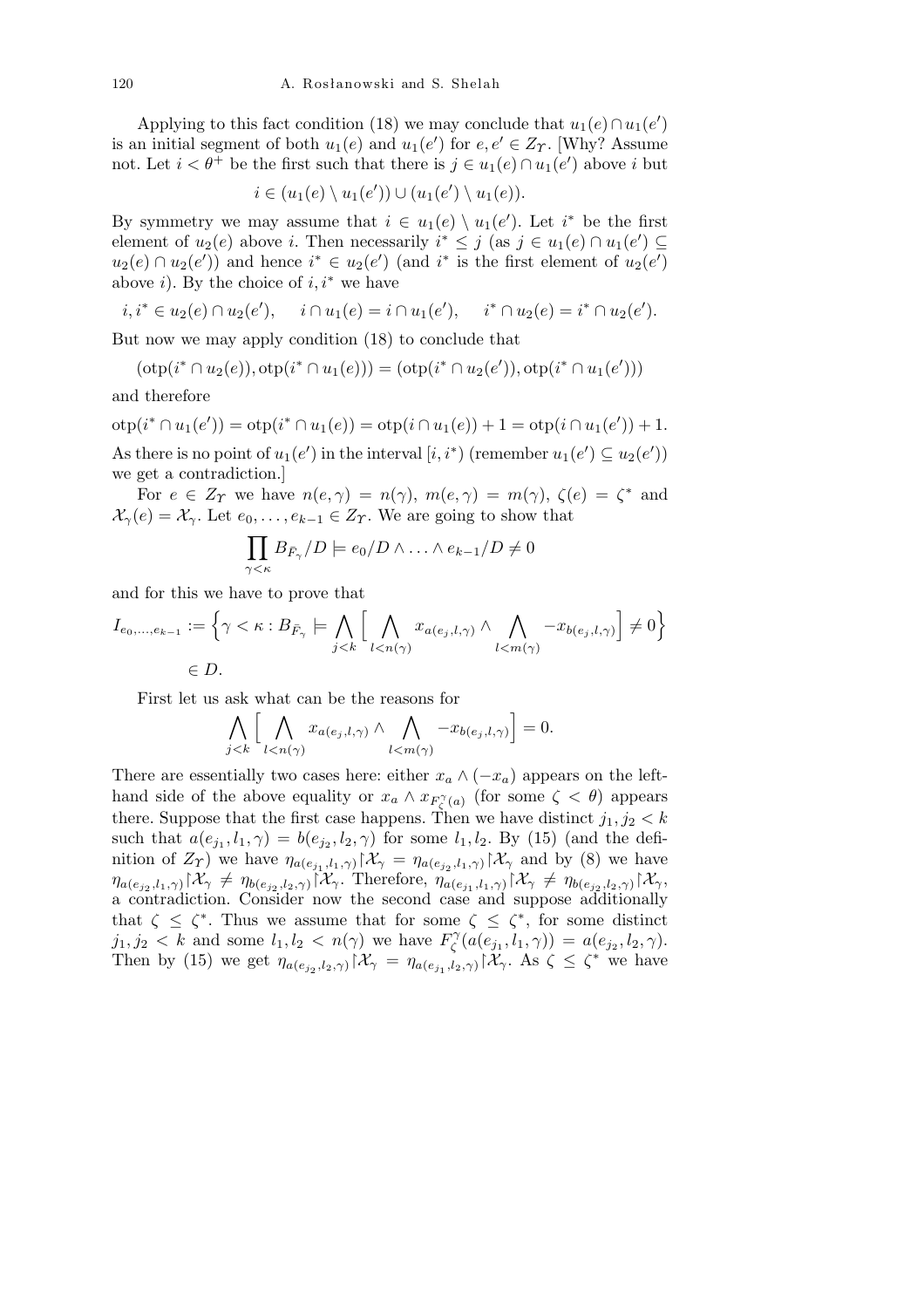[by the choice of  $\varepsilon^{\gamma}$ *ζ*<sup>\*</sup>(*a*(*e*<sub>*j*1</sub></sub>,*l*<sub>1</sub>, γ), *a*(*e*<sub>*j*<sub>1</sub></sub>,*l*<sub>2</sub>, γ)), *ε*<sup>γ</sup>  $\int_{\zeta^*}^{\gamma} (a(e_{j_1}, l_1, \gamma))$ —note that  $F_{\varepsilon}^{\gamma}(a(e_{j_1}, l_1, \gamma)) \neq a(e_{j_1}, l_2, \gamma)$  for all  $\varepsilon \leq \zeta^*$ , either

•  $\eta_{F'_{\zeta}}(a(e_{j_1},l_1,\gamma))\left(\varepsilon_{\zeta}^{\gamma}\right)$  $\chi^{\gamma}$ <sub> $\zeta^*$ </sub>  $(a(e_{j_1}, l_1, \gamma), a(e_{j_1}, l_2, \gamma)))$  $\neq \eta_{a(e_{j_1},l_2,\gamma)}(\varepsilon^{\gamma}_\zeta)$  $\chi^{\gamma}$ <sub> $\zeta^*$ </sub>(*a*(*e*<sub>*j*1</sub></sub>,*l*<sub>1</sub>,  $\gamma$ )*, a*(*e*<sub>*j*1</sub>,*l*<sub>2</sub>,  $\gamma$ ))), or •  $\eta_{F'_{\zeta}(a(e_{j_1},l_1,\gamma))}(\varepsilon_{\zeta}^{\gamma})$  $\gamma^{\gamma}$ <sub> $\zeta^*$ </sub>(*a*(*e*<sub>*j*1</sub></sub>,*l*<sub>1</sub>, $\gamma$ )))  $\neq \eta_{a(e_{j_1}, l_2, \gamma)}(\varepsilon^{\gamma}_\zeta)$ *ζ <sup>∗</sup>* (*a*(*e<sup>j</sup>*<sup>1</sup> *, l*1*, γ*)))

and  $\varepsilon^{\gamma}_{\zeta}$  $\chi^{\gamma}_{\zeta^*}(a(e_{j_1}, l_1, \gamma), a(e_{j_1}, l_2, \gamma)), \varepsilon^{\gamma}_{\zeta}$ *ζ <sup>∗</sup>* (*a*(*e<sup>j</sup>*<sup>1</sup> *, l*1*, γ*)) *∈ X<sup>γ</sup>* (by (9), (10); note that in the definition of  $\varepsilon^{\gamma}$  $\hat{\zeta}(a, b)$  we allowed  $a = b$  so no problem appears if  $l_1 = l_2$ ). Hence  $\eta_{F^{\gamma}_{\zeta}(a(e_{j_1}, l_1, \gamma))} \upharpoonright \mathcal{X}_{\gamma} \neq \eta_{a(e_{j_1}, l_2, \gamma)} \upharpoonright \mathcal{X}_{\gamma}$  and so  $\eta_{F^{\gamma}_{\zeta}(a(e_{j_1}, l_1, \gamma))} \upharpoonright \mathcal{X}_{\gamma}$  $f \neq \eta_{a(e_{j_2},l_2,\gamma)} | \mathcal{X}_{\gamma}$ , a contradiction. Consequently, the equality considered may hold only if  $x_a \wedge x_{F_\zeta^{\gamma}(a)}$  appears there for some  $\zeta > \zeta^*$ .

Asume now that  $I_{e_0,\ldots,e_{k-1}} \notin D$ . From the above considerations we know that for each  $\gamma \in \kappa \setminus I_{e_0,\ldots,e_{k-1}}$  we find distinct  $j_1(\gamma), j_2(\gamma) < k$  and  $l_1(\gamma), l_2(\gamma) < n(\gamma)$  and  $\zeta_{\gamma} \in (\zeta^*, \theta)$  such that

$$
(*)\qquad F_{\zeta_{\gamma}}^{\gamma}(a(e_{j_1(\gamma)},l_1(\gamma),\gamma)) = a(e_{j_2(\gamma)},l_2(\gamma),\gamma)
$$

(note that  $(**)$  implies  $a(e_{j_1(\gamma)}, l_1(\gamma), \gamma) \in \text{dom}(F_{\zeta}^{\gamma})$  $i(\epsilon_{j_1(\gamma)}, l_1(\gamma), \gamma) \in S_{\gamma}$ ). We have assumed that  $\kappa \setminus I_{e_0,\ldots,e_{k-1}} \in D$  so we find  $j_1, j_2 < k$  such that

$$
J := \{ \gamma \in \kappa \setminus I_{e_0, ..., e_{k-1}} : j_1(\gamma) = j_1, \ j_2(\gamma) = j_2 \} \in D.
$$

As we have remarked after  $(**)$ ,  $i(e_{j_1}, l_1(\gamma), \gamma) \in S_{\gamma}$  (for  $\gamma \in J$ ) and consequently there are no repetitions in the sequence  $\langle i(e_{j_1}, l_1(\gamma), \gamma) : \gamma \in J \rangle$ (and *J* is infinite). Choose  $\gamma_n \in J$  (for  $n \in \omega$ ) such that the sequence  $\langle i(e_{j_1}, l_1(\gamma_n), \gamma_n) : n \in \omega \rangle$  is strictly increasing (so  $i(e_{j_1}, l_1(\gamma_n), \gamma_n) \in$  $u_1(e_{j_1}) \cap i(e_{j_1}, l_1(\gamma_{n+1}), \gamma_{n+1})$  and let  $i = \lim_n i(e_{j_1}, l_1(\gamma_n), \gamma_n)$ . By the definition of  $\zeta(e), \zeta^*$  and the fact that  $\zeta_{\gamma} > \zeta^*$  for all  $\gamma \in J$  (and by (5)) we have for  $\gamma \in J$ ,

$$
\begin{aligned} i(e_{j_2},l_2(\gamma),\gamma)&=F_{\zeta_{\gamma},2}^{\gamma}(a(e_{j_1},l_1(\gamma),\gamma))\\ &\in i(e_{j_1},l_1(\gamma),\gamma)\setminus \sup(u_1(e_{j_1})\cap i(e_{j_1},l_1(\gamma),\gamma)). \end{aligned}
$$

Applying this for  $\gamma_{n+1}$  we conclude that

$$
i(e_{j_1}, l_1(\gamma_n), \gamma_n) < i(e_{j_2}, l_2(\gamma_{n+1}), \gamma_{n+1}) < i(e_{j_1}, l_1(\gamma_{n+1}), \gamma_{n+1})
$$

and  $i = \lim_{n} i(e_{j_2}, l_2(\gamma_n), \gamma_n)$ . Since  $u_1(e_{j_1})$  and  $u_1(e_{j_2})$  are closed we conclude that  $i \in u_1(e_{j_1}) \cap u_1(e_{j_2})$ . From the remark after the definition of  $Z_{\gamma}$ we know that the last set is an initial segment of both  $u_1(e_{j_1})$  and  $u_1(e_{j_2})$ . But this gives a contradiction:  $i(e_{j_2}, l_2(\gamma_{n+1}), \gamma_{n+1}) \in u_1(e_{j_2}) \setminus u_1(e_{j_1})$  and it is below  $i \in u_1(e_{j_1}) \cap u_1(e_{j_2})$ . The claim is proved.

Similarly to Claim 2.7.3 (but much easier) one can prove that really  $d(B_{\bar{F}_\gamma}) = \theta^+$ .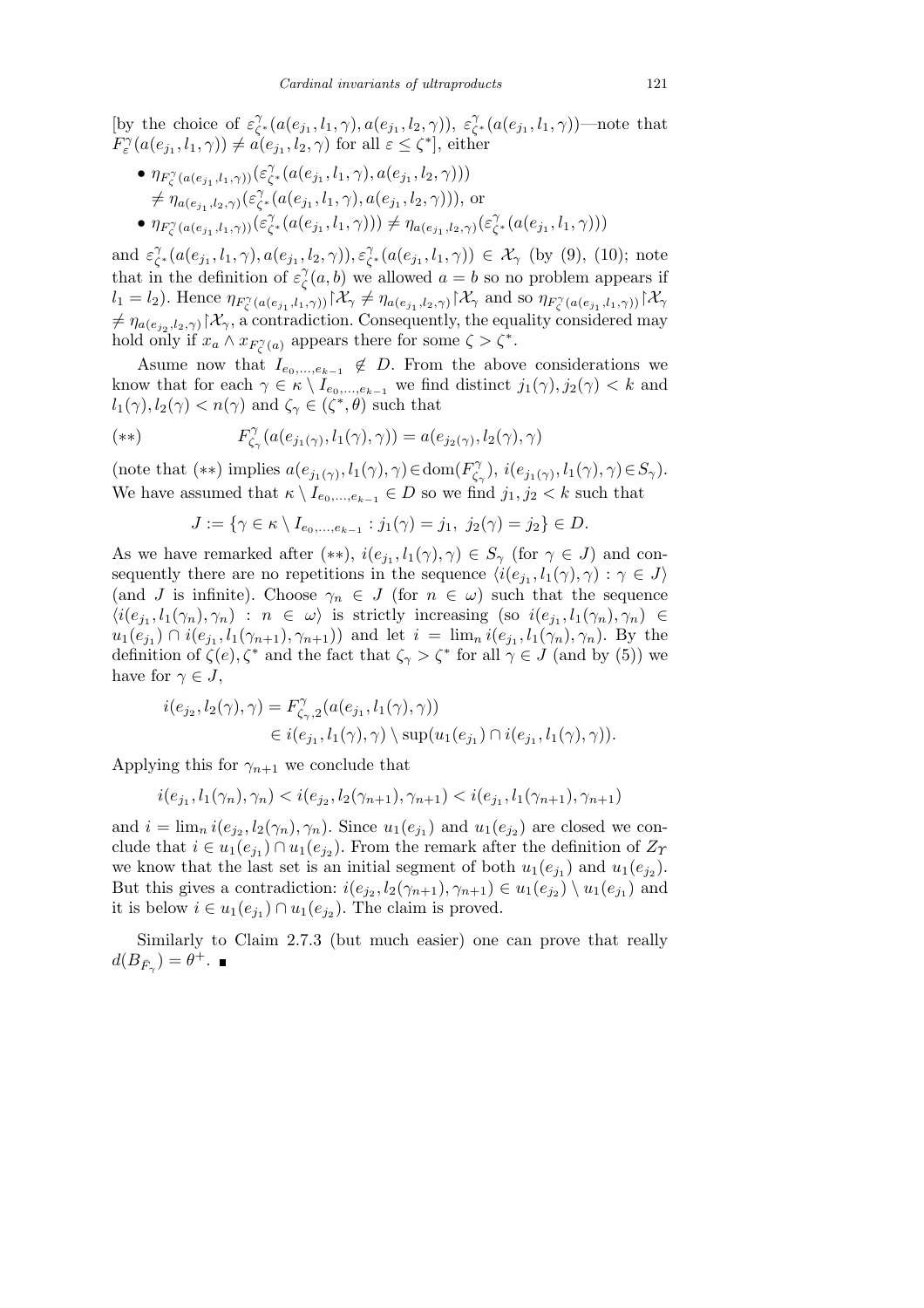We want to finish this section with posing two questions motivated by 2.5 and 2.7:

PROBLEM 2.8. *Are the following theories consistent?* 

(1)  $ZFC + there is a cardinal  $\kappa$  such that for each Boolean algebra B,$ 

$$
d_n(B) \le \kappa \Rightarrow d_{n+1}(B) < 2^{\kappa}.
$$

(2)  $ZFC +$  *there is a cardinal*  $\theta$  *such that*  $\theta^{\aleph_0} = \theta$  *and for each Boolean*  $a$ *lgebra B and a nonprincipal ultrafilter D on*  $\omega$ ,

$$
d(B) \le \theta \Rightarrow d(B^{\omega}/D) < 2^{\theta}.
$$

## **3. Hereditary cofinality and spread**

**3.1.** *The invariants*. The *hereditary cofinality* of a Boolean algebra *B* is the cardinal

$$
\text{h-cof}(B) = \min\{\kappa : (\forall X \subseteq B)(\exists C \subseteq X)(\|C\| \le \kappa \& C \text{ is cofinal in } X)\}.
$$

It can be represented as a def.u.w.o.car. invariant if we use the following description of it (see [Mo 1]):

$$
(\otimes_{h\text{-cof}})
$$
  $h\text{-cof}(B) = \sup\{\|X\| : X \subseteq B \& (X, <_B)$  is well-founded\}.

Let the theory  $T_{\text{h-cof}}$  introduce predicates  $P_0$ ,  $P_1$  on which it says that:

- $P_1$  is a well ordering of  $P_0$ ,
- *•* (*∀x*0*, x*<sup>1</sup> *∈ P*0)(*x*<sup>0</sup> *< x*<sup>1</sup> *⇒ P*1(*x*0*, x*1))

(in the above *<* stands for the relation of the Boolean algebra). Clearly *T*h-cof determines a def.u.w.o.car. invariant and

$$
\text{Inv}_{T_{\text{h-cof}}}(B) = \{ ||X|| : X \subseteq B \& (X, <) \text{ is well-founded} \}.
$$

The *spread s*(*B*) of a Boolean algebra *B* is

 $s(B) = \sup\{\|S\| : S \subseteq \text{Ult } B \& S \text{ is discrete in the relative topology}\}.$ 

It can be easily described as a def.f.o.car. invariant: the suitable theory *T<sub>s</sub>* introduces predicates  $P_0, P_1$  and it says that for each  $x \in P_0$  the set  $\{y : P_1(x, y)\}\$ is an ultrafilter and the ultrafilters form a discrete set (in the relative topology). Sometimes it is useful to remember the following characterization of  $s(B)$  (see [Mo 1]):

$$
s(B) = \sup\{\|X\| : X \subseteq B \text{ is ideal-independent}\}.
$$

Using this characterization we can write  $s(B) = s_{\omega}(B)$ , where

DEFINITION 3.1. (1)  $\phi_n^s$  is the formula saying that no member of  $P_0$  can be covered by the union of  $n + 1$  other elements of  $P_0$ .

(2) For  $0 < n \leq \omega$  let  $T_s^n = \{\phi_k^s : k < n\}.$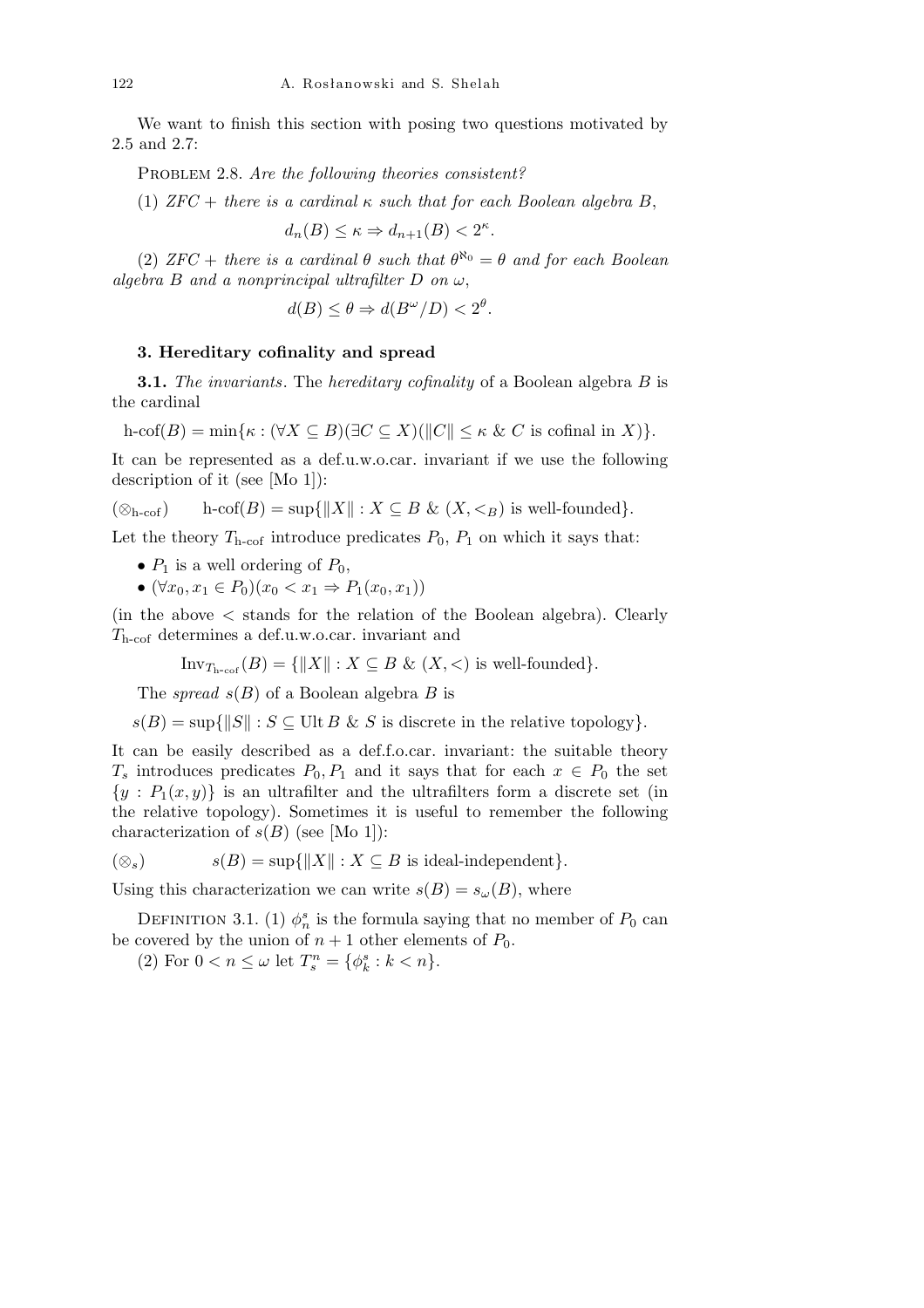(3) For a Boolean algebra *B* and  $0 < n \le \omega$ ,  $s_n^{(+)}(B) = inv_{T_s^n}^{(+)}(B)$  (so  $s_n$ are def.f.o.car. invariants).

The *hereditary density* of a Boolean algebra *B* is the cardinal

$$
hd(B) = \sup\{dS : S \subseteq \text{Ult } B\}
$$

where *dS* is the (topological) density of the space *S*. The following characterization of  $hd(B)$  is important for our purposes (see [Mo 1]):

 $(\otimes_{\text{hd}})$  hd(*B*) = sup{ $\|\kappa\|$ : there is a strictly decreasing sequence of ideals  $(\text{in } B)$  of length  $\kappa$ .

We should remark here that on both sides of the equality we have sup but the attainment does not have to be the same. If the sup of the left-hand side  $(hd(B))$  is attained then so is the sup of the other side. If the right-hand side sup is attained AND  $hd(B)$  is regular then the sup of  $hd(B)$  is realized. An open problem is what can happen if  $hd(B)$  is singular.

The *hereditary Lindelöf degree* of a Boolean algebra *B* is

$$
hL(B) = \sup\{LS : S \subseteq \text{Ult }B\},\
$$

where for a topological space *S*, *LS* is the minimal  $\kappa$  such that every open cover of *S* has a subcover of size  $\lt \kappa$ . The following characterization of  $hL(B)$  is crucial for us (see [Mo 1]):

 $(\otimes_{hL})$  hL(*B*) = sup{ $\|\kappa\|$ : there is a strictly increasing sequence of ideals  $(\text{in } B)$  of length  $\kappa$ <sup>}</sup>.

Note: we may have here differences in the attainment, like in the case of hd.

DEFINITION 3.2. (1) Let the formula  $\psi$  say that  $P_1$  is a well ordering of  $P_0$  (denoted by  $\lt_1$ ).

(2) For  $n < \omega$  let  $\phi_n^{\text{hd}}$  and  $\phi_n^{\text{hL}}$  be the following formulas:

$$
\phi_n^{\text{hd}} \equiv \psi \& (\forall x_0, \dots, x_{n+1} \in P_0)(x_0 <_1 \dots <_1 x_{n+1} \\
\Rightarrow x_0 \not\leq x_1 \lor \dots \lor x_{n+1}),
$$
\n
$$
\phi_n^{\text{hL}} \equiv \psi \& (\forall x_0, \dots, x_{n+1} \in P_0)(x_{n+1} <_1 \dots <_1 x_0 \\
\Rightarrow x_0 \not\leq x_1 \lor \dots \lor x_{n+1}).
$$

(3) For  $0 < n \leq \omega$  we let  $T_{\text{hd}}^n = {\phi_k^{\text{hd}} : k < n}$  and  $T_{\text{hL}}^n = {\phi_k^{\text{hL}} : k < n}$ .

(4) For a Boolean algebra *B* and  $0 < n \leq \omega$ ,

$$
\mathrm{hd}^{(+)}_n(B) = \mathrm{inv}_{T^n_{\mathrm{hd}}}(B), \quad \ \mathrm{hL}^{(+)}_n(B) = \mathrm{inv}_{T^n_{\mathrm{hl}}}(B).
$$

So  $\mathrm{hd}_n$ ,  $\mathrm{hL}_n$  are def.u.w.o.car. invariants and  $\mathrm{hd}_\omega = \mathrm{hd}$ ,  $\mathrm{hL}_\omega = \mathrm{hL}$  (the sets  $Inv_{T_{\text{hd}}^{\omega}}(B)$ ,  $Inv_{T_{\text{hL}}^{\omega}}(B)$  agree with the sets on the right-hand sides of (*⊗*hd), (*⊗*hL), respectively).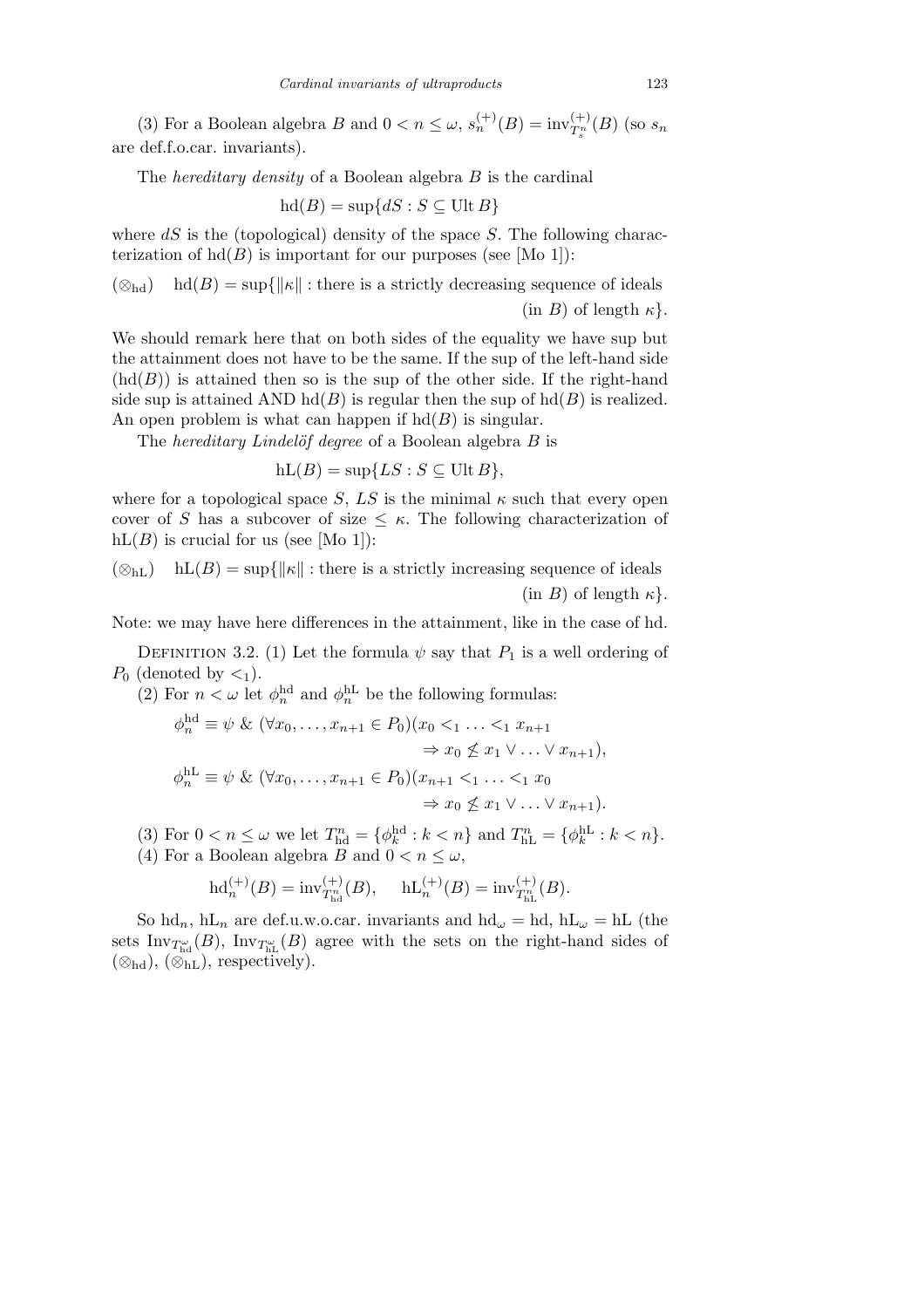**3.2.** *Constructions from strong λ-systems*. One of our tools for constructing examples of Boolean algebras is an object taken from pcf theory.

DEFINITION 3.3. (1) A *weak*  $\lambda$ *-system* (for a regular cardinal  $\lambda$ ) is a sequence  $S = \langle \delta, \overline{\lambda}, \overline{f} \rangle$  such that:

- (a)  $\delta$  is a limit ordinal,  $\|\delta\| < \lambda$ ,
- (b)  $\bar{\lambda} = \langle \lambda_i : i \langle \delta \rangle \rangle$  is a strictly increasing sequence of regular cardinals,
- (c)  $\bar{f} = \langle f_{\alpha} : \alpha < \lambda \rangle \subseteq \prod_{i < \delta} \lambda_i$  is a sequence of pairwise distinct functions,
- (d) for every  $i < \delta$ ,  $\|\{f_{\alpha}\}_{i} : \alpha < \lambda\}\| \leq \sup_{i < \delta} \lambda_{i}$ .

(2) A *λ-system* is a sequence  $S = \langle \delta, \overline{\lambda}, \overline{f}, J \rangle$  such that  $S_0 = \langle \delta, \overline{\lambda}, \overline{f} \rangle$  is a weak *λ*-system and

- (e) *J* is an ideal on  $\delta$  extending the ideal  $J_{\delta}^{\text{bd}}$  of bounded subsets of *δ*,
- (f)  $\bar{f}$  is a  $\lt$ <sub>*J*</sub>-increasing sequence cofinal in  $\prod_{i<\delta}(\lambda_i, \lt)/J$ ,
- (g) for every  $i < \delta$ ,  $\|\{f_{\alpha} | i : \alpha < \lambda\}\| < \lambda_i$ .

In this situation we say that the system  $S$  *extends* the weak system  $S_0$ .

(3)  $S = \langle \delta, \bar{\lambda}, \bar{f}, J, (A_{\zeta} : \zeta < \kappa) \rangle$  is a strong  $\lambda$ -system for  $\kappa$  if  $\langle \delta, \bar{\lambda}, \bar{f}, J \rangle$ is a *λ*-system and

- (h) cf( $\delta$ )  $\leq \kappa$  and sup<sub>*i*< $\delta$ </sub>  $\lambda_i \leq 2^{\kappa}$ ,
- (i)  $A_\zeta \subseteq \delta$ , and  $A_\zeta \notin J$  (for  $\zeta < \kappa$ ) are pairwise disjoint.

In ZFC, there is a class of cardinals  $\lambda$  for which there are (weak, strong) *λ*-systems. We can even demand that, for (weak) *λ*-systems, *λ* is the successor of a cardinal  $\lambda_0$  satisfying  $\lambda_0^{\omega} = \lambda_0$  (which is relevant for ultraproducts, see below). More precisely:

FACT 3.4. (1) *If*  $\mu^{<\kappa} < \mu^{\kappa} = \lambda$  *then there is a weak*  $\lambda$ -system  $\mathcal{S} = \langle \delta, \bar{\lambda}, \bar{f} \rangle$ *such that*  $\sup_{i < \delta} \lambda_i \leq \mu$  *and*  $\delta = \kappa$ *.* 

(2) If  $\kappa = cf(\kappa)$  and

(\*) 
$$
\kappa > \aleph_0, \quad \mu = \mu^{<\kappa} < \lambda, \quad \text{cf}(\lambda) \leq \mu^{\kappa}
$$

*or even*

 $(\ast)^{-}$  cf( $\mu$ ) =  $\kappa$ ,  $(\forall \theta)(\exists \mu_{\theta} < \mu)(\forall \chi)(\mu_{\theta} < \chi < \mu \& \text{cf}(\chi) = \theta \Rightarrow \text{pp}_{\theta}(\chi) < \mu)$ 

*then there is a*  $\lambda$ -system  $S = \langle \delta, \overline{\lambda}, \overline{f}, J \rangle$  such that  $\mu = \sup_{i \leq \delta} \lambda_i$  and  $\delta = \kappa$ (see [Sh 371])*.*

- (3) If  $\kappa = \aleph_0$ , cf( $\mu$ ) =  $\aleph_0 < \mu$  and either
	- $\lambda^* = \text{cov}(\mu, \mu, \aleph_1, 2), or$
	- $\lambda^* = \lambda^{\aleph_0} \& (\forall \chi < \mu)(\chi^{\aleph_0} < \mu)$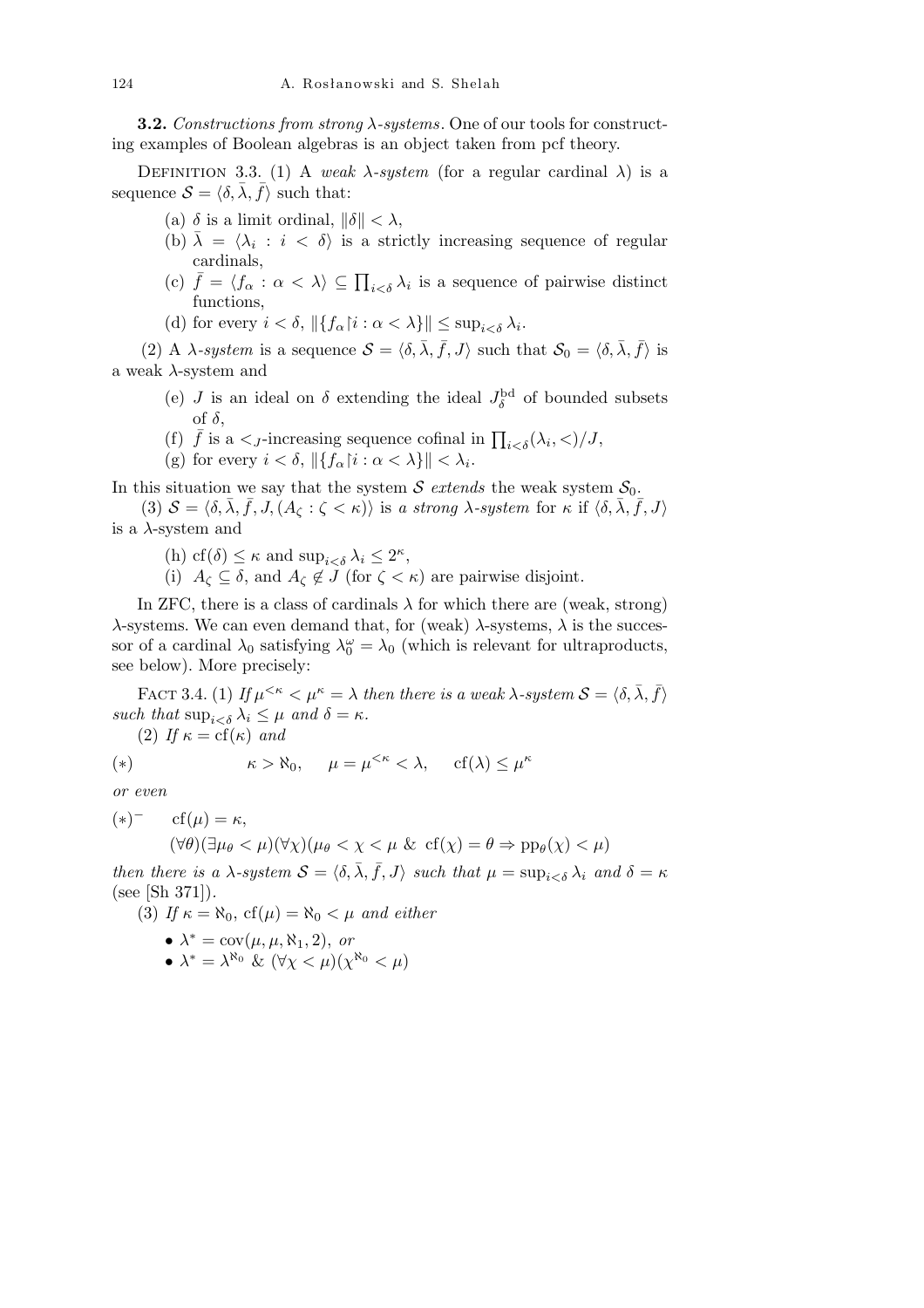*then for many regular*  $\lambda \in (\mu, \lambda^*)$  *there are*  $\lambda$ -systems  $(\lambda = \mu_0^+$  *really*) (see [Sh 430])*.*

(4) *There is a class of cardinals λ for which there are strong λ-systems* (*for some infinite*  $\kappa$ ), *even if we additionally demand that*  $\lambda$  *is a successor cardinal* (see [Sh 400], [Sh 410] or the proof of 4.4 of [Sh 462]). ■

THEOREM 3.5. Assume that there exists a strong  $\lambda$ -system for  $\kappa$ , with  $\lambda$ *a regular cardinal. Let*  $\theta$  *be an infinite cardinal*  $\leq \kappa$ *. Then there are Boolean*  $algebras$   $B_{\varepsilon}$  (*for*  $\varepsilon < \theta$ ) such that  $\text{inv}_{T_{\text{h-cof}}}^+(B_{\varepsilon}) \leq \lambda$  and *for any ultrafilter*  $D$ *on*  $\theta$  *containing all co-bounded sets we have*  $s_{\omega}^+(\prod_{\varepsilon<\theta}B_{\varepsilon}/D) > \lambda$ *.* 

P r o o f. The algebras  $B_{\varepsilon}$ 's are modifications of the algebra constructed in Lemma 4.2 of [Sh 462]. Let  $\langle \delta, \overline{\lambda}, \overline{f}, J, (A_{\zeta} : \zeta < \kappa) \rangle$  be a strong  $\lambda$ -system for *κ*. For distinct  $\alpha, \beta < \lambda$  let  $\varrho(\alpha, \beta) = \min\{i < \delta : f_{\alpha}(i) \neq f_{\beta}(i)\}.$ 

Take a decreasing sequence  $\langle w_{\varepsilon} : \varepsilon < \theta \rangle$  of subsets of  $\kappa$  such that  $\|w_{\varepsilon}\| =$ *κ* and  $\bigcap_{\varepsilon < \theta} w_{\varepsilon} = \emptyset$ .

Fix  $\varepsilon < \theta$ . For  $i < \delta$  choose a family  ${F_{i,\zeta}} : \zeta < \kappa$  of subsets of  ${f_{\alpha} | i : \alpha < \lambda}$  such that if  $X_1, X_2 \in [{f_{\alpha} | i : \alpha < \lambda}]^{< \omega}$  then for some  $\zeta < \kappa$ we have  $X_1 = F_{i,\zeta} \cap (X_1 \cup X_2)$  (possible as  $2^{\kappa} \geq \lambda_i$ ). Next take a sequence  $\langle (j_i, \zeta_i) : i < \delta \rangle$  such that  $j_i \leq i, \zeta_i < \kappa$  and the set

$$
\{j < \delta : (\forall \zeta < \kappa)(\exists \xi \in w_{\varepsilon})(A_{\xi} \subseteq J \{i < \delta : j_i = j \ \& \ \zeta_i = \zeta\})\}
$$

is unbounded in  $\delta$  (possible as  $cf(\delta) \leq \kappa$  and  $\|w_{\varepsilon}\| = \kappa$ ).

Now we define a partial order  $\prec_{\varepsilon}$  on  $\lambda$ :

$$
\alpha \prec_{\varepsilon} \beta \text{ if and only if } i = \varrho(\alpha, \beta) \in \bigcup_{\xi \in w_{\varepsilon}} A_{\xi} \text{ and}
$$

$$
f_{\alpha} | j_i \in F_{j_i, \zeta_i} \Leftrightarrow f_{\alpha}(i) < f_{\beta}(i).
$$

The algebra  $B_{\varepsilon}$  is the Boolean algebra generated by the partial order  $\prec_{\varepsilon}$ . It is the algebra of subsets of  $\lambda$  generated by the sets  $Z_{\alpha} = \{\beta < \lambda : \beta \prec_{\varepsilon} \alpha\} \cup \{\alpha\}$ (for  $\alpha < \lambda$ ).

CLAIM 3.5.1. (a) *If*  $\varrho(\alpha, \beta) < \varrho(\beta, \gamma)$  where  $\alpha, \beta, \gamma < \lambda$  then  $\beta \prec_{\varepsilon} \alpha \Leftrightarrow$  $\gamma \prec_{\varepsilon} \alpha$  and  $\alpha \prec_{\varepsilon} \beta \Leftrightarrow \alpha \prec_{\varepsilon} \gamma$ .

(b) *If*  $\tau(x_0, \ldots, x_{n-1})$  *is a Boolean term,*  $\alpha_k^l < \lambda$  *for*  $k < n$  *are pairwise distinct*  $(l < 2)$ , and  $i < \delta$  *is such that*  $\rho(\alpha_k^0, \alpha_k^1) \geq i$  (*for*  $k < n$ ) *but*  $\varrho(\alpha_k^l, \alpha_{k'}^l)$  < *i* (*for*  $l$  < 2 *and*  $k$  <  $k'$  < *n*) *then on setting*  $X_l$  =  $\tau(Z_{\alpha_0^l}, \ldots, Z_{\alpha_{n-1}^l})$  *we have*:

- $(1)$   $X_0 \cap {\alpha < \lambda : (\forall k < n)(f_\alpha \cap i \neq f_{\alpha_k^0} \cap i)}$  $= X_1 \cap {\alpha < \lambda : (\forall k < n)(f_\alpha \upharpoonright i \neq f_{\alpha_k^0} \upharpoonright i)},$ (2) *for each k < n*, *either*
	- $X_l \supseteq \{ \alpha < \lambda : f_\alpha \vert i = f_{\alpha_k^0} \vert i \}$  for  $l < 2$ , or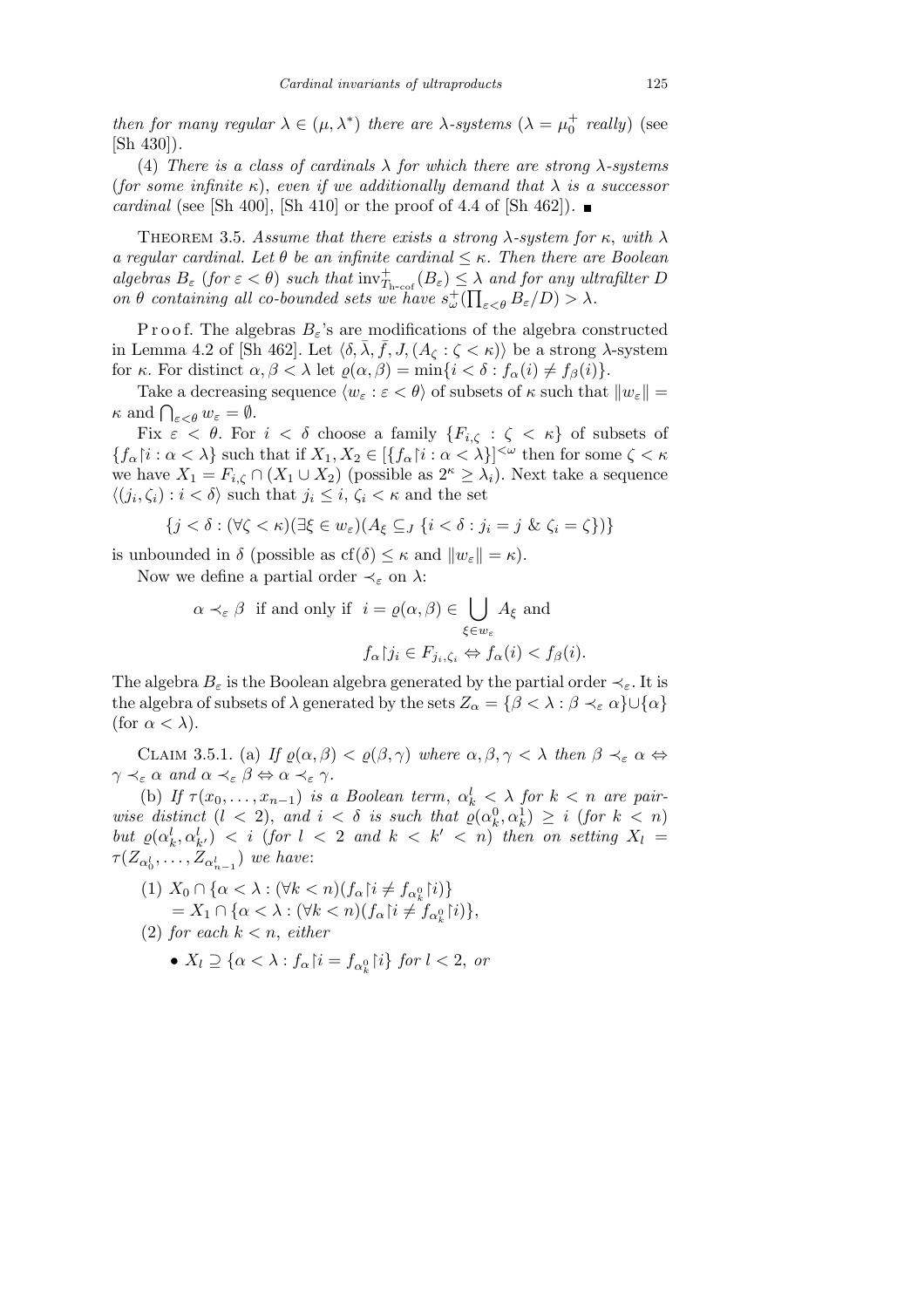- $X_l \cap {\alpha < \lambda : f_{\alpha} {\restriction} i = f_{\alpha} {\alpha}_k {\restriction} i} = Z_{\alpha_k^l} \cap {\alpha < \lambda : f_{\alpha} {\restriction} i = f_{\alpha}_k^0 {\restriction} i}$ *for*  $l < 2$ *, or*
- $\bullet$   $X_l \cap {\alpha < \lambda : f_{\alpha} {\restriction} i = f_{\alpha}^{\alpha} {\restriction} i} = {\alpha < \lambda : f_{\alpha} {\restriction} i = f_{\alpha}^{\alpha} {\restriction} i} \setminus Z_{\alpha}^{\alpha}$ *for*  $l < 2$ , *or*
- *•*  $X_l \cap {\alpha < \lambda : f_\alpha | i = f_{\alpha_k^0} | i} = ∅ for l < 2.$

CLAIM 3.5.2. *Suppose that*  $\langle a_{\alpha} : \alpha \langle \lambda \rangle \rangle$  *are distinct members of*  $B_{\varepsilon}$ *. Then there exist*  $\alpha < \beta < \lambda$  *such that*  $a_{\alpha} \geq a_{\beta}$ *.* 

P r o o f. First we may assume that for some integers  $n < m < \omega$ , a Boolean term  $\tau(x_0, \ldots, x_{n-1}, \ldots, x_{m-1})$ , ordinals  $\alpha_n, \ldots, \alpha_{m-1} < \lambda$ , an ordinal  $i^* < \delta$  and a function  $\bar{\alpha} : \lambda \times n \to \lambda \setminus \{ \alpha_n, \ldots, \alpha_{m-1} \}$  for all  $\beta < \lambda$  we have

$$
a_{\beta} = \tau(Z_{\bar{\alpha}(\beta,0)},\ldots,Z_{\bar{\alpha}(\beta,n-1)},Z_{\alpha_n},\ldots,Z_{\alpha_{m-1}}),
$$

and if  $\beta' < \lambda$ ,  $k, k' < n$ ,  $(\beta, k) \neq (\beta', k')$  then  $\bar{\alpha}(\beta, k) \neq \bar{\alpha}(\beta', k')$ , and  ${f_{\bar{\alpha}(\beta,k)} | i^*, f_{\alpha_{k'}} | i^* : k < n, n \leq k' < m}$  are pairwise distinct.

As we may enlarge *i <sup>∗</sup>* we may additionally assume that

$$
(\forall \zeta < \kappa)(\exists \xi \in w_{\varepsilon})(A_{\xi} \subseteq_{J} \{i < \delta : j_{i} = i^{*} \& \zeta_{i} = \zeta\}).
$$

Furthermore, we may assume that  $f_{\bar{\alpha}(\beta,k)}$   $\hat{i}^* = f_{\bar{\alpha}(0,k)}$   $\hat{i}^*$  for all  $\beta < \lambda$  and  $k < n$  (remember that  $\|\{f_\alpha\}_{i}^{i*}: \alpha < \lambda\}\| < \lambda$ ). Let *B* be the set of all  $i < \delta$ such that

$$
(\forall \zeta < \lambda_i)(\exists^{\lambda} \beta < \lambda)(\forall k < n)(\zeta < f_{\bar{\alpha}(\beta,k)}(i)).
$$

Then the set *B* is in the dual filter  $J^c$  of *J* (if not clear see Claim 3.1.1 of [Sh 462]). Now apply the choice of  $F_{i^*,\zeta}$ 's to find  $\zeta < \kappa$  such that for  $k < n$ , if

 $a_0 \cap {\alpha < \lambda : f_{\bar{\alpha}(0,k)} | i^* = f_{\alpha} | i^*} = Z_{\bar{\alpha}(0,k)} \cap {\alpha < \lambda : f_{\bar{\alpha}(0,k)} | i^* = f_{\alpha} | i^*}$ then  $f_{\bar{\alpha}(0,k)}$   $\upharpoonright i^* \notin F_{i^*,\zeta}$ , and if

$$
a_0 \cap \{ \alpha < \lambda : f_{\bar{\alpha}(0,k)} \upharpoonright i^* = f_\alpha \upharpoonright i^* \} = \{ \alpha < \lambda : f_{\bar{\alpha}(0,k)} \upharpoonright i^* = f_\alpha \upharpoonright i^* \} \setminus Z_{\bar{\alpha}(0,k)}
$$
\nthen  $f_{\bar{\alpha}(0,k)} \upharpoonright i^* \in F_{i^*,\zeta}$ .

then  $f_{\bar{\alpha}(0,k)}[i]$ *<sup>∗</sup>,ζ* .

Note that by Claim 3.5.1 we can replace 0 in the above by any  $\beta < \lambda$ . Take  $\xi \in w_{\varepsilon}$  such that  $A_{\xi} \subseteq J$   $\{i < \delta : j_i = i^* \& \zeta_i = \zeta\}$  and choose  $i \in A_{\xi} \cap B$  such that  $j_i = i^*$  and  $\zeta_i = \zeta$ . Since  $||\{f_{\alpha} | i : \alpha < \lambda\}|| < \lambda_i$  and  $i \in B$  we find  $\beta_0 < \beta_1 < \lambda$  such that

$$
(\forall k < n)(\varrho(\bar{\alpha}(\beta_0, k), \bar{\alpha}(\beta_1, k)) = i) \& \max_{k < n} f_{\bar{\alpha}(\beta_0, k)}(i) < \min_{k < n} f_{\bar{\alpha}(\beta_1, k)}(i).
$$

Now by the choice of *ζ*, Claim 3.5.1 and the property of  $β_0, β_1$  we deduce that  $a_{\beta_1} \subseteq a_{\beta_0}$ .

CLAIM 3.5.3.  $inv^+_{T_{\text{h-cof}}}(B_{\varepsilon}) \leq \lambda$ .

P r o o f. Directly from Claim 3.5.2 noting that  $\lambda \to (\lambda, \omega)^2$ .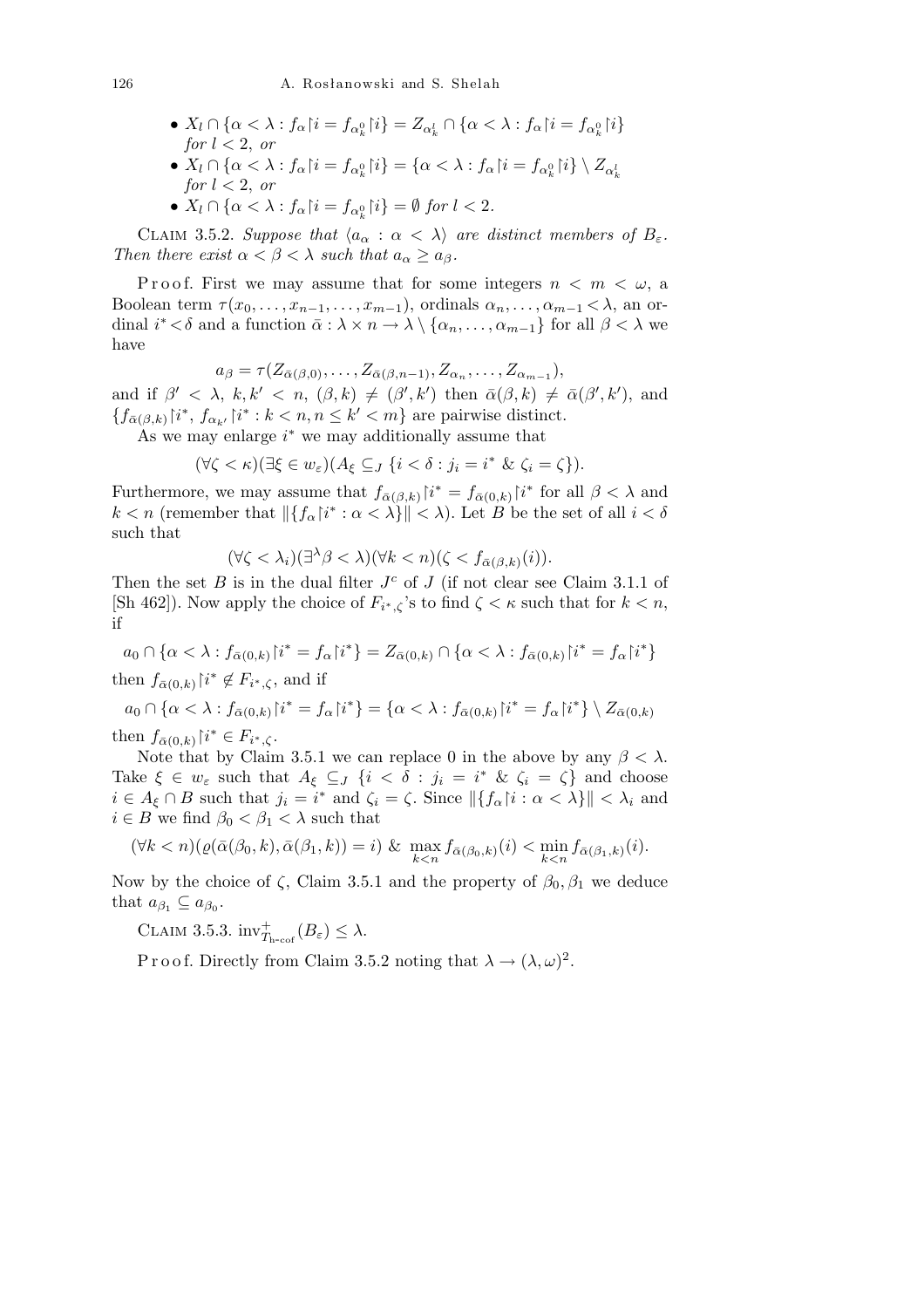CLAIM 3.5.4. *Suppose that*  $\alpha_0, \ldots, \alpha_n < \lambda$  *are pairwise*  $\prec_{\varepsilon}$ -*incomparable.*  $\text{Then } Z_{\alpha_0} \not\subseteq Z_{\alpha_1} \cup \ldots \cup Z_{\alpha_n}.$ 

Suppose now that *D* is an ultrafilter on  $\theta$  containing all co-bounded sets.

Claim 3.5.5. *s* + *ω* (  $\overline{a}$  $\sum_{\varepsilon<\theta} B_{\varepsilon}/D) > \lambda.$ 

P r o o f. We need to find an ideal-independent subset of  $\prod_{\varepsilon < \theta} B_{\varepsilon}/D$  of size  $\lambda$ . But this is easy: for  $\alpha < \lambda$  let  $x_{\alpha} \in \prod_{\varepsilon < \theta} B_{\varepsilon}/D$  be such that  $x_{\alpha}(\varepsilon) =$  ${\beta < \lambda : \beta \preceq_{\varepsilon} \alpha}$ . The set  ${x_{\alpha} : \alpha < \lambda}$  is ideal-independent since if  $\alpha_0, \ldots, \alpha_n < \lambda$  are distinct and  $\varepsilon$  is such that  $\alpha_0, \ldots, \alpha_n$  are pairwise  $\prec_{\varepsilon}$ incomparable then

$$
B_{\varepsilon} \models x_{\alpha_0}(\varepsilon) \not\leq x_{\alpha_1}(\varepsilon) \vee \ldots \vee x_{\alpha_n}(\varepsilon)
$$

(by Claim 3.5.4). Now note that if  $\varepsilon_0 < \theta$  is such that

$$
\bigcup_{\xi \in w_{\varepsilon_0}} A_{\xi} \cap \{ \varrho(\alpha_l, \alpha_m) : l < m < n \} = \emptyset
$$

then for all  $\varepsilon \geq \varepsilon_0$  we deduce that  $\alpha_0, \ldots, \alpha_n$  are pairwise  $\prec_{\varepsilon}$ -incomparable. Now by the Łoś theorem we conclude that

$$
\prod_{\varepsilon < \theta} B_{\varepsilon}/D \models x_{\alpha_0} \not\leq x_{\alpha_1} \vee \ldots \vee x_{\alpha_n}.\blacksquare
$$

REMARK. 1. For  $\lambda$  such that there exists a strong  $\lambda$ -system and  $\lambda$  is a successor (and for the corresponding  $\theta$ ,  $\kappa$ 's) we have algebras  $B_{\varepsilon}$  (for  $\varepsilon < \theta$ ) such that  $\text{inv}_T(B_\varepsilon) < \lambda$  and for the corresponding ultrafilters *D* on  $\kappa$  we have  $\text{inv}_T(\prod_{\varepsilon < \theta} B_{\varepsilon}/D) \geq \lambda$ , where *T* is one of the following:  $T_{\text{h-cof}}, T_s^{\omega}, T_{\text{hd}}^{\omega}$ ,  $T_{\text{hL}}^{\omega}$  or  $T_{\text{inc}}$ .

2. We do not know if (in ZFC) we can demand  $\lambda = \lambda_0^+$  and  $\lambda_0^{\omega} = \lambda_0$ ; consistently yes.

Theorem 3.6. *Assume that there exists a strong λ-system for κ and* 0 *<*  $n < \omega$ . Then there is a Boolean algebra *B* such that  $s_n^+(B) = ||B||^+ = \lambda^+$  $(\text{so } \text{hd}_n^+(B) = \text{hL}_n^+(B) = \lambda^+) \text{ but } s_\omega^+(B), \text{hd}^+(B), \text{hL}^+(B) \leq \lambda.$ 

P r o o f. The construction is slightly similar to the one of 3.5.

Let  $\langle \delta, \lambda, f, J, (A_{\zeta} : \zeta \leq \kappa) \rangle$  be a strong  $\lambda$ -system for  $\kappa$ , let  $\varrho(\alpha, \beta) =$  $\min\{i < \delta : f_\alpha(i) \neq f_\beta(i)\}\$  (for distinct  $\alpha, \beta < \lambda$ ) and let  $F_{i,\zeta} \subseteq \{f_\alpha\}$ *i* :  $\alpha < \lambda$ } (for  $i < \delta$  and  $\zeta < \kappa$ ) be such that if  $X_1, X_2 \in [\{f_\alpha | i : \alpha < \lambda\}]^{<\omega}$ then there is  $\zeta < \kappa$  with  $X_1 = F_{i,\zeta} \cap (X_1 \cup X_2)$ . As before, fix a sequence  $\langle (j_i, \zeta_i) : i < \delta \rangle$  such that  $j_i \leq i, \zeta_i < \kappa$  and the set

$$
\{j < \delta : (\forall \zeta < \kappa)(\exists \xi < \kappa)(A_{\xi} \subseteq J \{i < \delta : j_i = j \ \& \ \zeta_i = \zeta\})\}
$$

is unbounded in  $\delta$ .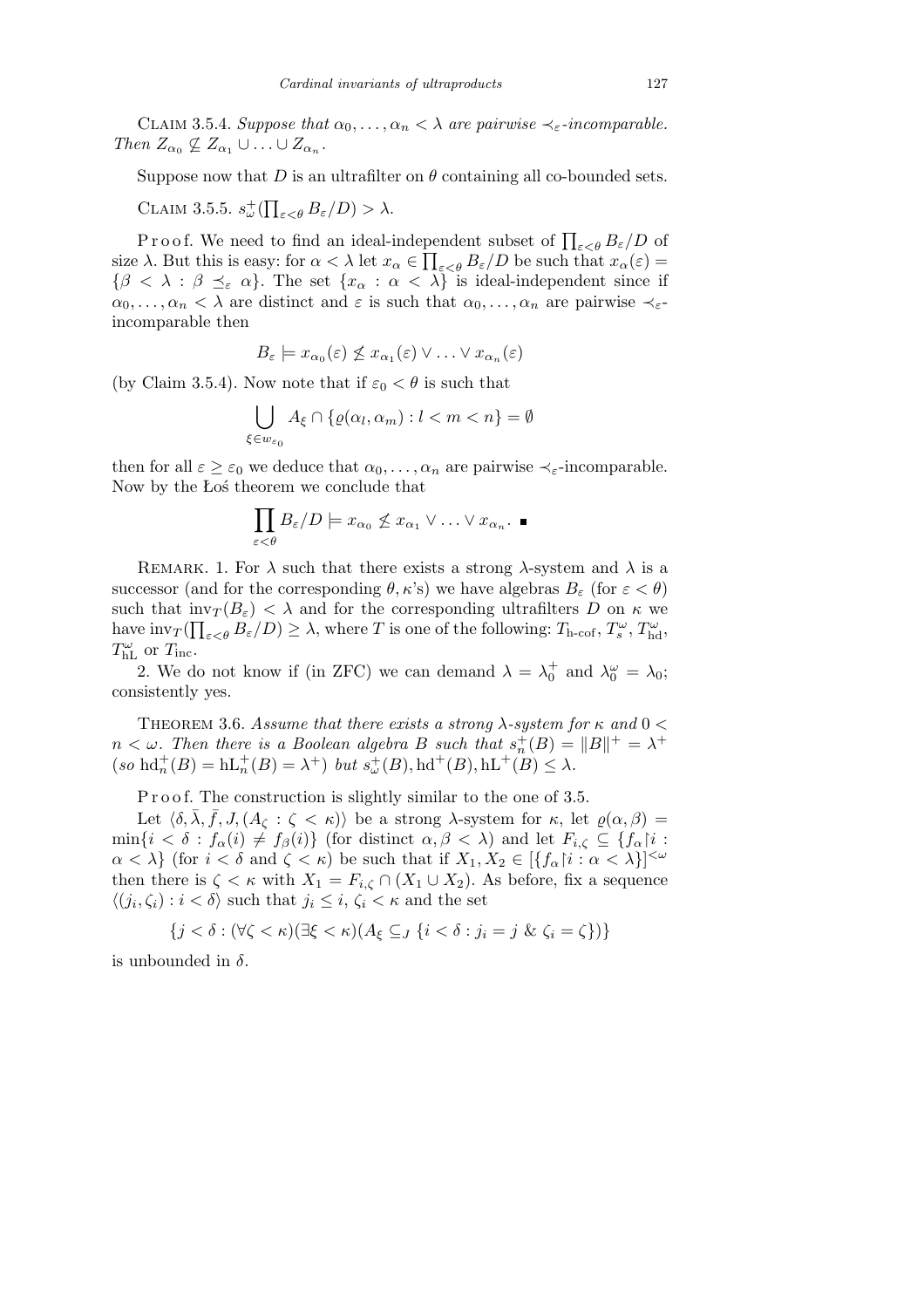Let *B* be the Boolean algebra generated freely by  $\{x_\alpha : \alpha < \lambda\}$  except that:

 $(\alpha)$  if  $\alpha_0, \ldots, \alpha_{n+2} < \lambda$ ,  $i < \delta$ ,  $f_0 \mid i = \ldots = f_{\alpha_{n+2}} \mid i, f_{\alpha_0}(i) < f_{\alpha_1}(i)$  $\ldots < f_{\alpha_{n+2}}(i)$  and  $f_{\alpha_0}|j_i \in F_{j_i,\zeta_i}$  then  $x_{\alpha_0} \leq x_{\alpha_1} \vee \ldots \vee x_{\alpha_{n+2}}$ ,  $(\beta)$  if  $\alpha_0, \ldots, \alpha_{n+2} < \lambda$ ,  $i < \delta$ ,  $f_0 \mid i = \ldots = f_{\alpha_{n+2}} \mid i, f_{\alpha_0}(i) < f_{\alpha_1}(i)$  $\ldots < f_{\alpha_{n+2}}(i)$  and  $f_{\alpha_0}|j_i \notin F_{j_i,\zeta_i}$  then  $x_{\alpha_1} \wedge \ldots \wedge x_{\alpha_{n+2}} \leq x_{\alpha_0}$ .

CLAIM 3.6.1. *If*  $\alpha_0, \ldots, \alpha_n < \lambda$  *are pairwise distinct then* 

$$
B \models x_{\alpha_0} \nleq x_{\alpha_1} \vee \ldots \vee x_{\alpha_n}.
$$

*Consequently*,  $s_n^+(B) = \text{hd}_n^+(B) = \text{hL}_n^+(B) = ||B||^+ = \lambda^+.$ 

Proof. Let  $h : \lambda \to 2$  be such that  $h(\alpha_0) = 1$  and for  $\alpha \in \lambda \setminus \{\alpha_0\},$ 

$$
h(\alpha) = \begin{cases} 0 & \text{if } f_{\alpha} \mid j_i \notin F_{j_i, \zeta_i} \text{ or} \\ 1 & \text{otherwise,} \end{cases}
$$
  
and 
$$
f_{\alpha} \mid j_i \in F_{j_i, \zeta_i} \text{ and } f_{\alpha} \mid (i+1) \in \{ f_{\alpha_i} \mid (i+1) : l = 1, \dots, n \},
$$

where  $i = \rho(\alpha_0, \alpha)$ . We are going to show that the function *h* preserves the inequalities imposed on *B* in  $(\alpha)$ ,  $(\beta)$  above. To deal with  $(\alpha)$  suppose that  $\beta_0, \ldots, \beta_{n+2} < \lambda$ ,  $f_{\beta_0} \mid i = \ldots = f_{\beta_{n+2}} \mid i, f_{\beta_0}(i) < \ldots < f_{\beta_{n+2}}(i)$  and  $f_{\beta_0}$  *j*<sub>*i*</sub>  $\in$  *F*<sub>*j*<sub>*i*</sub>, $\zeta$ <sup>*i*</sup>. If *h*( $\beta$ <sub>0</sub>) = 0 then there are no problems, so assume that</sub>  $h(\beta_0) = 1$ . Since  $f_{\beta_k}[(i+1)$  (for  $k = 1, \ldots, n+2)$  are pairwise distinct we find  $k_0 \in \{1, ..., n + 2\}$  such that

$$
f_{\beta_{k_0}}\left[(i+1)\not\in\{f_{\alpha_l}\right]\left(i+1\right):l\leq n\}.
$$

It is easy to check that then  $h(\beta_{k_0}) = 1$ , so we are done. Suppose now that  $\beta_0, \ldots, \beta_{n+2} < \lambda$ ,  $f_{\beta_0} \mid i = \ldots = f_{\beta_{n+2}} \mid i, f_{\beta_0}(i) < \ldots < f_{\beta_{n+2}}(i)$  but  $f_{\beta_0}$  *j*<sub>*i*</sub>  $\not\in F_{j_i,\zeta_i}$ , and suppose  $h(\beta_0) = 0$  (otherwise trivial). If  $\varrho(\alpha_0,\beta_0) < i$ then clearly  $h(\beta_k) = h(\beta_0) = 0$  for all  $k \leq n+2$ . If  $\varrho(\alpha_0, \beta_0) \geq i$  then for some  $k_0 \in \{1, \ldots, n+2\}$  we have  $\alpha_0 \neq \beta_{k_0}, \varrho(\alpha_0, \beta_{k_0}) = i$  and clearly  $h(\beta_{k_0}) = 0.$ 

CLAIM 3.6.2.  $hd^+(B)$ ,  $hL^+(B) \leq \lambda$ .

Proof. Suppose that  $\langle a_{\beta} : \beta \langle \lambda \rangle \subseteq B$ . After the standard cleaning we may assume that for some Boolean term  $\tau$ , integers  $m_0 < m < \omega$ , a function  $\bar{\alpha}$  :  $\lambda \times m \to \lambda$ , and an ordinal  $i_0 < \delta$ , for all  $\beta < \lambda$  we have:

- $(*)_1$   $a_{\beta} = \tau(x_{\bar{\alpha}(\beta,0)}, \ldots, x_{\bar{\alpha}(\beta,m-1)}),$
- $(*)_2$   $\langle f_{\bar{\alpha}(\beta,l)} | i_0 : l < m \rangle$  are pairwise distinct and  $f_{\bar{\alpha}(\beta,l)} | i_0 = f_{\bar{\alpha}(0,l)} | i_0$  $(for l < m),$
- $(*)_3$  { $\{\bar{\alpha}(\beta, 0), \ldots, \bar{\alpha}(\beta, m-1)\}$  :  $\beta < \lambda\}$  forms a *∆*-system of sequences with the root  $\{0, \ldots, m_0 - 1\}$ .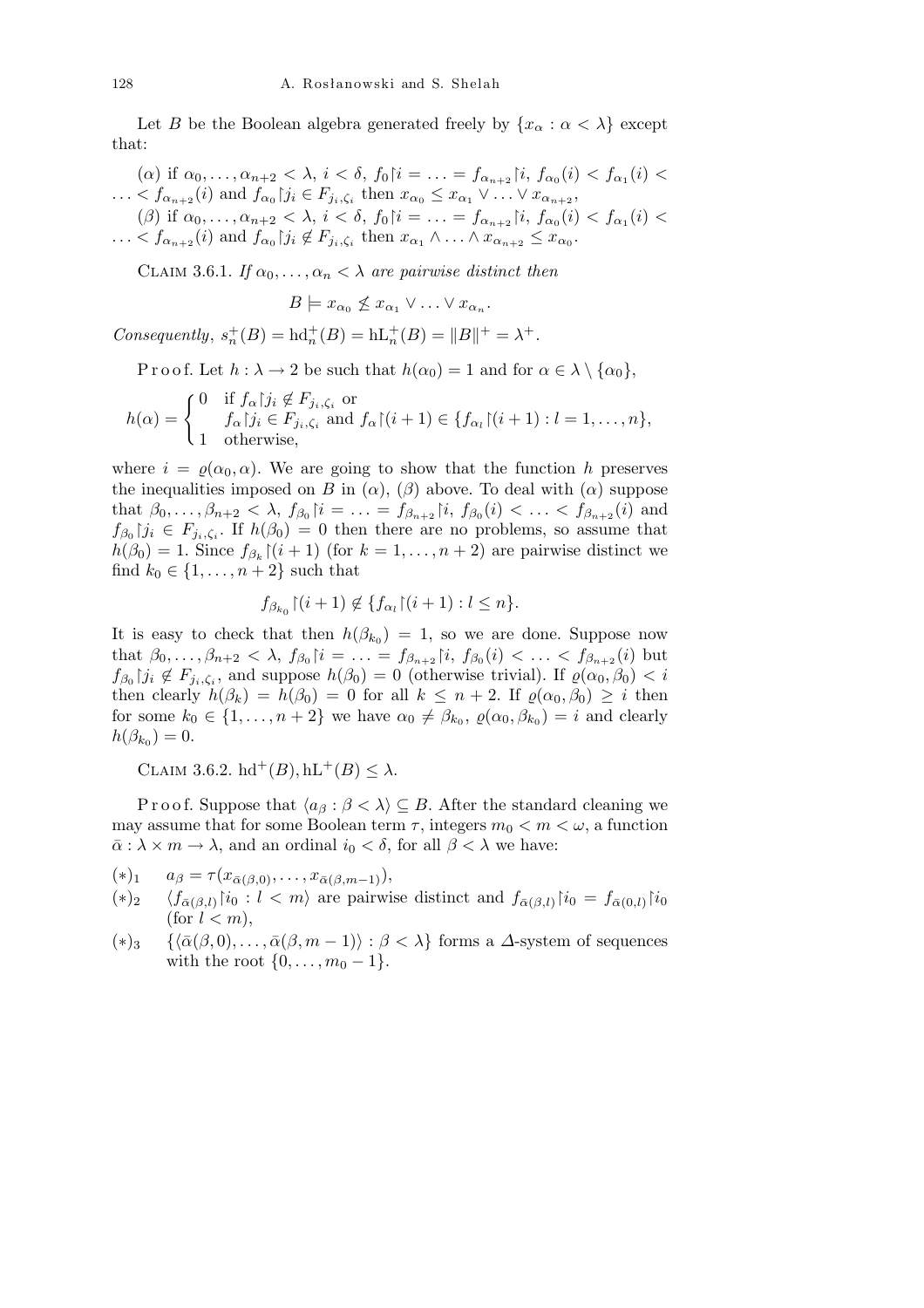Moreover, as we are dealing with hd, hL, we may assume that the term  $\tau$  is of the form

$$
\tau(x_0,\ldots,x_{m-1})=\bigwedge_{l
$$

where  $t : m \to 2$ . Let  $\zeta < \kappa$  be such that for each  $l < m$ ,

$$
f_{\bar{\alpha}(0,l)}\!\upharpoonright\!\! i_0 \in F_{i_0,\zeta} \Leftrightarrow t(l) = 0.
$$

Take  $i_1 > i_0$  such that  $j_{i_1} = i_0$ ,  $\zeta_{i_1} = \zeta$  and

$$
(\forall \zeta < \lambda_{i_1})(\exists^{\lambda}\beta < \lambda)(\forall l \in [m_0, m))(\zeta < f_{\bar{\alpha}(\beta, l)}(i_1))
$$

(as in the proof of Claim 3.5.2). Now, as  $||{f_\alpha|i_1 : \alpha < \lambda}|| < \lambda_{i_1}$ , we may choose distinct  $\beta_0, \ldots, \beta_{m \cdot (n+2)} < \lambda$  such that for  $k \leq m \cdot (n+2)$  and  $l < m$ ,

$$
f_{\bar{\alpha}(\beta_0,l)}\!\!\upharpoonright\!\! i_1 = f_{\bar{\alpha}(\beta_k,l)}\!\!\upharpoonright\!\! i_1 =: \nu_l
$$

and for each  $l \in [m_0, m)$ ,

$$
f_{\bar{\alpha}(\beta_0,l)}(i_1) < f_{\bar{\alpha}(\beta_1,l)}(i_1) < \ldots < f_{\bar{\alpha}(\beta_{m \cdot (n+2)},l)}(i_1).
$$

Note that we can demand any order between  $\beta_0, \ldots, \beta_{m-(n+2)}$  we wish, which allows us to deal with both hd and hL. We are going to show that  $a_{\beta_0} \leq$  $\binom{n}{m(n+2)}$  $\sum_{k=1}^{m \cdot (n+2)} a_{\beta_k}$ . Suppose  $l \in [m_0, m)$  and  $1 \leq k_1 < \ldots < k_{n+2} \leq m \cdot (n+2)$ . If  $t(l) = 0$  then by the choice of  $\zeta$  and  $i_1$  we may apply clause  $(\alpha)$  of the definition of *B* and conclude that

$$
x_{\bar{\alpha}(\beta_0,l)} \leq x_{\bar{\alpha}(\beta_{k_1},l)} \vee \ldots \vee x_{\bar{\alpha}(\beta_{k_{n+2}},l)}.
$$

Similarly, if  $t(l) = 1$  then

$$
x_{\bar{\alpha}(\beta_{k_1},l)} \wedge \ldots \wedge x_{\bar{\alpha}(\beta_{k_{n+2}},l)} \leq x_{\bar{\alpha}(\beta_0,l)}.
$$

Hence, for any distinct  $k_1, \ldots, k_{n+2} \in \{1, \ldots, m \cdot (n+2)\}$  and  $l < m$  we have

$$
x_{\bar{\alpha}(\beta_0,l)}^{t(l)} \leq x_{\bar{\alpha}(\beta_{k_1},l)}^{t(l)} \vee \ldots \vee x_{\bar{\alpha}(\beta_{k_{n+2}},l)}^{t(l)},
$$

and therefore

$$
\bigwedge_{l
$$

REMARK. Theorem 3.6 is applicable to ultraproducts, of course, but we do not know if we can demand (in ZFC) that  $\lambda = \lambda_0^+$  and  $\lambda_0^{\omega} = \lambda$ .

ZFC constructions (using *λ*-systems) parallel to 3.6 will be presented in a forthcoming paper [Sh 620]. Some related consistency results will be contained in [RoSh 599].

PROBLEM 3.7. For each  $0 < n < \omega$  find (in *ZFC*) a Boolean algebra *B such that*  $s_n(B) > s_{n+1}(B)$ *. Similarly for* hL, hd.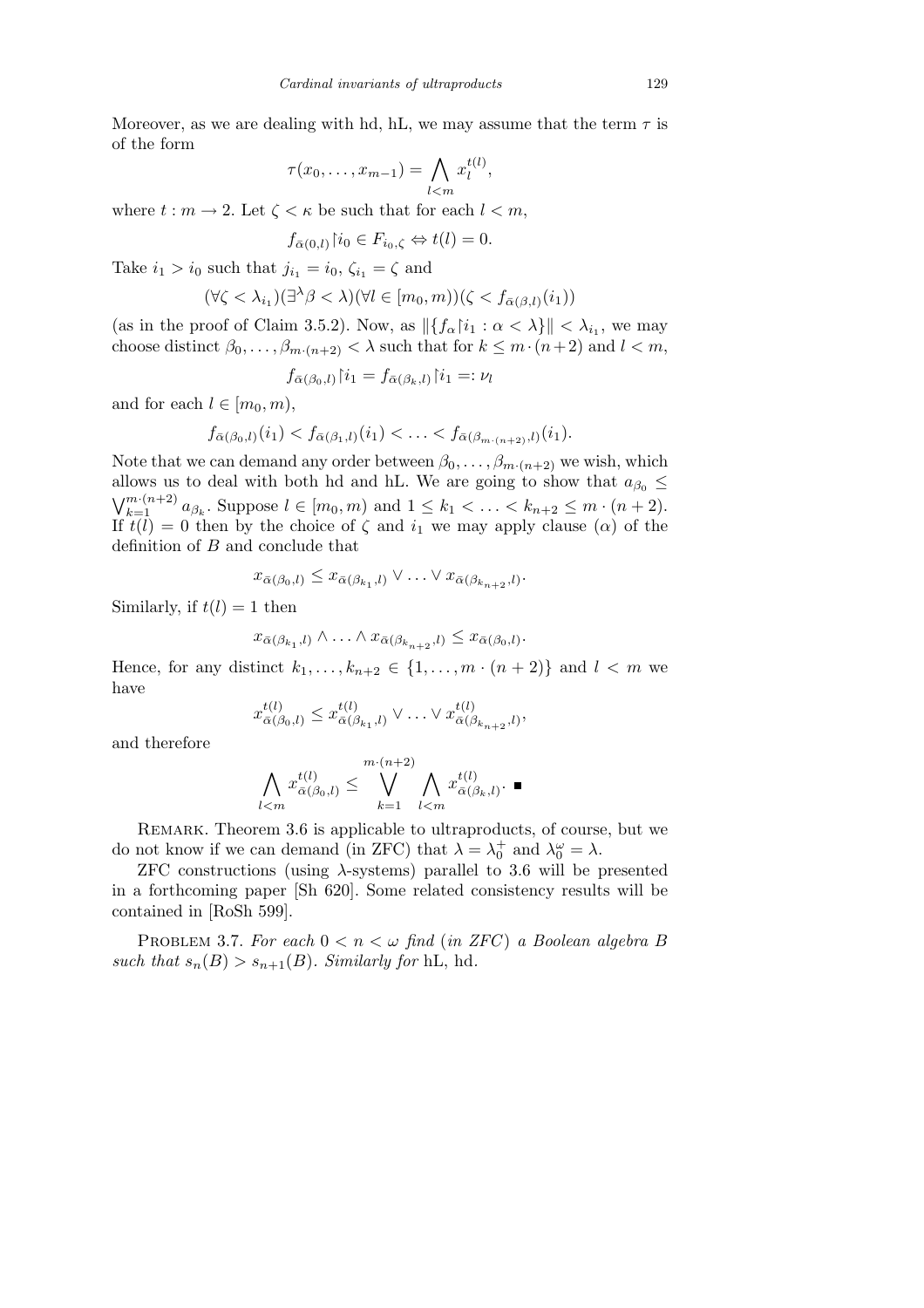**3.3.** *Forcing an example*

THEOREM 3.8. *Assume that*  $\aleph_0 \leq \kappa < \mu < \lambda = \mu^+ = 2^{\mu}$ . Then *there is a forcing notion*  $\mathbb P$  *which is*  $( $\lambda$ )$ -*complete of size*  $\lambda^+$  *and satisfies the*  $\lambda^+$ -cc (*so it preserves cardinalities*, *cofinalities and cardinal arithmetic*) *and such that, in*  $\mathbf{V}^{\mathbb{P}}$ *, there exist Boolean algebras*  $B_{\xi}$  (*for*  $\xi < \kappa$ ) *such that*  $\text{hd}(B_{\xi}), \text{hL}(B_{\xi}) \leq \lambda$  (*so*  $s(B_{\xi}) \leq \lambda$ ) *but for each ultrafilter D on κ containing co-bounded subsets of*  $\kappa$  *we have*  $\text{ind}(\prod_{\xi<\kappa}B_{\xi}/D) \geq \lambda^+$  (*so*  $\lambda^+ \leq \lambda^+ \leq \lambda^+ \leq \lambda^+ \leq \lambda^+ \leq \lambda^+ \leq \lambda^+ \leq \lambda^+ \leq \lambda^+ \leq \lambda^+ \leq \lambda^+ \leq \lambda^+ \leq \lambda^+ \leq \lambda^+ \leq \lambda^+ \leq \lambda^+ \leq \lambda^+ \leq \lambda^+ \leq \$  $\lambda^+ \leq$  hd( $\prod_{\xi \leq \kappa} B_{\xi}/D$ ), hL( $\prod_{\xi \leq \kappa} B_{\xi}/D$ ), s( $\prod_{\xi \leq \kappa} B_{\xi}/D$ )).

P r o o f. By Theorem 2.5(3) of  $[\text{Sh } 462]$  there is a suitable forcing notion P such that, in  $V^{\mathbb{P}}$ , there is a sequence  $\langle \eta_i : i \langle \lambda^+ \rangle \subseteq \lambda \lambda$  with no repetition and functions *c*, *d* such that:

(a)  $c: \lambda > \lambda \rightarrow \lambda$ ,

(b) the domain dom(*d*) of the function *d* consists of all pairs  $(\bar{x}, h)$  such that  $h: \zeta \to \lambda \times \lambda \times \lambda$  for some  $\zeta \leq \mu$ , and  $\bar{x}: \mu \to {}^{\alpha}\lambda$  is one-to-one,  $\alpha \leq \lambda$ , (c) for  $(\bar{x}, h) \in \text{dom}(d)$ ,  $d(\bar{x}, h)$  is a function from

$$
\{\bar{a} \in {}^{\mu}(\lambda^+): \bar{a} \text{ is increasing and } (\forall i < \mu)(x_i \lhd \eta_{a_i})\}
$$

to  $\lambda$  such that  $d(\bar{x}, h)(\bar{a}) = d(\bar{x}, h)(\bar{b})$  implies sup  $\bar{a} \neq \sup \bar{b}$  and defining  $t_i = \eta_{a_i} \wedge \eta_{b_i}$  for some  $i^* < \mu$  we have:

- (*a*) level( $t_i$ ) = level( $t_{i^*}$ ) for  $i > i^*$ ,
- $(\beta)$   $(\forall \varepsilon < \mu)(\exists^{\mu} i < \mu)(c(t_i) = \varepsilon),$
- (*γ*) for *µ* ordinals *i < µ* divisible by *ζ*, either there are *ξ*<sup>0</sup> *< ξ*<sup>1</sup> *< λ* such that

$$
(\forall \varepsilon < \zeta)(\zeta \cdot \xi_0 \le \eta_{\overline{b}_{i+\varepsilon}}(\text{level}(t_{i+\varepsilon})) < \zeta \cdot \xi_1 \le \eta_{\overline{a}_{i+\varepsilon}}(\text{level}(t_{i+\varepsilon}))),
$$
\n
$$
h = \langle (c(t_{i+\varepsilon}), \eta_{\overline{b}_{i+\varepsilon}}(\text{level}(t_{i+\varepsilon})) - \zeta \cdot \xi_0,
$$
\n
$$
\eta_{\overline{a}_{i+\varepsilon}}(\text{level}(t_{i+\varepsilon})) - \zeta \cdot \xi_1 \rangle : \varepsilon < \zeta \rangle,
$$

or a symmetrical condition holds with  $\bar{a}$  and  $\bar{b}$  interchanged.

From now on we are working in the universe  $V^{\mathbb{P}}$  using the objects listed above.

For distinct  $i, j < \lambda^+$  let  $\varrho(i,j) = \min\{\xi < \lambda : \eta_i(\xi) \neq \eta_i(\xi)\}\$ . For  $\varepsilon_0, \varepsilon_1 < \kappa$  we put

$$
R_{\varepsilon_0,\varepsilon_1}^{\kappa} = \{ (i,j) \in \lambda^+ \times \lambda^+ : i \neq j \text{ and } \eta_i(\varrho(i,j)) = \varepsilon_0 \text{ mod } \kappa \text{ and } \eta_j(\varrho(i,j)) = \varepsilon_1 \text{ mod } \kappa \},\
$$

and now we define Boolean algebras  $B_{\kappa,\bar{\varepsilon}}$  for  $\bar{\varepsilon} = \langle \varepsilon_0, \varepsilon_1, \varepsilon_2, \varepsilon_3 \rangle$  satisfying  $\varepsilon_0 < \varepsilon_1 < \varepsilon_2 < \varepsilon_3 < \kappa$ .  $B_{\kappa,\bar{\varepsilon}}$  is the Boolean algebra freely generated by  ${x_i : i < \lambda^+}$  except that:

- if  $(i, j) \in R^{\kappa}_{\varepsilon_0, \varepsilon_1}$  then  $x_i \leq x_j$ ,
- if  $(i, j) \in R_{\varepsilon_2, \varepsilon_3}^{\kappa}$  then  $x_j \leq x_i$ .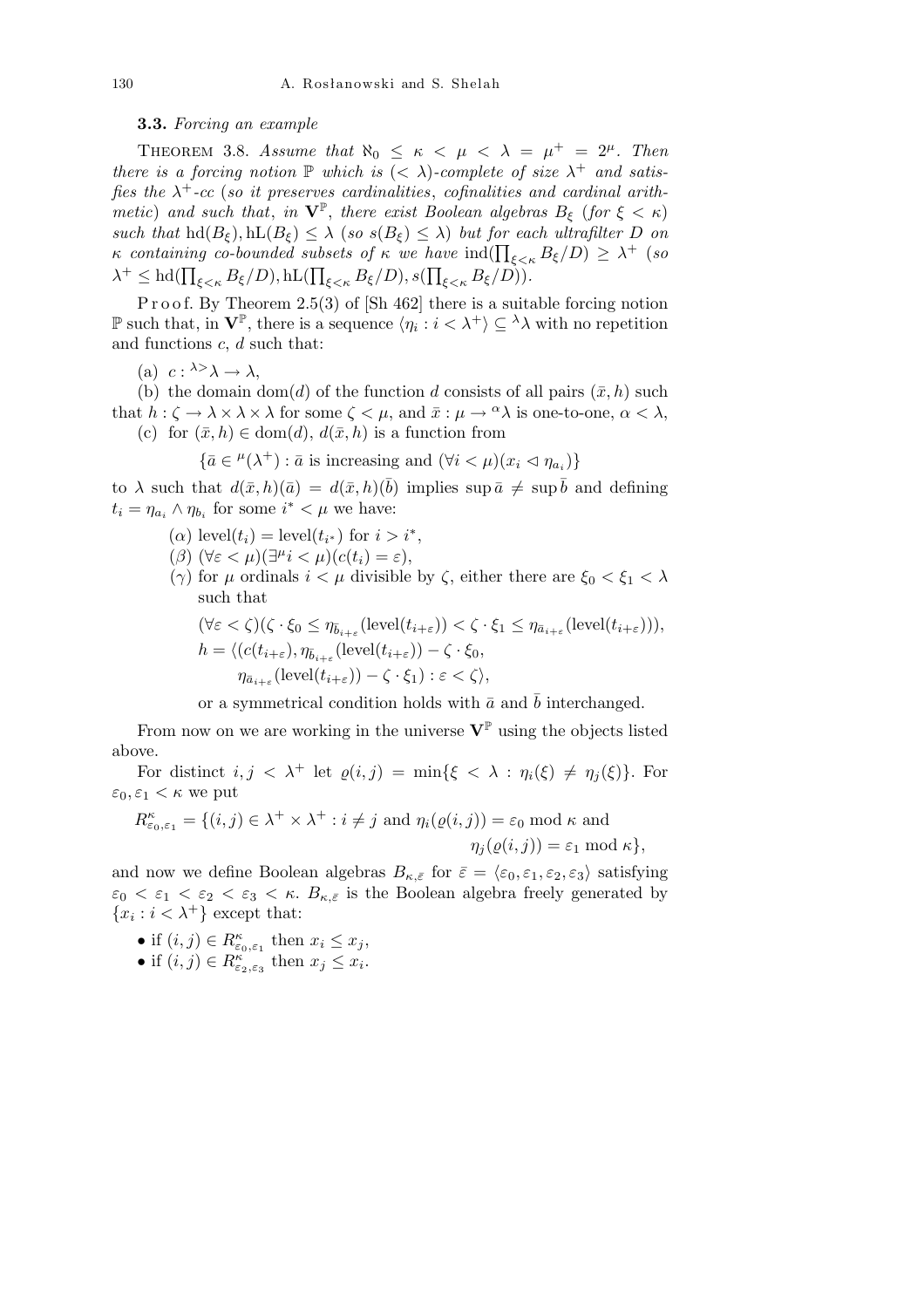CLAIM 3.8.1. *If*  $i, j < \lambda^+$ ,  $(i, j) \notin R^{\kappa}_{\varepsilon_0, \varepsilon_1}$  and  $(j, i) \notin R^{\kappa}_{\varepsilon_2, \varepsilon_3}$  then  $B_{\kappa, \bar{\varepsilon}}$   $\models$  $x_i \nleq x_j$ . In particular, if  $i < j < \lambda^+$  then  $B_{\kappa,\bar{\varepsilon}} \models x_i \neq x_j$  and  $||B_{\kappa,\bar{\varepsilon}}|| = \lambda^+$ .

P r o o f. Fix  $i < \lambda^+$ . A function  $f: \{x_j : j < \lambda^+\} \to \mathcal{P}(2)$  (where  $\mathcal{P}(2)$  is the Boolean algebra of subsets of  $\{0,1\}$  is defined by  $f(x_i) = \{0\}$  and for  $j \in \lambda^+ \setminus \{i\}$ :

- if  $(i, j) \in R^{\kappa}_{\varepsilon_0, \varepsilon_1}$  or  $(j, i) \in R^{\kappa}_{\varepsilon_2, \varepsilon_3}$  then  $f(x_j) = \{0, 1\},$
- $\bullet$  if  $(i, j) \in R_{\varepsilon_2, \varepsilon_3}^{\kappa}$  or  $(j, i) \in R_{\varepsilon_0, \varepsilon_1}^{\kappa}$  then  $f(x_j) = ∅$ ,
- otherwise  $f(x_j) = \{1\}$ .

We are going to show that  $f$  respects all the inequalities we impose on  $x_j$ 's in  $B_{\kappa,\bar{\varepsilon}}$ . So suppose that  $(j_1, j_2) \in R_{\varepsilon_0, \varepsilon_1}^{\kappa}$ . If  $f(x_{j_1}) = \emptyset$  then there are no problems, so assume that both  $(i, j_1) \notin \mathbb{R}^{\kappa}_{\varepsilon_2, \varepsilon_3}$  and  $(j_1, i) \notin \mathbb{R}^{\kappa}_{\varepsilon_0, \varepsilon_1}$ . Similarly, we may assume that  $f(x_{j_2}) \neq \{0,1\}$ , i.e. that both  $(i, j_2) \notin R_{\varepsilon_0, \varepsilon_1}^{\kappa}$  and  $(j_2, i) \notin R_{\varepsilon_2, \varepsilon_3}^{\kappa}$ . Note that these two assumptions imply  $j_1 \neq i \neq j_2$ . Now we consider three cases:

• if  $\varrho(j_1, j_2) > \varrho(i, j_1) = \varrho(i, j_2)$  then  $f(x_{j_1}) = f(x_{j_2})$ ,

• if  $\varrho(j_1, j_2) = \varrho(i, j_1) = \varrho(i, j_2)$  then  $f(x_{j_1}) = \{1\} = f(x_{j_2})$  (remember  $(j_1, j_2) \in R^{\kappa}_{\varepsilon_0, \varepsilon_1}, (i, j_2), (j_1, i) \notin R^{\kappa}_{\varepsilon_0, \varepsilon_1}),$ 

• if  $\varrho(j_1, j_2) < \max\{\varrho(j_1, i), \varrho(j_2, i)\}\$  then either  $\varrho(j_1, j_2) = \varrho(i, j_2)$  $\varrho(i, j_1)$  and  $(i, j_2) \in R^{\kappa}_{\varepsilon_0, \varepsilon_1}$  (which is excluded already) or  $\varrho(j_1, j_2) = \varrho(i, j_1)$  $\langle \varrho(i, j_2) \rangle$  and  $(j_1, i) \in R^{\kappa}_{\varepsilon_0, \varepsilon_1}$  (which is also against our assumption).

This shows that  $f(x_{j_1}) \leq f(x_{j_2})$  whenever  $(j_1, j_2) \in R_{\varepsilon_0, \varepsilon_1}^{\kappa}$ . Similarly one shows that  $(j_1, j_2) \in R_{\varepsilon_2, \varepsilon_3}^{\kappa}$  implies  $f(x_{j_2}) \leq f(x_{j_1})$ . Consequently, the function *f* respects all the inequalities in the definition of  $B_{\kappa,\bar{\varepsilon}}$ . Hence it extends to a homomorphism  $\bar{f}: B_{\kappa,\bar{\varepsilon}} \to \mathcal{P}(2)$ . But for each  $j < \lambda^+$ ,

$$
((i,j) \notin R_{\varepsilon_0,\varepsilon_1}^{\kappa} \& (j,i) \notin R_{\varepsilon_2,\varepsilon_3}^{\kappa}) \Rightarrow (f(x_j) \in \{\emptyset, \{1\}\} \& f(x_i) = \{0\}).
$$

CLAIM 3.8.2. *Suppose*  $\bar{i}: \lambda^+ \times n \to \lambda^+$  and  $\bar{t}: n \to 2$  for  $n < \omega$  are such *that*  $(\forall \alpha < \lambda^+)$  $(\forall l_1 < l_2 < n)$  $(\bar{i}(\alpha, l_1) < \bar{i}(\alpha, l_2))$ *. Then*  $\overline{\phantom{a}}$  $\mathbf{r}$ 

$$
(\oplus_1) \qquad (\exists \alpha < \beta < \lambda^+) \Big( B_{\kappa,\bar{\varepsilon}} \models \bigwedge_{l
$$

$$
(\oplus_2) \qquad (\exists \alpha < \beta < \lambda^+) \Big( B_{\kappa,\bar{\varepsilon}} \models \bigwedge_{l
$$

P r o o f. To prove  $(\oplus_1)$  and  $(\oplus_2)$  it is enough to show the following:

$$
(\oplus_1^*) \qquad (\exists \alpha < \beta < \lambda^+) (\forall l < n) (B_{\kappa, \bar{\varepsilon}} \models (x_{\bar{i}(\alpha, l)})^{\bar{t}(l)} \le (x_{\bar{i}(\beta, l)})^{\bar{t}(l)}),
$$

$$
(\oplus_2^*) \qquad (\exists \alpha < \beta < \lambda^+)(\forall l < n)(B_{\kappa, \bar{\varepsilon}} \models (x_{\bar{i}(\alpha, l)})^{\bar{t}(l)} \ge (x_{\bar{i}(\beta, l)})^{\bar{t}(l)}).
$$

By the definition of  $B_{\kappa,\bar{\varepsilon}}$  for  $(\oplus_1^*)$  it is enough to have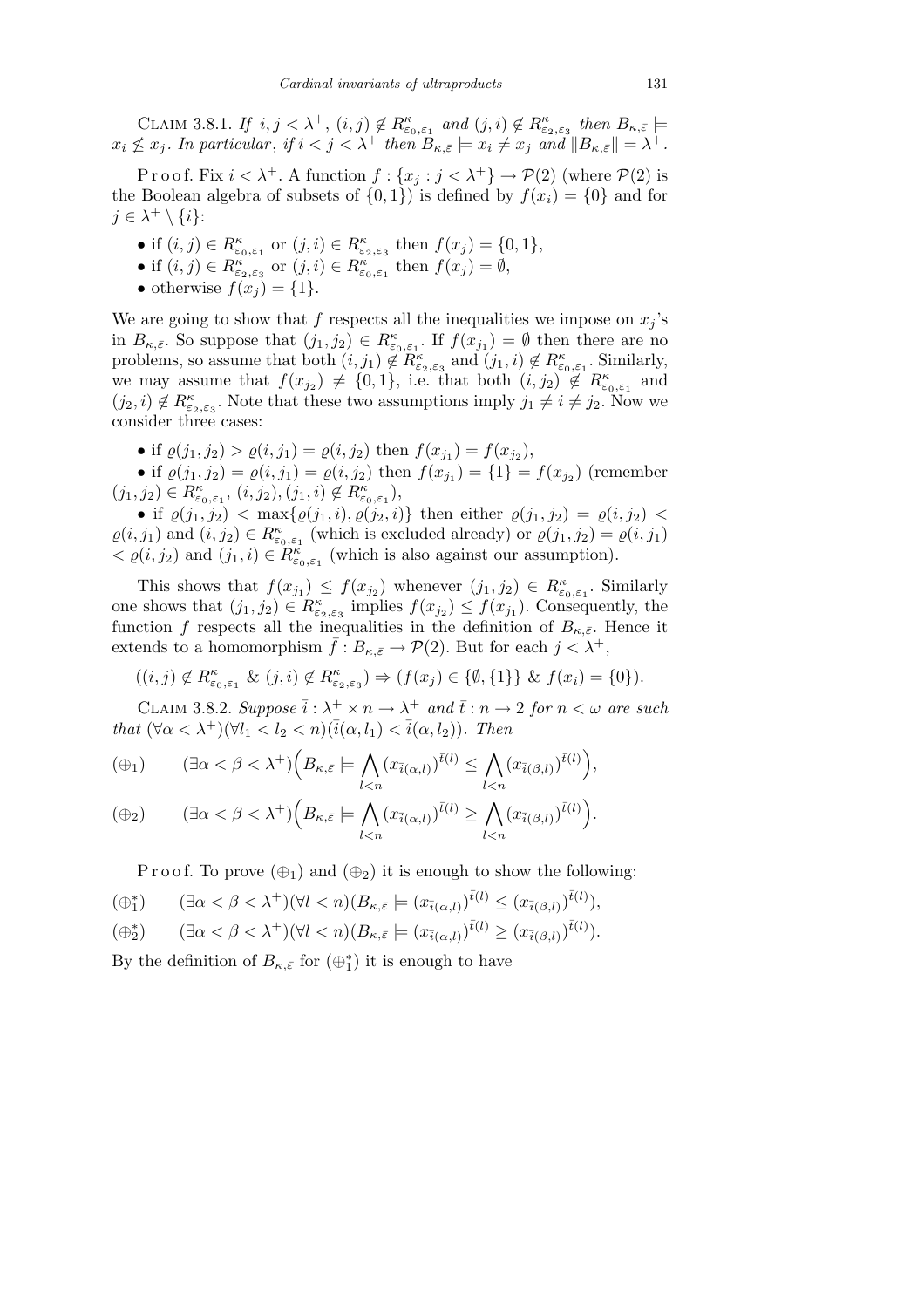(*⊕∗∗* 1 there are  $\alpha < \beta < \lambda^+$  such that

$$
l < n \& \bar{t}(l) = 0 \Rightarrow (\bar{i}(\alpha, l), \bar{i}(\beta, l)) \in R_{\varepsilon_0, \varepsilon_1}^{\kappa} \text{ or } \bar{i}(\alpha, l) = \bar{i}(\beta, l),
$$
\n
$$
l < n \& \bar{t}(l) = 1 \Rightarrow (\bar{i}(\alpha, l), \bar{i}(\beta, l)) \in R_{\varepsilon_2, \varepsilon_3}^{\kappa} \text{ or } \bar{i}(\alpha, l) = \bar{i}(\beta, l),
$$

and similarly for  $(\oplus_2^*)$ .

We will show how to get  $(\oplus_1^{**})$  from the properties of  $\langle \eta_i : i < \lambda^+ \rangle$ . For this we start with a cleaning procedure in which we pass from the sequence  $\langle \langle \overline{i}(\alpha, l) : l < n \rangle : \alpha < \lambda^+ \rangle$  to its subsequence  $\langle \langle \overline{i}(\alpha, l) : l < n \rangle : \alpha \in A \rangle$  for some  $A \subseteq \lambda^+$  of size  $\lambda^+$  (so we will assume  $A = \lambda^+$ ). First note that if *i* is repeated  $\lambda^+$  times in  $\langle \bar{i}(\alpha, l) : \alpha < \lambda^+, l < n \rangle$  then for some  $l < n$  we have  $\|\{\alpha : \overline{i}(\alpha, l) = i\}\| = \lambda^+$  and we may assume that for all  $\alpha < \lambda^+, \overline{i}(\alpha, l) = i$ . Therefore,  $(\bigoplus_{1}^{**})$  holds trivially for this *l* (and every  $\alpha < \beta < \lambda^{+}$ ). Thus we may assume that each value appears at most  $\lambda$  times in  $\langle \bar{i}(\alpha, l) : \alpha < \lambda^+,$  $l < n$ <sup>*i*</sup> and hence we may assume that the sets  $\{\bar{i}(\alpha, l) : l < n\}$  are disjoint for  $\alpha < \lambda^+$  (so there are no repetitions in  $\langle \overline{i}(\alpha, l) : \alpha < \lambda^+, l < n \rangle$ ). Further, we may assume that

$$
\alpha < \beta < \lambda^+ \Rightarrow \overline{i}(\alpha, 0) < \ldots < \overline{i}(\alpha, n-1) < \overline{i}(\beta, 0) < \ldots < \overline{i}(\beta, n-1).
$$

For  $l < n$  and  $\alpha < \lambda^+$  let  $a_{n\alpha+l} = \bar{i}(\alpha, l)$ . We find  $\xi < \lambda$  such that for  $\lambda^+$ ordinals  $\beta < \lambda^+$  divisible by  $\mu$  the sequence  $\langle \eta_{a_{\beta+\varepsilon}} | \xi : \varepsilon < \mu \rangle$  is with no repetitions and does not depend on  $\beta$  (for these  $\beta$ ). Since  $\lambda = \mu^+ = 2^{\mu}$  there are  $\xi < \lambda$  and a one-to-one sequence  $\bar{x} : \mu \to \xi \lambda$  such that the set

*B* = { $\beta < \lambda^+$  :  $\beta$  is divisible by  $\mu$  and  $(\forall \epsilon < \mu)(\eta_{a_{\beta+\epsilon}}|\xi = x_{\epsilon})$ }

is of size  $\lambda^+$ . Let  $h : \kappa \to \lambda^3$  be such that for  $l < 2n$ ,

$$
h(l) = \begin{cases} (0, \varepsilon_0, \varepsilon_1) & \text{if } \bar{t}(l) = 0, \ l < n, \\ (0, \varepsilon_1, \varepsilon_0) & \text{if } \bar{t}(l - n) = 0, \ n \le l < 2n, \\ (0, \varepsilon_2, \varepsilon_3) & \text{if } \bar{t}(l) = 1, \ l < n, \\ (0, \varepsilon_3, \varepsilon_2) & \text{if } \bar{t}(l - n) = 1, \ n \le l < 2n. \end{cases}
$$

Consider the function  $d(\bar{x}, h)$ . There are distinct  $\beta_0, \beta_1 \in B$  such that  $d(\bar{x}, h)(\langle a_{\beta_0+\varepsilon} : \varepsilon < \mu \rangle) = d(\bar{x}, h)(\langle a_{\beta_1+\varepsilon} : \varepsilon < \mu \rangle)$ . This implies that we find  $\delta < \mu$  divisible by  $\kappa$  such that (possibly interchanging  $\beta_0, \beta_1$ ) there are  $\xi_0 < \xi_1 < \lambda$  such that for some  $\gamma < \lambda$  and every  $\varepsilon < \kappa$ ,

$$
\varrho(a_{\beta_0+\delta+\varepsilon}, a_{\beta_1+\delta+\varepsilon}) = \gamma,
$$
\n
$$
\kappa \cdot \xi_0 \le \eta_{a_{\beta_0+\delta+\varepsilon}}(\gamma) < \kappa \cdot \xi_1 \le \eta_{a_{\beta_1+\delta+\varepsilon}}(\gamma),
$$
\n
$$
h = \langle (c(\eta_{a_{\beta_0+\delta+\varepsilon}}\upharpoonright \gamma), \eta_{a_{\beta_0+\delta+\varepsilon}}(\gamma) - \kappa \cdot \xi_0, \eta_{a_{\beta_1+\delta+\varepsilon}} - \kappa \cdot \xi_1) : \varepsilon < \kappa \rangle.
$$

Suppose that  $\beta_0 < \beta_1$  and look at the values  $\eta_{a_{\beta_0+\delta+l}}(\gamma)$  and  $\eta_{a_{\beta_1+\delta+l}}(\gamma)$  for  $l < n$ . By the definition of *h* we have:

• if  $t(l) = 0$  then  $\eta_{a_{\beta_0 + \delta + l}}(\gamma) = \varepsilon_0 \mod \kappa$  and  $\eta_{a_{\beta_1 + \delta + l}}(\gamma) = \varepsilon_1 \mod \kappa$  (so  $(a_{\beta_0+\delta+l}, a_{\beta_1+\delta+l}) \in R_{\varepsilon_0,\varepsilon_1}^{\kappa}$ , and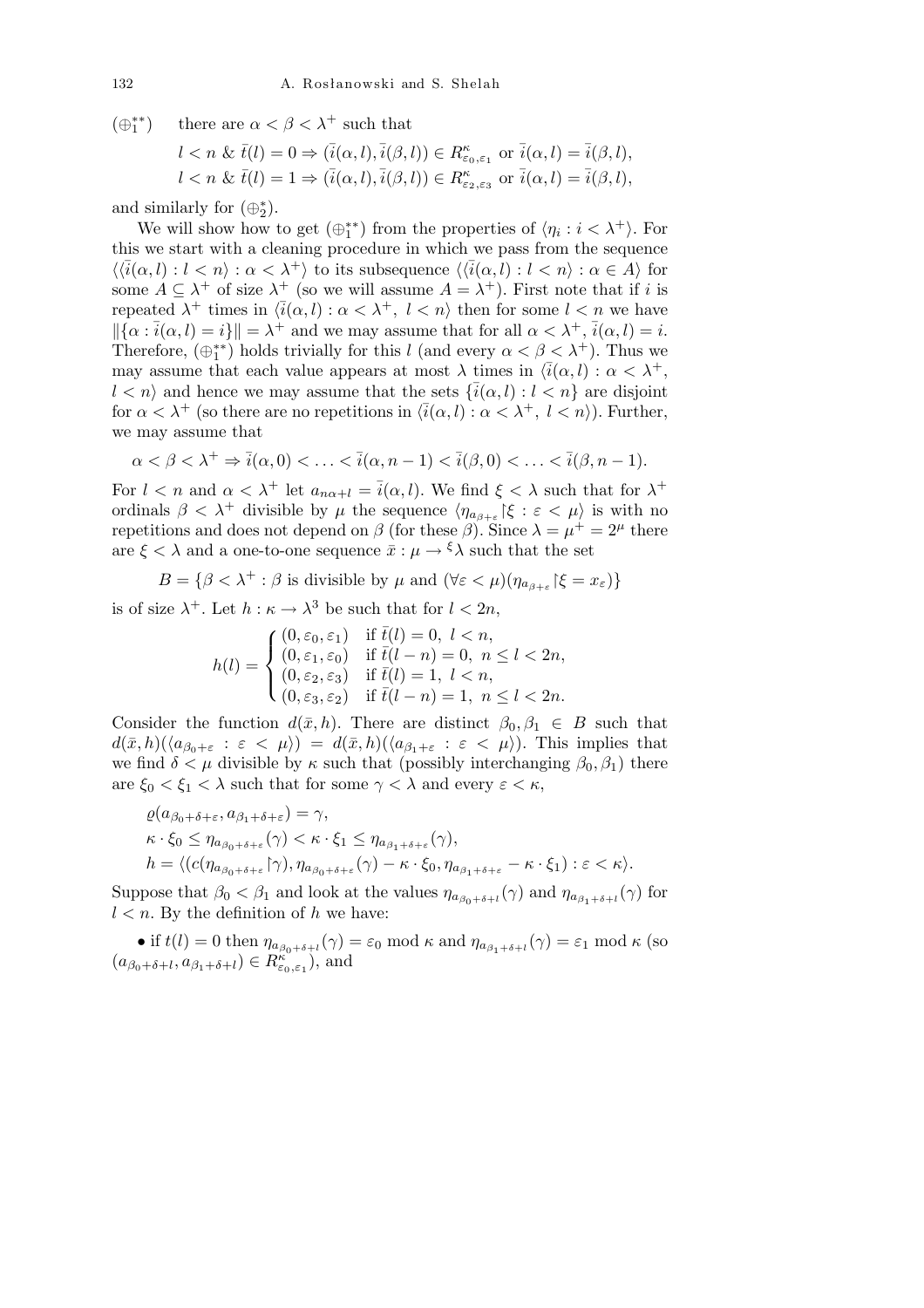• if  $t(l) = 1$  then  $\eta_{a_{\beta_0 + \delta + l}}(\gamma) = \varepsilon_2 \mod \kappa$  and  $\eta_{a_{\beta_1 + \delta + l}}(\gamma) = \varepsilon_3 \mod \kappa$  (so  $(a_{\beta_0+\delta+l}, a_{\beta_1+\delta+l}) \in R_{\varepsilon_2, \varepsilon_3}^{\kappa}).$ 

Consequently,  $\beta_0 + \delta < \beta_1 + \delta < \lambda^+$  are as required in  $(\oplus_1^{**})$ . If  $\beta_1 < \beta_0$ then we look at the values  $\eta_{a_{\beta_0+\delta+n+l}}(\gamma)$  and  $\eta_{a_{\beta_1+\delta+n+l}}(\gamma)$  (for  $l < n$ ) and similarly we conclude that  $\beta_1 + \delta + n < \beta_0 + \delta + n < \lambda^+$  witness  $(\bigoplus_1^{**})$ .

Similarly one can get  $\oplus_2^*$ .

 $\text{CLAIM } 3.8.3. \text{ hd}(B_{\kappa,\bar{\varepsilon}}) \leq \lambda \text{ and } \text{hL}(B_{\kappa,\bar{\varepsilon}}) \leq \lambda.$ 

P r o o f. Suppose that  $hL(B_{\kappa,\bar{\varepsilon}}) \geq \lambda^+$  (or  $hd(B_{\kappa,\bar{\varepsilon}}) \geq \lambda^+$ ). Then there is a sequence  $\langle y_\alpha : \alpha < \lambda^+ \rangle \subseteq B_{\kappa, \bar{\varepsilon}}$  such that for each  $\alpha < \lambda^+$  the element  $y_\alpha$ is not in the ideal generated by  $\{y_{\beta} : \beta < \alpha\}$  ( $\{y_{\beta} : \beta > \alpha\}$ , respectively).<br>Moreover, we can demand that each  $y_{\alpha}$  is of the form  $\bigwedge_{l < n(\alpha)} (x_{\bar{i}(\alpha,i)})^{\bar{t}(\alpha,l)}$ with  $\bar{i}(\alpha, l_1) < \bar{i}(\alpha, l_2)$  for  $l_1 < l_2 < n(\alpha)$ . Next, we may assume that  $n(\alpha) = n$ ,  $\bar{t}(\alpha, l) = \bar{t}(l)$  for  $\alpha < \lambda^+, l < n$  and apply  $(\oplus_1)$  ( $(\oplus_2)$ ), respectively) of Claim 3.8.2 to get a contradiction.  $\overline{ }$ 

Now, for  $\xi < \kappa$  let  $B_{\xi} = B_{\kappa, \langle 4\xi, 4\xi+1, 4\xi+2, 4\xi+3 \rangle}$  and  $B =$ *ξ<κ Bξ/D*, where *D* is an ultrafilter on  $\kappa$  such that no member of it is bounded in  $\kappa$ .

CLAIM 3.8.4.  $ind(B) \geq \lambda^+$ .

P r o o f. Let *f<sup>i</sup> ∈*  $\prod_{\xi \leq \kappa} B_{\xi}$  (for  $i < \lambda^+$ ) be the constant sequence  $f_i(\xi) =$  $x_i$ . Suppose  $i_0 < i_1 < \ldots < i_{n-1} < \lambda^+$  and look at the set

$$
\mathcal{X} = \{ \xi < \kappa : (\exists j < 4)(\exists m < k < n)(\eta_{i_m}(\varrho(i_m, i_k)) = 4\xi + j \mod \kappa \text{ or } \eta_{i_k}(\varrho(i_m, i_k)) = 4\xi + j \mod \kappa) \}.
$$

Obviously, the set  $\mathcal X$  is bounded in  $\kappa$ . By Claim 3.8.1 (or actually by a stronger version of it, but with a similar proof) we see that for  $\xi \in \kappa \setminus \mathcal{X}$ ,

 $B_{\xi}$   $\models$  " $f_{i_0}(\xi), \ldots, f_{i_{n-1}}(\xi)$  are independent elements".

Therefore, we conclude that  $B \models "f_{i_0}, \ldots, f_{i_{n-1}}$  are independent".

## **4. Independence number and tightness**

**4.1.** *Independence*. In this section we are interested in the cardinal invariants related to the independence number.

DEFINITION 4.1. (1)  $\phi_n^{\text{ind}}$  is the formula which says that any nontrivial Boolean combination of  $n + 1$  elements of  $P_0$  is nonzero (i.e.  $\phi_n^{\text{ind}}$  says that if  $x_0, \ldots, x_n \in P_0$  are distinct then  $\bigwedge_{l \leq n} x_l^{t(l)} \neq 0$  for each  $t \in \infty^{n+1}$ 2.  $\frac{t^{(l)}}{l} \neq 0$  for each  $t \in \frac{n+1}{2}$ .

(2) For  $0 < n \leq \omega$  let  $T_{\text{ind}}^n = {\phi_k^{\text{ind}} : k < n}.$ 

(3) For a Boolean algebra  $B$  and  $0 < n \leq \omega$  we define  $\text{ind}_n(B)$  $\text{inv}_{T^n_{\text{ind}}}(B)$  and  $\text{ind}_n^+(B) = \text{inv}_{T^n_{\text{ind}}}(B)$ . We will also denote  $\text{ind}_{\omega}^{(+)}$  by  $\text{ind}^{(+)}$ .

(4) A subset *X* of a Boolean algebra *B* is *n-independent* if and only if any nontrivial Boolean combination of *n* elements of *X* is nonzero.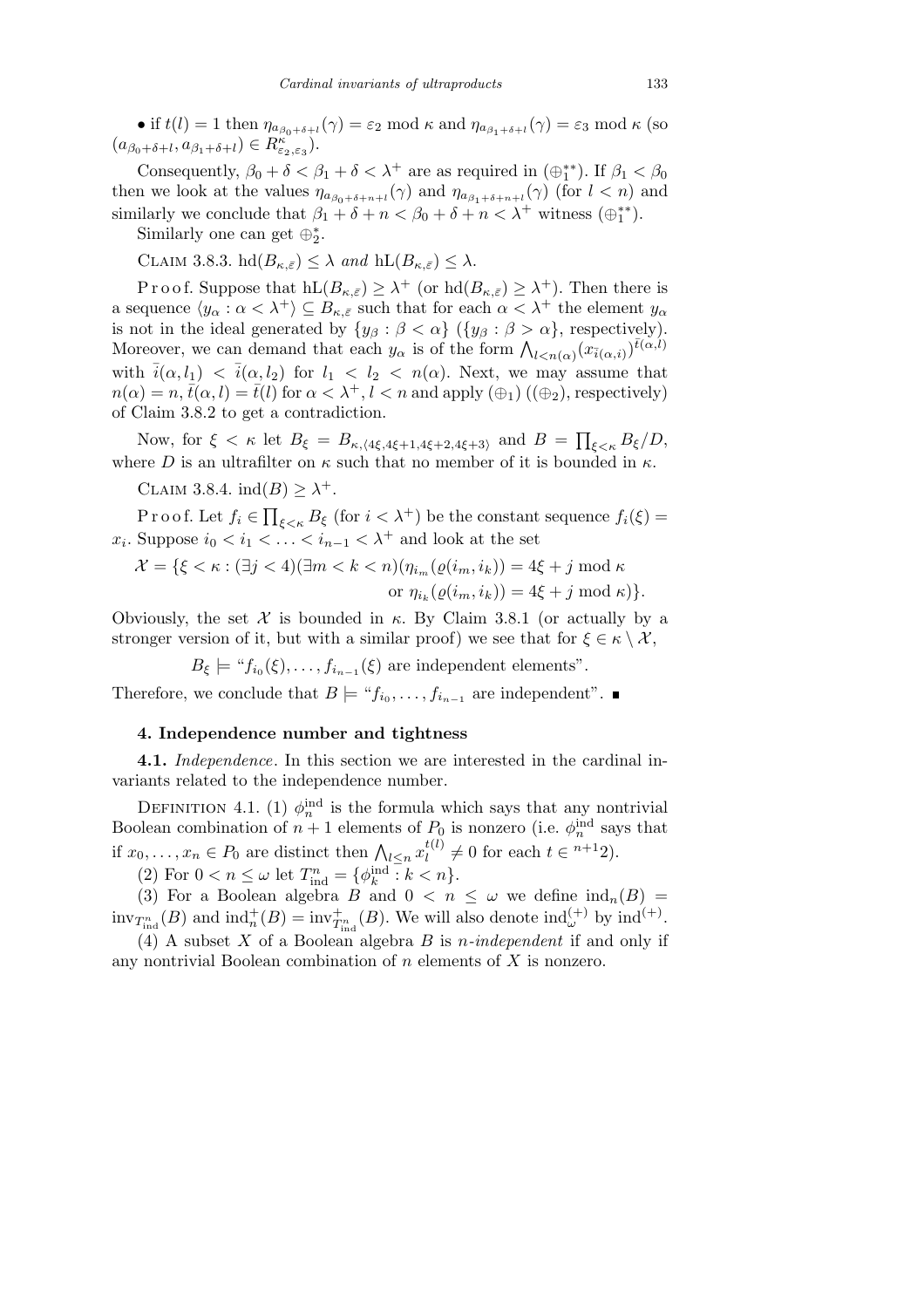REMARK. 1. Note that the theory  $T_{\text{ind}}^{n+1}$  consists of formulas  $\phi_0^{\text{ind}}$ ,...  $\ldots$ ,  $\phi_n^{\text{ind}}$  and thus it says that the set  $P_0$  is  $(n+1)$ -independent. Consequently, for each  $n < \omega$ ,

$$
ind_{n+1}^{(+)}(B) = \sup\{\|X\|^{(+)} : X \subseteq B \text{ is } (n+1)\text{-independent}\}.
$$

2. The cardinal invariants  $\text{ind}_n$  (the *n*-*independence number*) were first introduced and studied by Monk in [Mo 4].

**PROPOSITION** 4.2. *Suppose that*  $\lambda$  *is an infinite cardinal and n is an integer greater than* 1*. Then there is a Boolean algebra B such that*

 $ind_n(B) = \lambda = ||B||$ ,  $ind_{n+1}(B) = \aleph_0$ .

P r o o f. Surprisingly the example we give depends on the parity of *n*.

CASE 1:  $n = 2k, k \ge 1$ . Let  $\mathcal{X} = \{x \in {}^{\lambda}2 : ||x^{-1}[\{1\}]|| \le k\}$  and for  $\alpha < \lambda$  let  $Z_{\alpha} = \{x \in \mathcal{X} : x(\alpha) = 1\}$ . Let  $B_0^k(\lambda)$  be the Boolean algebra of subsets of *X* generated by  $\{Z_\alpha : \alpha < \lambda\}.$ 

CLAIM 4.2.1.  $\text{ind}_n(B_0^k(\lambda)) = \lambda$ .

P r o o f. For  $\alpha > 0$  put  $Y_\alpha = Z_0 \triangle Z_\alpha$  ( $\triangle$  stands for the symmetric difference). We are going to show that the set  ${Y_\alpha : 0 < \alpha < \lambda}$  is *n*independent. For this suppose that  $t \in \{n\}$  and  $0 < \alpha_0 < \ldots < \alpha_{n-1} < \lambda$ . Choose  $x \in \mathcal{X}$  such that:

- if  $||t^{-1}[\{0\}]|| \leq k$  then  $x(0) = 0$  and  $x(\alpha_l) = 1 t(l)$  for  $l < n$ ,
- if  $||t^{-1}[\{0\}]|| > k$  then  $x(0) = 1$  and  $x(\alpha_l) = t(l)$  for  $l < n$ .

Then clearly *x ∈*  $\overline{a}$  $Y_{\alpha_l}^{t(l)}$ .

 $CLAIM 4.2.2. ind<sub>n+1</sub>(B<sub>0</sub><sup>k</sup>(\lambda)) = \aleph_0.$ 

Proof. It should be clear that  $\text{ind}(B_0^k(\lambda)) \geq \aleph_0$ , so what we have to show is  $\text{ind}_{n+1}(B_0^k(\lambda)) < \aleph_1$ . Suppose that  $\langle Y_\alpha : \alpha < \omega_1 \rangle \subseteq B_0^k(\lambda)$ . We may assume that:

•  $Y_{\alpha} = \tau(Z_{\bar{i}(\alpha,0)}, \ldots, Z_{\bar{i}(\alpha,m-1)})$ , where  $m < \omega, \tau$  is a Boolean term and  $\overline{i}: \omega_1 \times m \to \lambda$  is such that  $\overline{i}(\alpha, 0), \ldots, \overline{i}(\alpha, m-1)$  are pairwise distinct,

•  $\{\langle \bar{i}(\alpha,0),\ldots,\bar{i}(\alpha,m-1)\rangle : \alpha < \omega_1\}$  forms a *∆*-system of sequences with the root  $\{0, \ldots, m^* - 1\}$  (for some  $m^* \leq m$ ).

Further, we may assume that  $\tau(x_0, \ldots, x_{m-1}) = \bigvee_{t \in A}$  $\mathbf{v}$  $\sum_{i \leq m} x_i^{t(i)}$  $i^{(i)}$  for some  $A \subseteq {}^{m}2$ . If  $m = m^*$  (i.e. all the  $Y_{\alpha}$ 's are the same) then the sequence is not  $(n + 1)$ -independent. If  $m^* = 0$  (i.e. the sets  $\{\bar{i}(\alpha, l) : l < m\}$  are disjoint for  $\alpha < \omega_1$ ) then either  $Y_0 \wedge \ldots \wedge Y_n = 0$  or  $(-Y_0) \wedge \ldots \wedge (-Y_n) = 0$ (e.g. the first holds if  $1^\wedge$ ...  $\hat{ }$  1 = **1** ∉ *A* and otherwise the second equality is true). So we may assume that  $0 \leq m^* \leq m$ .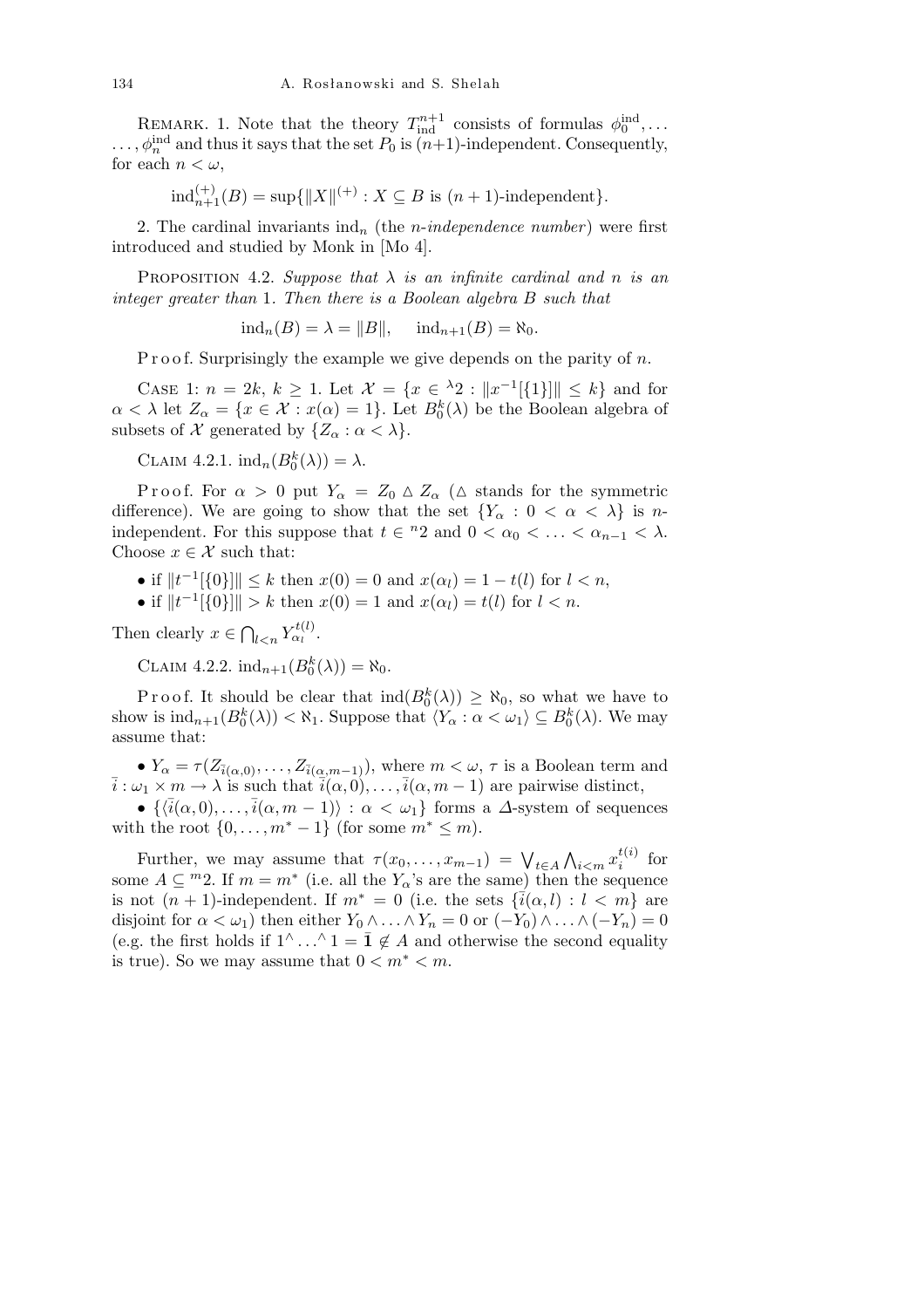Suppose that  $\overline{\mathbf{1}} \in A$ . We claim that then  $(-Y_0) \wedge \ldots \wedge (-Y_k) \wedge Y_{k+1} \wedge \ldots \wedge$ *Y*<sub>2*k*</sub> = 0. If not then we find  $x \in \bigcap_{k < j < 2k+1} Y_j \setminus \bigcup_{j < k+1} Y_j$ . For  $j < 2k+1$ let  $t_j \in {}^m 2$  be defined by  $t_j(l) = 1 - x(\overline{i}(j, l))$ . Thus  $t_j \in A$  for  $k < j < 2k+1$ and  $t_j \notin A$  for  $j < k+1$ . As  $||x^{-1}[\{1\}]|| \leq k$  for some  $j_0 \leq k$  we necessarily have  $(\forall l \in [m^*, m))(t_{j_0}(l) = 1)$ . Since  $\mathbf{1} \in A$  and  $t_{j_0} \notin A$ , necessarily for some  $l_0 < m^*$  we have  $t_{j_0}(l_0) = 0$ . Now look at  $t_j$  for  $j \in [k+1, 2k]$ . Since  $t_j$ | $m^* = t_{j_0}$ | $m^*$  and  $t_{j_0} \notin A$  (and  $t_j \in A$ , remember  $k + 1 \leq j \leq 2k$ ) we have

$$
(\forall j \in [k+1, 2k]) (\exists l_j \in [m^*, m))(t_j(l_j) = 0).
$$

This implies that  $x(\overline{i}(j, l_j)) = 1$  for  $j \in [k + 1, 2k]$  and together with  $x(\bar{i}(j_0, l_0)) = 1$  we get a contradiction to  $||x^{-1}[\{1\}]|| \leq k$ .

Suppose now that  $\bar{1} \notin A$ . Symmetrically to the previous case we show that then  $Y_0 \wedge \ldots \wedge Y_k \wedge (-Y_{k+1}) \wedge \ldots \wedge (-Y_{2k}) = 0$ . The claim is proved.

CASE 2:  $n = 2k + 1$ ,  $k \ge 1$ . In this case we consider

$$
\mathcal{X}' = \{ x \in {}^{\lambda}2 : ||x^{-1}[\{1\}]|| \le k \text{ or } ||x^{-1}[\{0\}]|| \le k \}
$$

and the Boolean algebra  $B_1^k(\lambda)$  of subsets of  $\mathcal{X}'$  generated by the sets  $Z'_\alpha$  $= \{x \in \mathcal{X}' : x(\alpha) = 1\}.$  Then the sequence  $\langle Z'_\alpha : \alpha < \lambda \rangle$  is *n*-independent (witnessing  $\text{ind}_n(B_1^k(\lambda)) = \lambda$ ). Similarly to Claim 4.2.2 one can show that  $\text{ind}_{n+1}(B_1^k(\lambda)) = \aleph_0$  (after the cleaning consider  $(-Y_0) \wedge \ldots \wedge (-Y_k) \wedge$ *Y*<sub>*k*+1</sub>*,...*  $\wedge$  *Y*<sub>2*k*+1</sub>). ■

REMARK. Note that

$$
ind_{2k+1}^{(+)}(B_0^k(\lambda) \times B_0^k(\lambda)) = \lambda^{(+)}
$$

as witnessed by the set  $\{(Z_{\alpha}, -Z_{\alpha}) : \alpha < \lambda\}$ .

COROLLARY 4.3. *Suppose that*  $\lambda$  *is an infinite cardinal. Then there are Boolean algebras*  $B_n$  (*for*  $n < \omega$ ) *such that*  $\text{ind}(B_n) = \aleph_0$  *but for every nonprincipal ultrafilter D on*  $\omega$ , ind $(\prod_{n<\omega} B_n/D) = \lambda^{\aleph_0}$ .

A detailed study of the reasons why we did have to consider two cases in Proposition 4.2 leads to interesting observations concerning the invariant ind*<sup>n</sup>* and products of Boolean algebras. First note the following.

FACT 4.4. For any Boolean algebras  $B_i$   $(i < \lambda)$  we have:

- (1)  $\text{ind}_{2n}^+(B_0 \times B_0) \leq \text{ind}_n^+(B_0) \leq \text{ind}_n^+(B_0 \times B_0),$
- $\text{(2)} \text{ ind}_{\sum_{i \leq k} n_i}^+(B_0 \times \ldots \times B_{k-1}) \leq$  $\sum_{i \lt k} \text{ind}_{n_i}^+(B_i),$
- (3)  $\text{ind}^+(\prod_{i<\lambda}^w B_i) = \text{sup}_{i<\lambda} \text{ind}^+(B_i).$

However, there is no immediate bound on  $\text{ind}_{n+1}(B \times B)$  in this context. One can easily show that the algebra  $B_1^k(\lambda)$  from the proof of 4.2 (Case 2) satisfies

$$
ind_{2k+2}(B_1^k(\lambda) \times B_1^k(\lambda)) = \aleph_0.
$$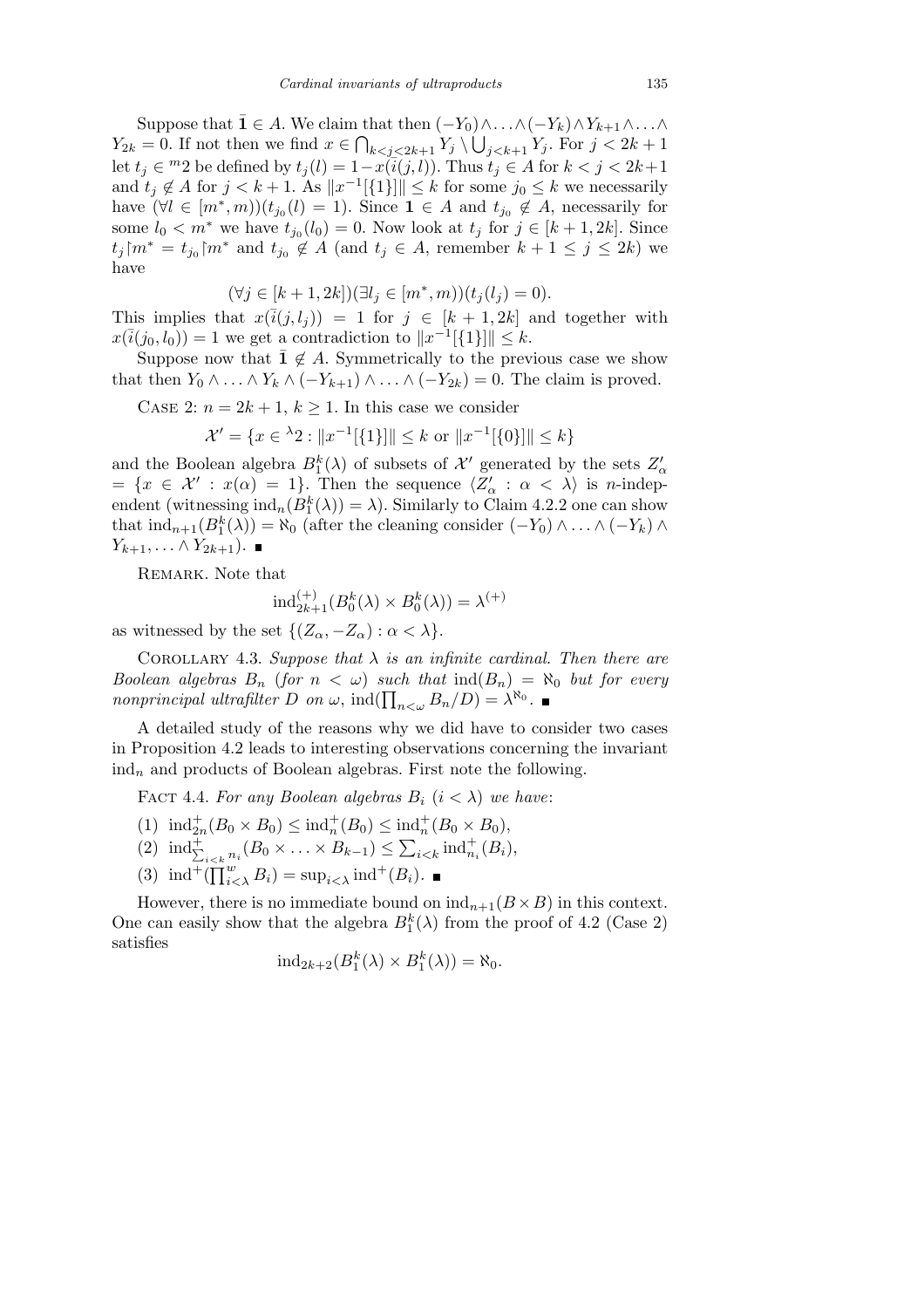So we get an example proving:

COROLLARY 4.5. If  $\lambda$  *is an infinite cardinal and n is an odd integer*  $> 2$ *then there is a Boolean algebra B such that*  $\text{ind}_n(B) = \lambda$  *and*  $\text{ind}_{n+1}(B \times B)$  $=\aleph_0$ .  $\blacksquare$ 

The oddity of *n* in the corollary is crucial. For even *n* (and  $\lambda$  strong limit) the situation is different. In the lemmas below  $\mu$  is a cardinal,  $k$  is an integer  $\geq 1$  and *B* is a Boolean algebra.

DEFINITION 4.6. For a cardinal  $\mu$  and an integer  $k \in \omega$  we define  $\mathcal{T}_k(\mu)$ inductively by  $(1)$ 

$$
\mathsf{T}_0(\mu) = \mu, \quad \mathsf{T}_{k+1}(\mu) = (2^{\mathsf{T}_k(\mu)})^{++}.
$$

Lemma 4.7. (1) *Suppose that*

$$
(a) \qquad \qquad \text{ind}_{2k}(B) \geq \beth_{2k}(\mu)^+
$$

*or at least*

$$
(\oplus^{-}) \quad \text{there exists a sequence } \langle x_i : i \langle \supseteq_{2k}(\mu)^+ \rangle \subseteq B \text{ such that if } i_0 \langle i_1 \rangle < i_2 \langle \supseteq_{2k-2} \langle i_{2k-1} \rangle \leq i_{2k-1} \langle \supseteq_{2k}(\mu)^+ \text{ then } \bigwedge_{l \leq k} x_{i_{2l}} \wedge (-x_{i_{2l+1}}) \neq 0.
$$

*Then*

*♠ B,k*  $\mu^{B,k}_+$  *there is a sequence*  $\langle y_j : j < \mu^+ \rangle \subseteq B$  *such that for each*  $w \in [\mu^+]^k$ *there is an ultrafilter*  $D \in \text{Ult } B$  *with* 

$$
(\forall j < \mu^+)(y_j \in D \Leftrightarrow j \in w).
$$

(2) If  $\text{ind}_{2k}(B) \geq \mathbb{k}_{k+1}(\mu)$  then we can conclude  $\spadesuit_{\mu}^{B,k}$ .

[In (2) it is enough to assume a suitable variant of (*⊕<sup>−</sup>*): see the proof.]

P r o o f. (1) Assume (⊕<sup>−</sup>). For each  $i_0 < \ldots < i_{2k-1} < \beth_{2k}(\mu)^+$  fix  $P$ <sup>*T*</sup>001. (1) Assume ( $\oplus$  ). For each  $i_0 < ... < i_{2k-1} < \exists_{2k} (\mu)$  in  $\infty$ <br>an ultrafilter  $D$ <sup>{*i*<sub>0</sub>,...,*i*<sub>2*k*-1</sub>}</sub>  $\in$  Ult *B* such that  $\bigwedge_{l \leq k} (x_{i_{2k}} \wedge (-x_{i_{2l+1}})) \in$ </sup>  $D^{\{i_0, ..., i_{2k-1}\}}$ . Let  $F: [\mathbb{Z}_{2k}(\mu)^+]^{2k+1} \to 2k+12$  be defined by

$$
F({i_0, \ldots, i_{2k}})(l) = 1 \Leftrightarrow x_{i_l} \in D^{\{i_0, \ldots, i_{2k}\}\setminus \{i_l\}}
$$

(where  $l < 2k + 1$  and  $i_0 < \ldots < i_{2k} < \beth_{2k}(\mu)^+$ ). By the Erdős–Rado theorem we find a set *I* of size  $\mu^+$  homogeneous for *F*. We may assume that the sequence  $\langle x_i : i < \mu^+ \rangle$  behaves uniformly with respect to *F*.

Put  $y_j = x_{\omega \cdot j} \wedge (-x_{\omega \cdot j+5})$  for  $j < \mu^+$ . We claim that the sequence  $\langle y_j : j < \mu^+ \rangle$  has the required property. For this suppose that  $j_0 < \ldots$ *j*<sub>*k*−1</sub> <  $\mu$ <sup>+</sup> and let *i*<sub>2*l*</sub> =  $\omega$  *· j*<sub>*l*</sub> and *i*<sub>2*l*+1</sub> =  $\omega$  *· j*<sub>*l*</sub> + 5 (for *l* < *k*). Then  $i_0 < \ldots < i_{2k-2} < i_{2k-1} < \mu^+$  so we can take  $D = D^{\{i_0, \ldots, i_{2k-1}\}}$ . Thus  $y_{j_l} = x_{i_{2l}} \wedge (-x_{i_{2l+1}}) \in D$  for  $l \leq k$ . On the other hand, suppose that

<sup>(&</sup>lt;sup>1</sup>) Remember that  $\bar{\phantom{a}}$  (daleth) is the second letter after  $\bar{\phantom{a}}$  (beth) in the Hebrew alphabet.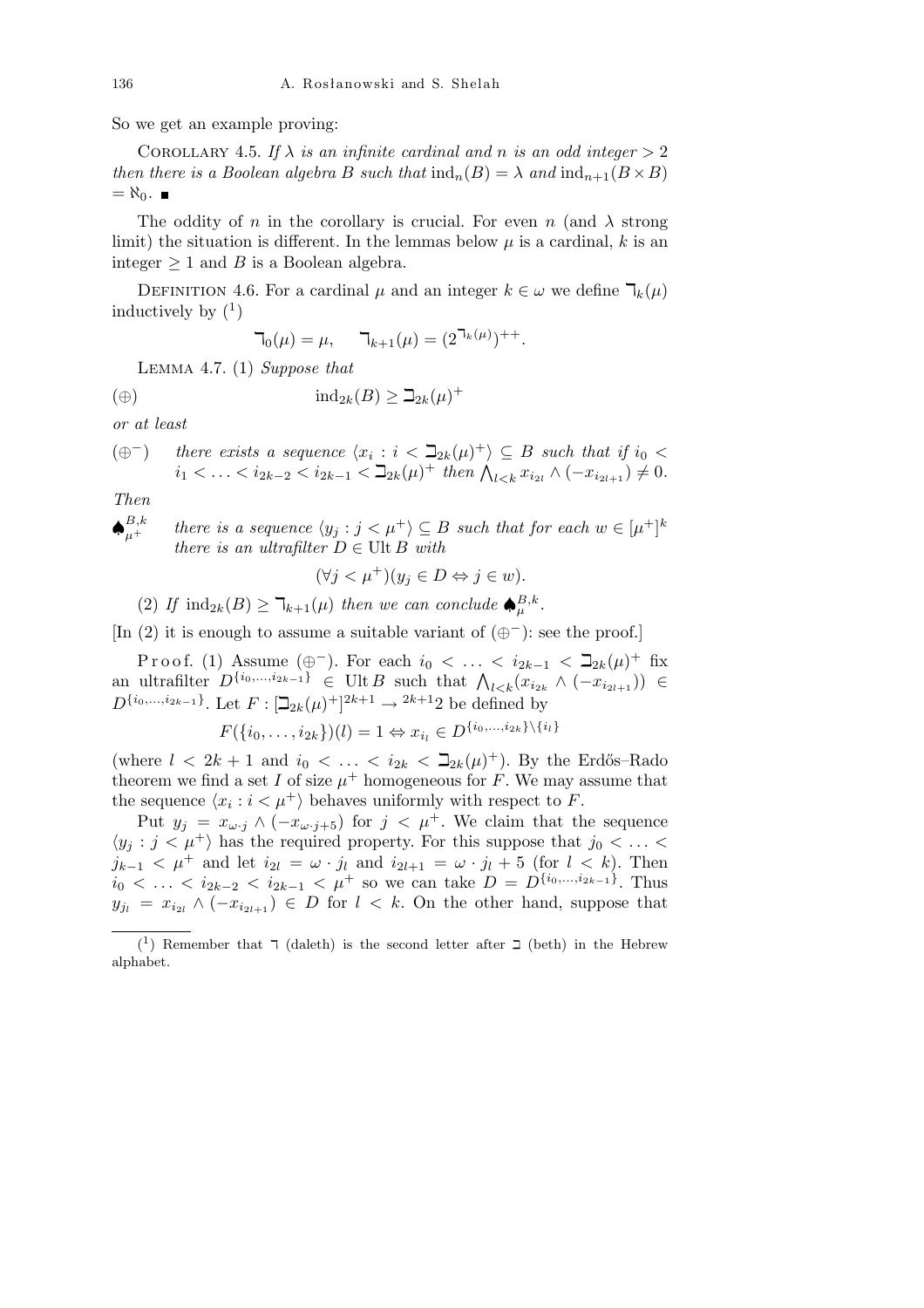*j* ∉ {*j*<sub>0</sub>, . . . , *j*<sub>*k*−1</sub>} and look at *i* =  $\omega \cdot j$  and *i*<sup> $\prime$ </sup> =  $\omega \cdot j$  + 5. Note that for each  $l < k$  we have

$$
i < i_{2l} \Leftrightarrow i < i_{2l+1} \Leftrightarrow i' < i_{2l+1} \Leftrightarrow i' < i_{2l}.
$$

Since  $F({i, i_0, \ldots, i_{2k-1}}) = F({i', i_0, \ldots, i_{2k-1}})$  we get  $x_i \in D \Leftrightarrow x_{i'} \in D$ 

and hence  $y_j = x_i \wedge (-x_{i'}) \notin D$ .

 $(2)$  The proof is essentially the same as above but instead of the Erdős– Rado theorem we use 4.26 which is a special case of the canonization theorems of [Sh 95]. We start with a sequence  $\langle x_{\alpha,\xi} : \alpha < \mathbb{k}_{k+1}(\mu), \xi < \mu \rangle \subseteq B$ such that if  $\xi_0, \ldots, \xi_{k-1} < \mu$  and  $\alpha_l^0 < \alpha_l^1 < \mathbb{k}_{k+1}(\mu)$  (for  $l < k$ ) then  $l < k$ <sup> $(k \alpha_0^0, \xi_l \wedge (-x_{\alpha_l^1}, \xi_l)) \neq 0$ . Then we choose the corresponding ultrafilters</sup>  $D_{\xi_0,\ldots,\xi_{k-1}}^{\alpha_0^0\alpha_0^1\ldots\alpha_{k-1}^0\alpha_{k-1}^1} \in \text{Ult}\, B \text{ and consider a function } F: [\mathbb{I}_{k+1}(\mu)\times\mu]^{2k+1} \to 2$ such that

$$
F((\alpha_0^0, \xi_0), (\alpha_0^1, \xi_0), \dots, (\alpha_{k-1}^0, \xi_{k-1}), (\alpha_{k-1}^1, \xi_{k-1}), (\alpha, \xi)) = 1
$$
  
if and only if  $x_{\alpha, \xi} \in D_{\xi_0, \dots, \xi_{k-1}}^{\alpha_0^0 \alpha_0^1 \dots \alpha_{k-1}^0 \alpha_{k-1}^1}.$ 

By 4.26(a) we find  $\alpha_{\xi}^{0}, \alpha_{\xi}^{1} < \mathcal{T}_{k+1}(\mu)$  (for  $\xi < \mu$ ) such that for all distinct  $\xi_0, \ldots, \xi_k \in \mu$ ,

$$
F((\alpha_{\xi_0}^0, \xi_0), (\alpha_{\xi_0}^1, \xi_0), \dots, (\alpha_{\xi_{k-1}}^0, \xi_{k-1}), (\alpha_{\xi_{k-1}}^1, \xi_{k-1}), (\alpha_{\xi_k}^0, \xi_k))
$$
  
=  $F((\alpha_{\xi_0}^0, \xi_0), (\alpha_{\xi_0}^1, \xi_0), \dots, (\alpha_{\xi_{k-1}}^0, \xi_{k-1}), (\alpha_{\xi_{k-1}}^1, \xi_{k-1}), (\alpha_{\xi_k}^1, \xi_k)).$ 

Finally, put  $y_{\xi} = x_{\alpha_{\xi}^{0}, \xi} \wedge (-x_{\alpha_{\xi}^{1}, \xi}).$ 

LEMMA 4.8. *Suppose that there is a sequence*  $\langle y_j : j \rangle \subseteq B$  *such that for every*  $w \in [\mu]^k$  *there is an ultrafilter*  $D \in \text{Ult } B$  *such that* 

$$
(\forall j < \mu)(y_j \in D \Leftrightarrow j \in w).
$$

*Then*

$$
\text{ind}_{2k+1}^+(B \times B) > \mu.
$$

Proof. Consider the sequence  $\langle (y_j, -y_j) : j < \mu \rangle \subseteq B \times B$ . To prove that it is  $2k + 1$ -independent suppose that  $j_0 < \ldots < j_{2k} < \mu$  and  $t \in 2^{k+1}2$ . Let  $w_0 = \{j_l : t(l) = 0\}$  and  $w_1 = \{j_l : t(l) = 1\}$ . One of these sets has at most *k* elements so we find an ultrafilter  $D \in \text{Ult } B$  such that either

- $(\forall l < 2k+1)(y_{j_l} \in D \Leftrightarrow t(l) = 0)$ , or
- *•* (*∀l <* 2*k* + 1)(*y<sup>j</sup><sup>l</sup> ∈ D ⇔ t*(*l*) = 1).

In the first case  $\bigwedge_{l\leq 2k+1} y_{j_l}^{t(l)}$  $f_{j_l}^{(l)} \in D$ , in the second case  $\bigwedge_{l \leq 2k+1} (-y_{j_l})^{t(l)}$  $\in$  *D*. Consequently,  $(\bigwedge_{l \leq 2k+1} \mathcal{y}_{j_l}^{t(l)})$  $\frac{t(t)}{j_l},$  $\overline{\phantom{a}}$  $l \lt 2k+1$ <sup>(*−y*<sub>*j*</sub></sub>)<sup>*t*(*l*)</sup>)  $\neq 0$  and the lemma is</sup> proved. ■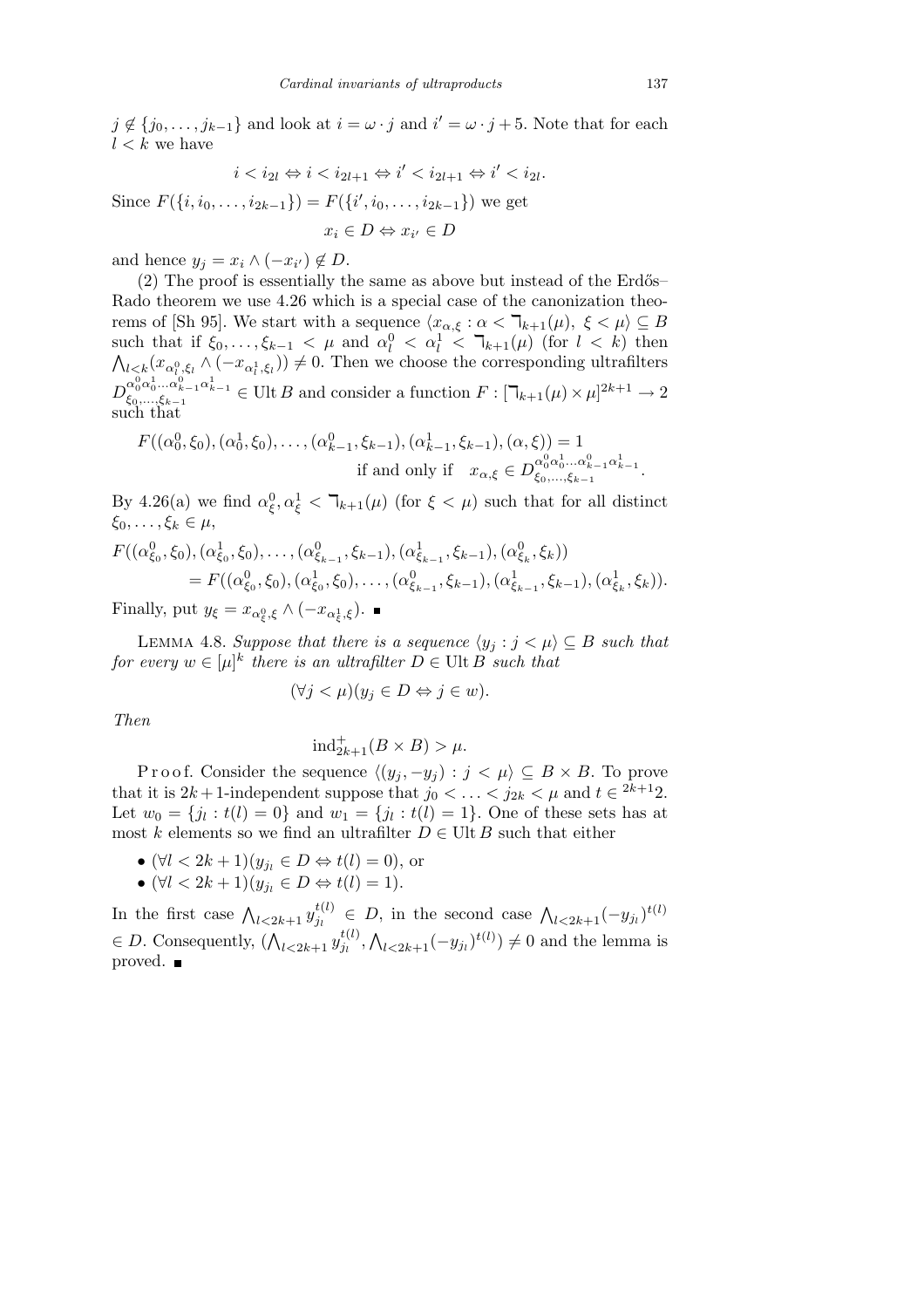THEOREM 4.9. Let *k* be an integer  $\geq 1$ , *B* a Boolean algebra and  $\lambda$  *a cardinal. Then*:

- $(\text{1}) \text{ ind}_{2k}(B) \ge \max\{\sum_{2k}(\lambda)^{+}, \exists_{k+1}(\lambda^{+})\} \text{ implies ind}_{2k+1}(B \times B) \ge \lambda^{+}.$
- (2) If  $\lambda$  *is strong limit and*  $\text{ind}_{2k}(B) \geq \lambda$  *then*  $\text{ind}_{2k+1}(B \times B) \geq \lambda$ *.*  $\frac{D}{\mathsf{\Pi}^w}$
- (2)  $I_J \wedge \textit{us} \textit{su}$ <br>
(3)  $\text{ind}_{2k}(\prod_{i=1}^w$  $\sum_{i<\omega}^w B$ )  $\lt \mathbb{L}_{\omega}(\text{ind}_{2k+1}($  $\binom{w}{i < \omega} B$ ).

P r o o f. (1) is an immediate consequence of Lemmas 4.7 and 4.8.

- $(2)$  follows from  $(1)$ .
- (3) follows from (2) and the following observation.

CLAIM 4.9.1. For every integer  $n > 1$  and a Boolean algebra B we have

$$
\mathrm{ind}_n\Big(\prod_{i<\omega}^w B\Big)=\mathrm{ind}_n\Big(\prod_{i<\omega}^w B\times\prod_{i<\omega}^w B\Big).
$$

Proof. By  $4.4(1)$  we have

$$
\operatorname{ind}_n\Big(\prod_{i<\omega}^w B\Big)\leq \operatorname{ind}_n\Big(\prod_{i<\omega}^w B\times\prod_{i<\omega}^w B\Big).
$$

For the other inequality assume that

$$
\kappa := \operatorname{ind}_n \Big( \prod_{i < \omega}^w B \Big) < \operatorname{ind}_n \Big( \prod_{i < \omega}^w B \times \prod_{i < \omega}^w B \Big).
$$

Thus we find an *n*-independent set  $X \subseteq \prod_{i=1}^{w}$ *i<ω B × i*ndependent set  $X \subseteq \prod_{i<\omega}^w B \times \prod_{i<\omega}^w B$  of size  $\kappa^+$ . For  $x \in X$  let  $a_x, b_x \in \prod_{i<\omega}^w B$  and  $m(x) < \omega$  be such that

$$
x = (a_x, b_x)
$$
 and  $(\forall m \ge m(x))(a_x(m) = a_x(m(x)) \& b_x(m) = b_x(m(x))).$ 

Take  $m_0 < \omega$  and  $Y \in [X]^{\kappa^+}$  such that  $m(x) = m_0$  for  $x \in Y$ . For  $x \in Y$ let

$$
c_x := (a_x(0), \ldots, a_x(m_0), b_x(0), \ldots, b_x(m_0)) \in B^{2m_0+2}.
$$

The set  $Z := \{c_x : x \in Y\}$  is *n*-independent as  $a_x(m) = a_x(m_0)$  and  $b_x(m) = a_x(m_0)$  $b_x(m_0)$  for  $m \geq m_0$ . As  $||Z|| = \kappa^+$  we conclude that  $\kappa^+ \leq \text{ind}_n(B^{2m_0+2})$ .<br>Now note that the algebras  $\prod_{i<\omega}^w B$  and  $B^{2m_0+2} \times \prod_{i<\omega}^w B$  are isomorphic,  $w_{i\lt\omega}$  *B* are isomorphic, so (by 4.4)

$$
\mathrm{ind}_n(B^{2m_0+2}) \leq \mathrm{ind}_n\Big(\prod_{i<\omega}^w B\Big),
$$

and hence  $\kappa^+ \leq \text{ind}_n(\prod_{i=1}^w$  $\sum_{i<\omega}^{w}B$ ) = *κ*, a contradiction.

Problem 4.10. (1) *Can Lemma* 4.7 *be improved? Can we* (*consistently*) *weaken the variant of the assumption* (*⊕<sup>−</sup>*) *for* (2) *to sequences shorter than*  $\mathcal{T}_{k}(\mu)$  (we are interested in the reduction of the steps in the beth hierarchy)?

(2) *Describe* (*in ZFC*) *all dependences between*  $\text{ind}_k(B^n)$  (*for*  $n, k < \omega$ ) [*note that we may force them distinct*]*.*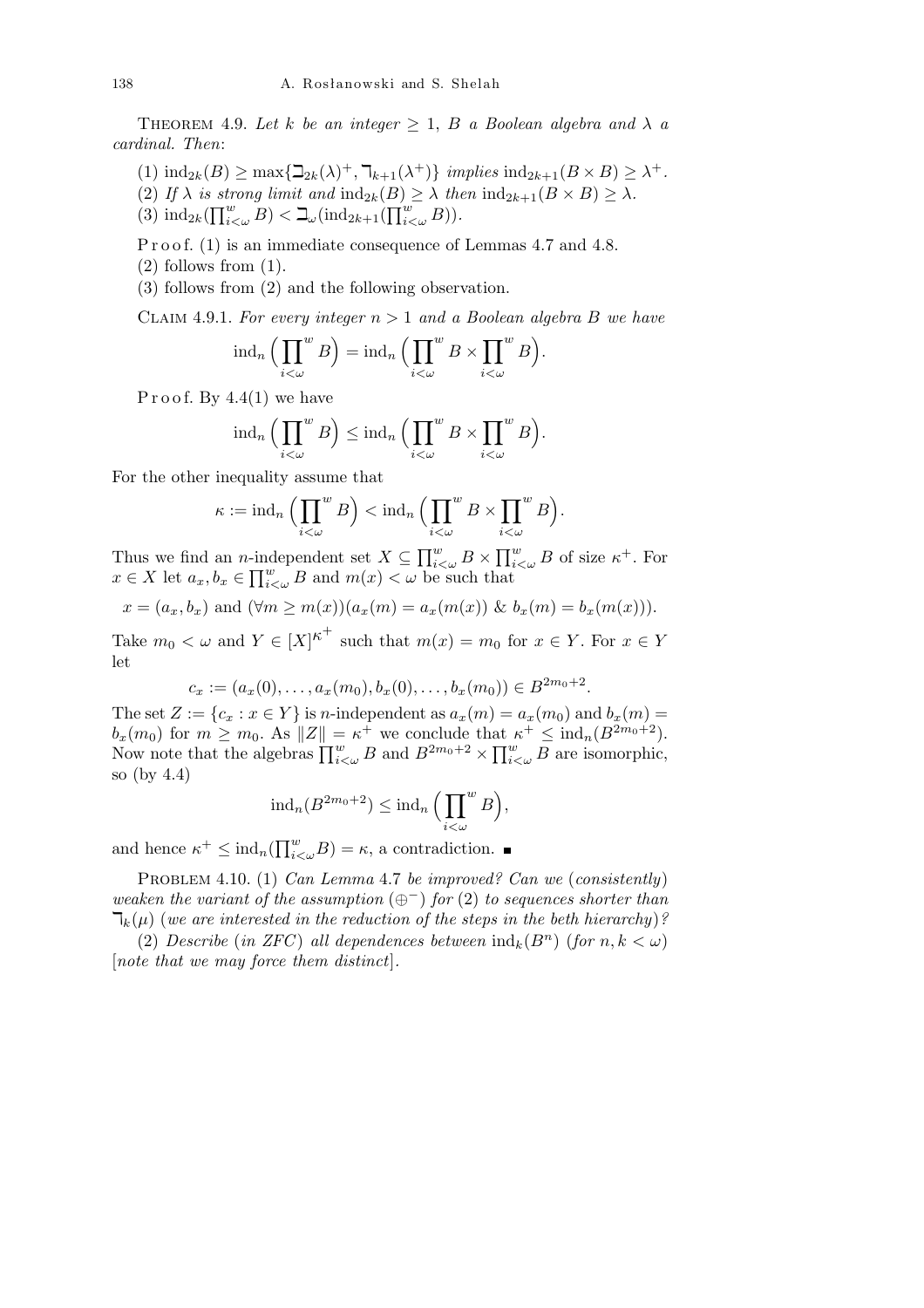**4.2.** *Tightness*. The *tightness*  $t(B)$  of a Boolean algebra  $B$  is the minimal cardinal  $\kappa$  such that if *F* is an ultrafilter on *B*,  $Y \subseteq$  Ult *B* and  $F \subseteq \bigcup Y$ then there is  $Z \in [Y]^{\leq \kappa}$  such that  $F \subseteq \bigcup Z$ . To represent the tightness as a def.u.w.o.car. invariant we use the following characterization of it (see [Mo 1]):

 $t(B) = \sup\{\|\alpha\| : \text{there exists a free sequence of length } \alpha \text{ in } B\}$ where a sequence  $\langle x_{\xi} : \xi < \alpha \rangle \subseteq B$  is *free* if

$$
(\forall \xi < \alpha)(\forall F \in [\xi]^{<\omega})(\forall G \in [\alpha \setminus \xi]^{<\omega}) \Big[ \bigwedge_{\eta \in F} x_{\eta} \wedge \bigwedge_{\eta \in G} -x_{\eta} \neq 0 \Big].
$$

Now it is easy to represent  $t(B)$  as a def.u.w.o.car. invariant. Together with (finite versions of) the tightness we will define a def.f.o.car. invariant  $\mathbf{u}_k$ which is inspired by 4.7.

DEFINITION 4.11. (1) Let  $\psi$  be the sentence saying that  $P_1$  is a well ordering of  $P_0$  (we denote the relevant order by  $\lt_1$ ). For  $k, l \lt \omega$  let  $\phi_{k, l}^t$  be the sentence asserting that for each  $x_0, \ldots, x_k, y_0, \ldots, y_l \in P_0$ ,  $\ddot{\phantom{0}}$ 

if 
$$
x_0 <_1 \ldots <_1 x_k <_1 y_0 <_1 \ldots <_1 y_l
$$
 then  $\bigwedge_{i \leq k} x_i \nleq \bigvee_{i \leq l} y_i$ ,

and let the sentence  $\phi_{k,l}^{\text{ut}}$  say that

for all distinct  $x_0, \ldots, x_k, y_0, \ldots, y_l \in P_0$  we have  $\bigwedge$ *i≤k*  $x_i \nleq$  $\ddot{\phantom{0}}$ *i≤l yi .*

(2) For  $n, m \leq \omega$  let  $T_t^{n,m} = {\phi_{k,l}^t : k < n, l < m} \cup {\psi}$  and  $T_{\text{ut}}^{n,m} =$  $\{\phi_{k,l}^{\text{ut}} : k < n, l < m\}$ , and for a Boolean algebra *B*,

$$
t_{n,m}(B) = inv_{T_t^{n,m}}(B), \quad ut_{n,m}(B) = inv_{T_{ut}^{n,m}}(B).
$$

(3) The *unordered k*-tightness  $\mathbf{u}_k$  is the def.f.o.car. invariant  $\mathbf{u}_{k,\omega}$ .

REMARK. Note that  $T_t^{n,m} = {\psi}$  if either  $n = 0$  or  $m = 0$  (and thus  $t_{n,m}(B) = \|B\|$  whenever  $n \cdot m = 0$ ). The theory  $T_t^{n+1,m+1}$  says that  $P_1$  is a well ordering of  $P_0$  and if  $x_0 <_1 \ldots <_1 x_n <_1 y_0 <_1 \ldots <_1 y_m$  then the a went ordering of  $F_0$  and if  $x_0 <_1 \ldots <_1 x_n <_1 y_0 <_1 \ldots <_1 y_m$  then the meet  $\bigwedge_{i \leq n} x_i$  is not covered by the union  $\bigvee_{i \leq m} y_i$ . The invariant  $t_{\omega,\omega}(B)$  is just the tightness of *B*. Similarly for  $T_{\text{ut}}^{n,m}$ .

COROLLARY 4.12. *For a Boolean algebra B* and  $n, m \leq \omega, 0 < k < \omega$ :

 $(1) \text{ind}_{n+m}^{(+)}(B) \leq \text{ut}_{n,m}^{(+)}(B) = \text{ut}_{m,n}^{(+)}(B) \leq t_{n,m}^{(+)}(B),$ 

 $(2)$   $\mathrm{ut}_{k}^{(+)}(B) = \mathrm{sup}_{k} \{ \kappa^{(+)} : \bigoplus_{\kappa}^{B,k} \text{ holds true} \}, \text{ where the condition } \bigoplus_{\kappa}^{B,k} \text{ is }$ *as defined in Lemma* 4.7,

(3) *the condition*  $\bigoplus_{\kappa}^{B,k}$  *is equivalent to: the algebra*  $B_0^k(\kappa)$  *of* 4.2 *can be embedded into a homomorphic image of B*,

 $(4)$   $\text{ut}_{k}^{(+)}(B) \leq \text{ind}_{2k}^{(+)}(B)$  *and*  $\text{ut}_{k}^{(+)}(B) \leq \text{ind}_{2k+1}^{(+)}(B \times B)$ .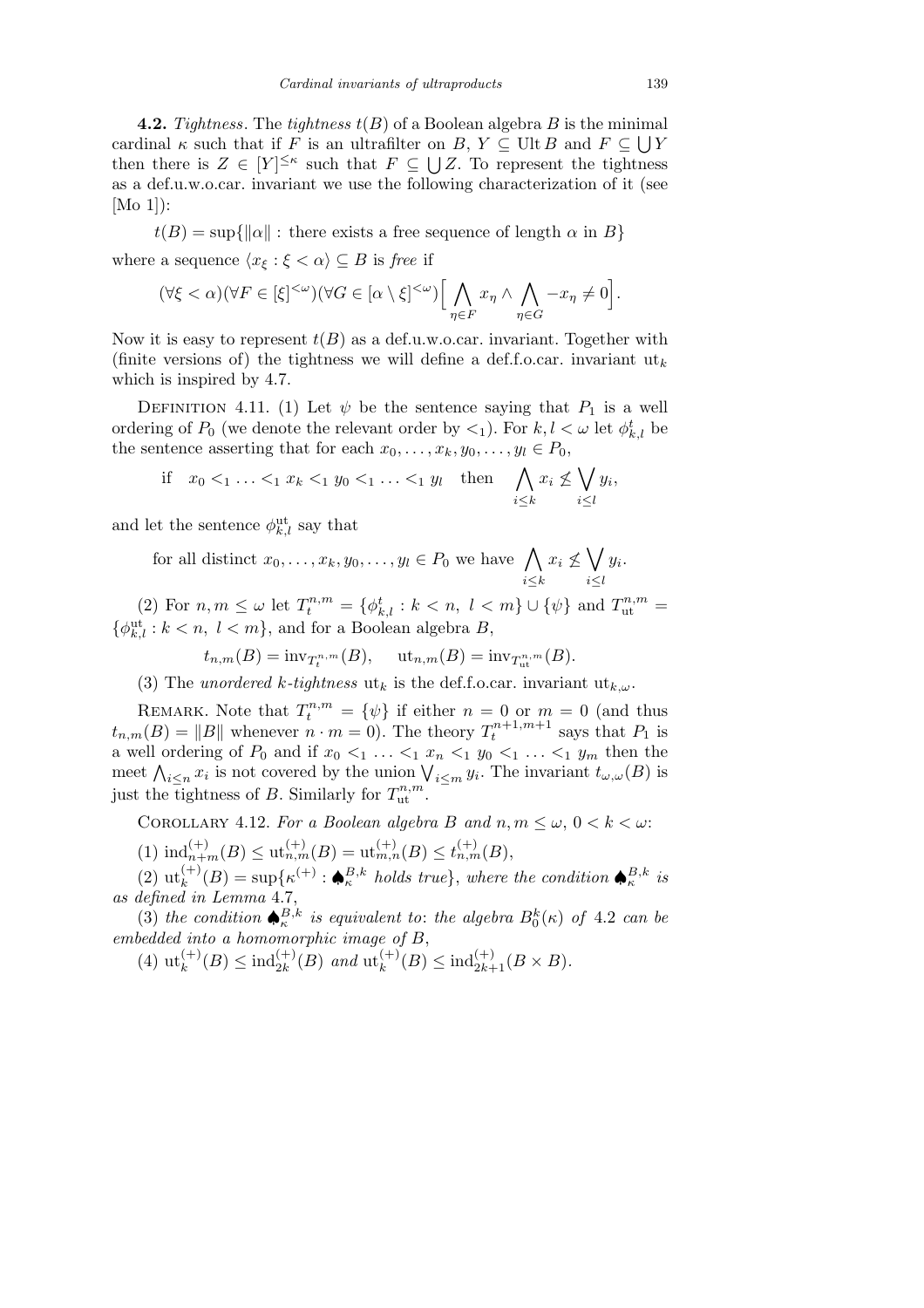Proof.  $(1)$  and  $(2)$  should be clear.

(3) Assume  $\bigoplus_{\kappa} B,k$  and let  $\langle y_j : j < \kappa \rangle \subseteq B$  be a sequence witnessing it. Let  $\overrightarrow{I}$  be the ideal of  $\overrightarrow{B}$  generated by the set

$$
\{y_{j_0} \wedge \ldots \wedge y_{j_k} : j_0 < \ldots < j_k < \kappa\}.
$$

Then the algebra  $B_0^k(\kappa)$  naturally embeds into the quotient algebra  $B/I$ . Moreover, if *B'* is a homomorphic image of *B* and  $\oint_{\kappa}^{\hat{B}',k}$  then clearly  $\oint_{\kappa}^{B,k}$ so the converse implication also holds.

(4) follows from (3), (the proof of) Proposition 4.2 and the remark after the proof of 4.2.  $\blacksquare$ 

REMARK. Corollary  $4.12(3)$  is specially interesting if you remember that  $s^+(B) > \lambda$  if and only if the finite-cofinite algebra on  $\lambda$  can be embedded into a homomorphic image of *B*.

From Lemma 4.7 we can conclude the following:

COROLLARY 4.13. For  $k > 0$  and an algebra B:

 $(1)$  *if either*  $\text{ut}_{k,k}(B) > \mathbb{Z}_{2k}(\mu)$  *or*  $\text{ut}_{k,k}(B) \geq \mathbb{Z}_{k+1}(\mu^+)$  *then*  $\text{ut}_k(B)$  $\geq \mu^+,$ 

- (2) *if*  $\lambda$  *is strong limit and*  $\text{ut}_{k,k}(B) \geq \lambda$  *then*  $\text{ut}_k(B) \geq \lambda$ ,
- $(3)$   $\mathrm{ut}_{k,k}(B) < \mathbb{L}_{\omega}(\mathrm{ut}_k(B)).$

**PROPOSITION** 4.14. *Suppose*  $n, m \lt \omega, k = \min\{n, m\}$  and B is a *Boolean algebra. Then*

$$
t_{n,m}(B) \leq \beth_{n+m}(\text{ut}_k(B) + t(B)).
$$

Proof. Let  $\mu = \text{ut}_k(B) + t(B)$  and assume that  $t_{n,m}(B) > \mathbb{Z}_{n+m}(\mu)$ . Then we have a sequence  $\langle a_{\alpha} : \alpha < \mathbb{I}_{n+m}(\mu)^{+} \rangle \subseteq B$  such that

$$
(\forall \alpha_0 < \ldots < \alpha_{n+m-1} < \beth_{n+m}(\mu)^+) \Big[ \Big( \bigwedge_{l < n} a_{\alpha_l} \land \bigwedge_{n \leq l < n+m} -a_{\alpha_l} \Big) \neq 0 \Big].
$$

For each  $\alpha_0, \ldots, \alpha_{n+m-1}$  as above fix an ultrafilter  $D^{\{\alpha_0, \ldots, \alpha_{n+m-1}\}} \in \text{Ult } B$ For each  $\alpha_0, \ldots, \alpha_{n+m-1}$  as above itx an unranner  $D^{(2)}$ ,  $\ldots, \ldots, n+m-1} \in \text{Or}$ .<br>containing the element  $\bigwedge_{l \leq n} a_{\alpha_l} \wedge \bigwedge_{n \leq l \leq n+m} -a_{\alpha_l}$ . Look at the function

$$
F: [\beth_{n+m}(\mu)^+]^{n+m+1} \to {}^{n+m+1}2
$$

defined by

$$
F(\alpha_0,\ldots,\alpha_{n+m})(l)=1 \Leftrightarrow a_{\alpha_l} \in D^{\{\alpha_0,\ldots,\alpha_{n+m}\}\setminus\{\alpha_l\}}.
$$

By the Erdős–Rado theorem we may assume that  $\mu^+$  is homogeneous for F with the constant value  $c \in \in^{n+m+1}2$ .

If  $c(l) = 0$  for each  $l \leq n+m$  then the sequence  $\langle a_{\alpha} : \alpha \langle \mu^+ \rangle$ witnesses  $\mu^+ \leq \mathrm{ut}_n(B)$ , giving a contradiction to the definition of  $\mu$  (remember  $ut_k(B) \geq ut_n(B)$ ). In fact, given *n* elements  $\alpha_0 < \ldots < \alpha_{n-1}$ , choose *m* additional elements  $\alpha_{n-1} < \alpha_n < \ldots < \alpha_{n+m-1}$ . Suppose that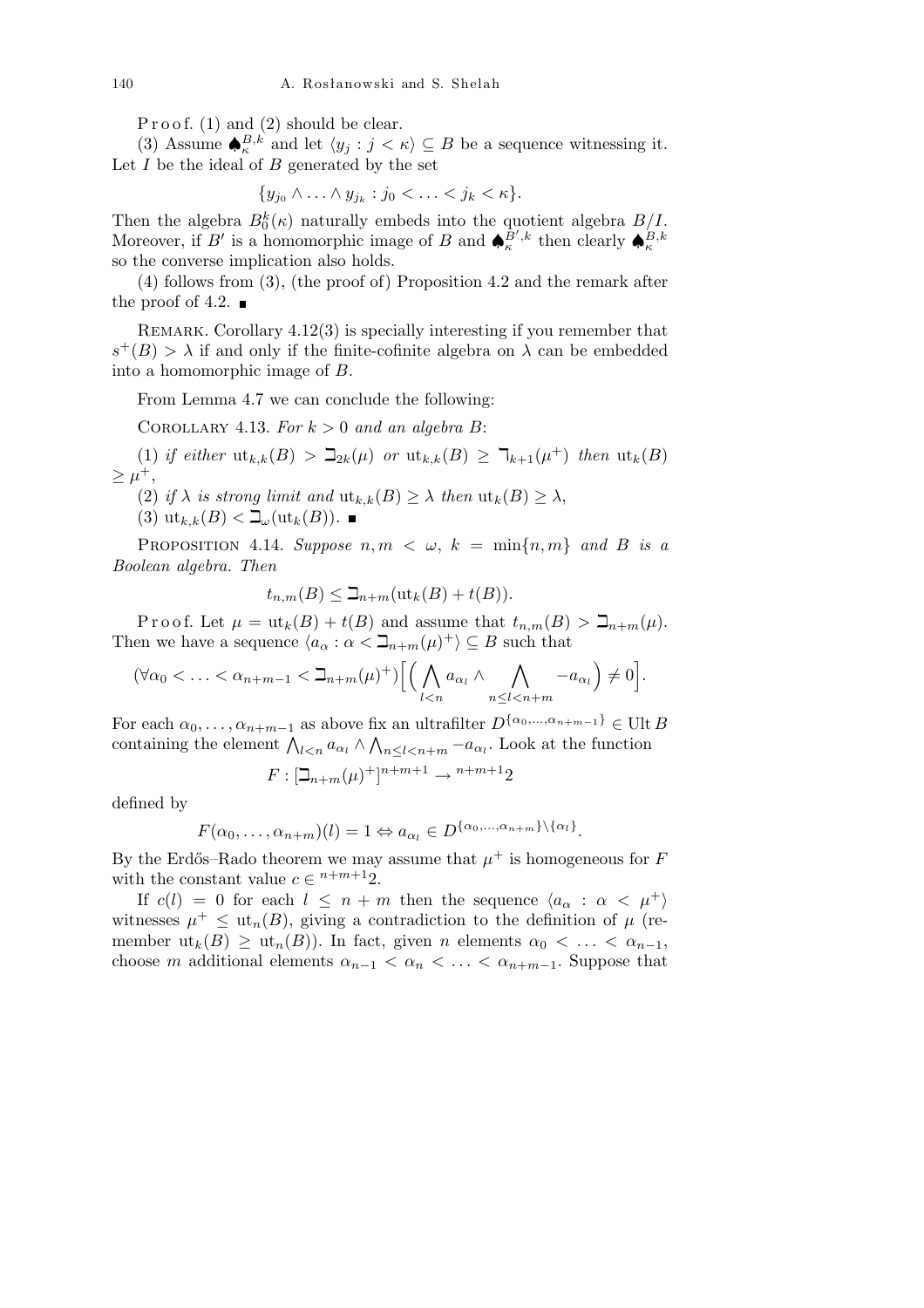$\beta \in \mu^+ \setminus {\alpha_0, \ldots, \alpha_{n+m-1}}$ . Then by homogeneity  $-a_\beta \in D^{\{\alpha_0, \ldots, \alpha_{n+m-1}\}},$ proving the result.

If  $c(l) = 1$  for each *l* then the sequence  $\langle -a_{\alpha} : n \leq \alpha < \mu^+ \rangle$  exemplifies  $\mu^+ \leq \text{ut}_m(B)$ , once again a contradiction. In fact, take any *m* elements  $n-1 < \alpha_n < \ldots < \alpha_{n+m-1}$  and suppose that  $\beta \in \mu^+ \setminus \{0, \ldots, n-1\}$  $\{\alpha_n,\ldots,\alpha_{n+m-1}\}\.$  Then by homogeneity  $a_{\beta} \in D^{\{0,\ldots,n-1,\alpha_n,\ldots,\alpha_{n+m-1}\}}$ , as desired.

Finally, suppose that there are  $l_0, l_1 \leq n+m$  such that  $c(l_0) = 0$  and  $c(l_1) = 1.$ 

CASE 1:  $l_1 < l_0$ . Let  $\Gamma = {\beta + \omega : \beta < \mu^+}$ . We claim that  $\langle a_\alpha : \alpha \in \Gamma \rangle$ witnesses  $\mu^+ \leq t(B)$ , contradicting  $\mu \geq t(B)$ . In fact, let  $\alpha_0 < \ldots < \alpha_p <$  $\dots < \alpha_{q-1}$  be elements of *Γ*; we want to show that

$$
\bigwedge_{l
$$

Say  $\alpha_p = \beta + \omega$ . Define  $\gamma_l = l$  for all  $l < l_1, \gamma_{l_1}, \dots, \gamma_{l_0-1}$  are consecutive values starting with  $\beta + 1$ , and  $\gamma_{l_0}, \ldots, \gamma_{m+n-1}$  are consecutive values starting with  $\alpha_{q-1} + 1$  (none of the latter if  $l_0 = n + m$ ). Then  $a_{\alpha_l} \in D^{\{\gamma_0, \ldots, \gamma_{n+m-1}\}}$ for all  $l < p$  and  $-a_{\alpha_l} \in D^{\{\gamma_0, \ldots, \gamma_{n+m-1}\}}$  for all  $l \geq p$ , as desired.

CASE 2:  $l_1$  ≥  $l_0$ . This is similar, using  $\langle -a_\alpha : \alpha \in \Gamma \rangle$ . ■

Our next proposition is motivated by Theorem 4.9 and the above corollaries.

Proposition 4.15. *Let B be a Boolean algebra and k a positive integer. Then*:

- $(1) \text{ ind}_{2k}(\prod_{i=1}^{w}$  $\sum_{i<\omega}^{w} B$ )  $\leq \min\{\sum_{2k-1}(\text{ind}_k(B)), \sum_{2k-1}(\text{ut}_k(B))\},\$
- $(2)$  ut<sub>k+1</sub>( $\prod_{i<\omega}^{w} B$ )  $\leq \prod_{k=1}^{m}$ ( $B$ ))*.*<br> $(3)$  ut<sub>k+1</sub>( $\prod_{i<\omega}^{w} B$ )  $\leq \sum_{k}$ ( $\text{ut}_{k+1}^{+}(B)$ ).

Proof. (1) Suppose that  $\lambda_0 = \beth_{2k-1}(\text{ind}_k(B)) < \text{ind}_{2k}(\prod_{i=1}^w A_i)$  $_{i<\omega}^w$  *B*). Thus we find a sequence  $\langle a_{\alpha} : \alpha < \lambda_0^+ \rangle \subseteq \prod_{i<\omega}^w B$  which is 2*k*-independent. Let  $a_{\alpha} = \langle a_{\alpha}(i) : i < \omega \rangle$  (for  $\alpha < \lambda_0^+$ ). Consider the function  $F : [\lambda_0^+]^{2k} \to \omega$ given by

$$
F(\alpha_0,\ldots,\alpha_{2k-1})
$$
  
= min{ $i \in \omega : B \models a_{\alpha_0}(i) \land (-a_{\alpha_1}(i)) \land \ldots \land a_{\alpha_{2k-2}}(i) \land (-a_{\alpha_{2k-1}}(i)) \neq 0$ },

where  $\alpha_0 < \ldots < \alpha_{2k-1} < \lambda_0^+$ . By the Erdős–Rado theorem we find a set *I* of size  $(\text{ind}_k(B))^+$  homogeneous for *F*; we may assume that  $I = (\text{ind}_k(B))^+$ . Let  $i_0$  be the constant value of  $F$  (on  $[(\text{ind}_k(B))^+]^{2k}$ ). Look at the sequence  $\langle a_{\alpha}(i_0) : \alpha < (ind_k(B))^+ \& \alpha \text{ limit}$ . Any combination of *k* members of this sequence can be "extended" to a combination of 2*k* elements of  $\langle a_{\alpha}(i_0) \rangle$ :  $\alpha < (ind_k(B))^+$  of the type used in the definition of *F*. A contradiction.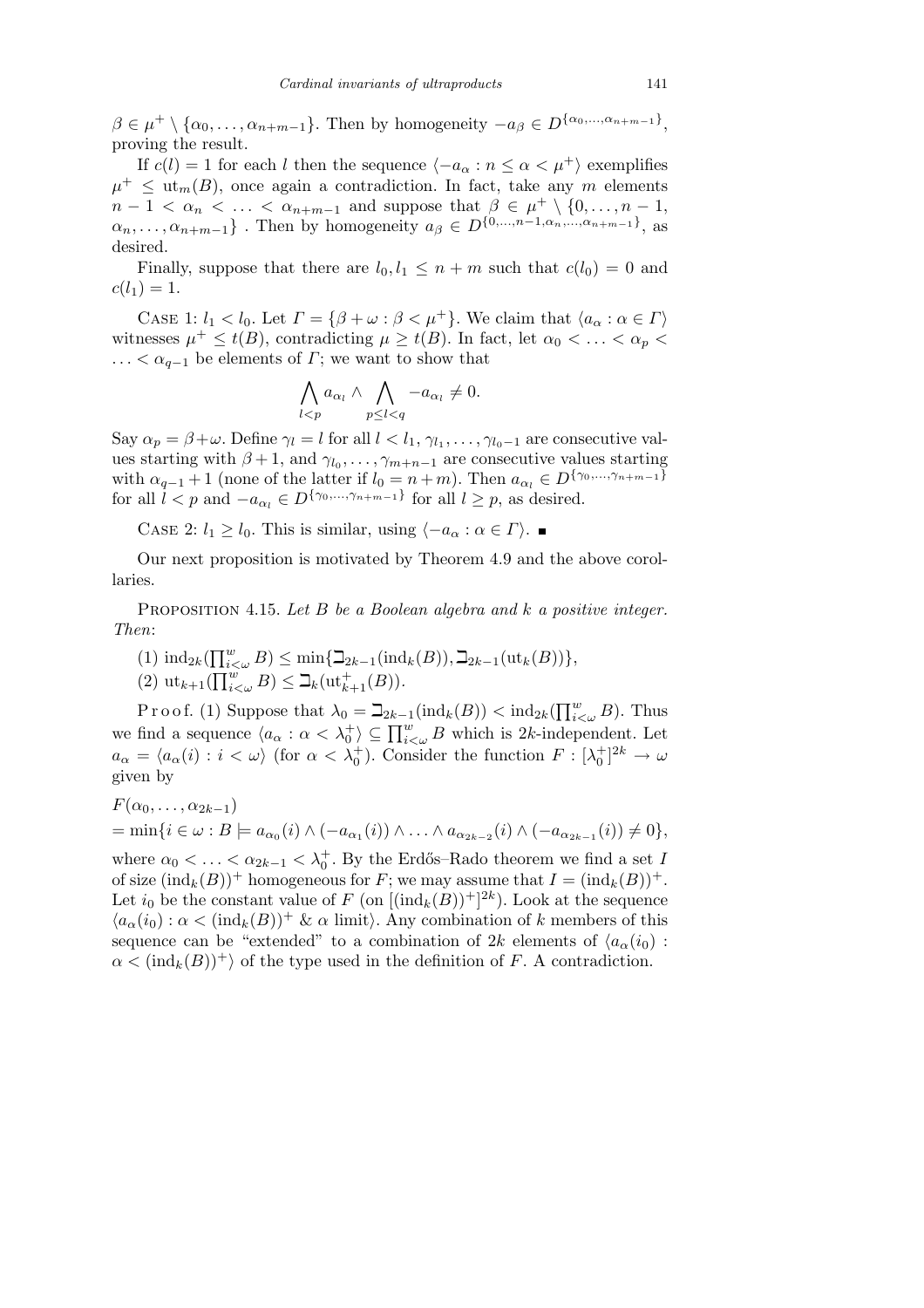Now suppose that  $\lambda_1 := \beth_{2k-1}(\text{ut}_k(B)) < \text{ind}_{2k}(\prod_{i=1}^w A_i)$  $_{i<\omega}^w$ *B*). As in 4.7, we The suppose that  $\lambda_1 := \frac{2k-1}{ak}(u_k(D)) \leq \ln 2k \cdot (1+i\zeta_w D)$ . As in 4.7, we take a sequence  $\langle a_\alpha : \alpha < \lambda_1^+ \rangle \subseteq \prod_{i<\omega}^w B$  such that for some  $n < \omega$ , for each  $\alpha < \lambda_1^+, a_\alpha \in B^n$  (i.e. the support of  $a_\alpha$  is contained in *n*) and

$$
(\forall \alpha_0 < \ldots < \alpha_{2k-1} < \lambda_1^+) \Big( \bigwedge_{l < k} a_{\alpha_{2l}} \wedge (-a_{\alpha_{2l+1}}) \neq 0 \Big),
$$

and for each  $\alpha_0 < \ldots < \alpha_{2k-1} < \lambda_1^+$  we choose an ultrafilter  $D^{\{\alpha_0, \ldots, \alpha_{2k-1}\}} \in$ and for each  $\alpha_0 < \dots$ <br>Ult  $\prod_{i<\omega}^w B$  such that

$$
\bigwedge_{l
$$

Now we consider a colouring  $F : [\lambda_1^+]^{2k+1} \to {}^{2k+1}(2 \times n)$  given by

$$
F(\{\alpha_0, \ldots, \alpha_{2k}\})(l) = (1, m) \Leftrightarrow a_{\alpha_l} \in D^{\{\alpha_0, \ldots, \alpha_{2k}\}\setminus \{\alpha_l\}}
$$
 and 
$$
D^{\{\alpha_0, \ldots, \alpha_{2k}\}\setminus \{\alpha_l\}}
$$
 is concentrated on the *m*th coordinate.

By the Erdős–Rado theorem we may assume the set of the first  $(\text{ut}_k(B))^+$ elements of  $\lambda_1^+$  to be homogeneous for *F*. Now we finish as in 4.7 noticing that for some  $m < n$ , for all  $\alpha_0 < \ldots < \alpha_{2k-1} < (\text{ut}_k(B))^+$  the ultrafilter  $D^{\{\alpha_0,\ldots,\alpha_{2k-1}\}}$  is concentrated on the *m*th coordinate. So we may use elements of the form  $a_{\alpha\cdot\omega}(m) \wedge (-a_{\alpha\cdot\omega+5}(m))$  (for  $\alpha < (\text{ut}_k(B))^+$ ) to get a contradiction.

contradiction.<br>
(2) Assume that  $\text{ut}_{k+1}(\prod_{i<\omega}^w B) > \mathbb{Z}_k(\mu)$  where  $\mu = \text{ut}_{k+1}^+(B)$ . Then<br>
we find a sequence  $\langle a_{\alpha} : \alpha < (\mathbb{Z}_k(\mu))^+ \rangle \subseteq \prod_{i<\omega}^w B$  such that for any  $k+1$ distinct members of this sequence there is an ultrafilter containing all of them and no other member of the sequence. We may assume that for some *n < ω* we have  $\langle a_{\alpha} : \alpha < (\mathbb{I}_k(\mu))^+ \rangle \subseteq B^n$ . For  $\alpha_0, \ldots, \alpha_k < (\mathbb{I}_k(\mu))^+$  let  $D^{\alpha_0, \ldots, \alpha_k}$ be the corresponding ultrafilter of  $B<sup>n</sup>$  (i.e. it contains all  $a_{\alpha_l}$  (for  $l \leq k$ ) and nothing else from the sequence) and let  $F(\alpha_0, \ldots, \alpha_k) < n$  be such that the ultrafilter  $D^{\alpha_0,...,\alpha_k}$  is concentrated on that coordinate. By the Erdős–Rado theorem we find a set  $A \in [(\mathcal{Q}_k(\mu))^+]^{\mu^+}$  homogeneous for *F*. Let *m* be the constant value of *F* on *A*. Look at the sequence  $\langle a_{\alpha}(m) : \alpha \in A \rangle$ —it witnesses  $\bigoplus_{\mu}^{B,k+1}$ , contradicting  $\mu = \text{ut}_{k+1}^+(B)$ .

Finally, note that for the algebra  $B_0^k(\lambda)$  of 4.2 we have

$$
\begin{aligned} \n\text{ut}_k(B_0^k(\lambda)) &= t_{k,\omega}(B_0^k(\lambda)) = \lambda, \\ \n\text{ut}_{k+1}(B_0^k(\lambda)) &= \text{ut}_{k+1,k+1}(B_0^k(\lambda)) = t_{k+1,k+1}(B_0^k(\lambda)) = \aleph_0. \n\end{aligned}
$$

This gives us an example distinguishing  $t_{k,\omega}$  and  $t_{k+1,\omega}$  (and in Corollary 4.3) we may replace ind by *t*). But the following problem remains open:

PROBLEM 4.16. *Are the following inequalities possible*:

 $t_{k,\omega}(B) > \mathrm{ut}_k(B), \quad t_{\omega,k}(B) > \mathrm{ut}_k(B), \quad t_{k,k}(B) > t_{k,k+1}(B)$ ?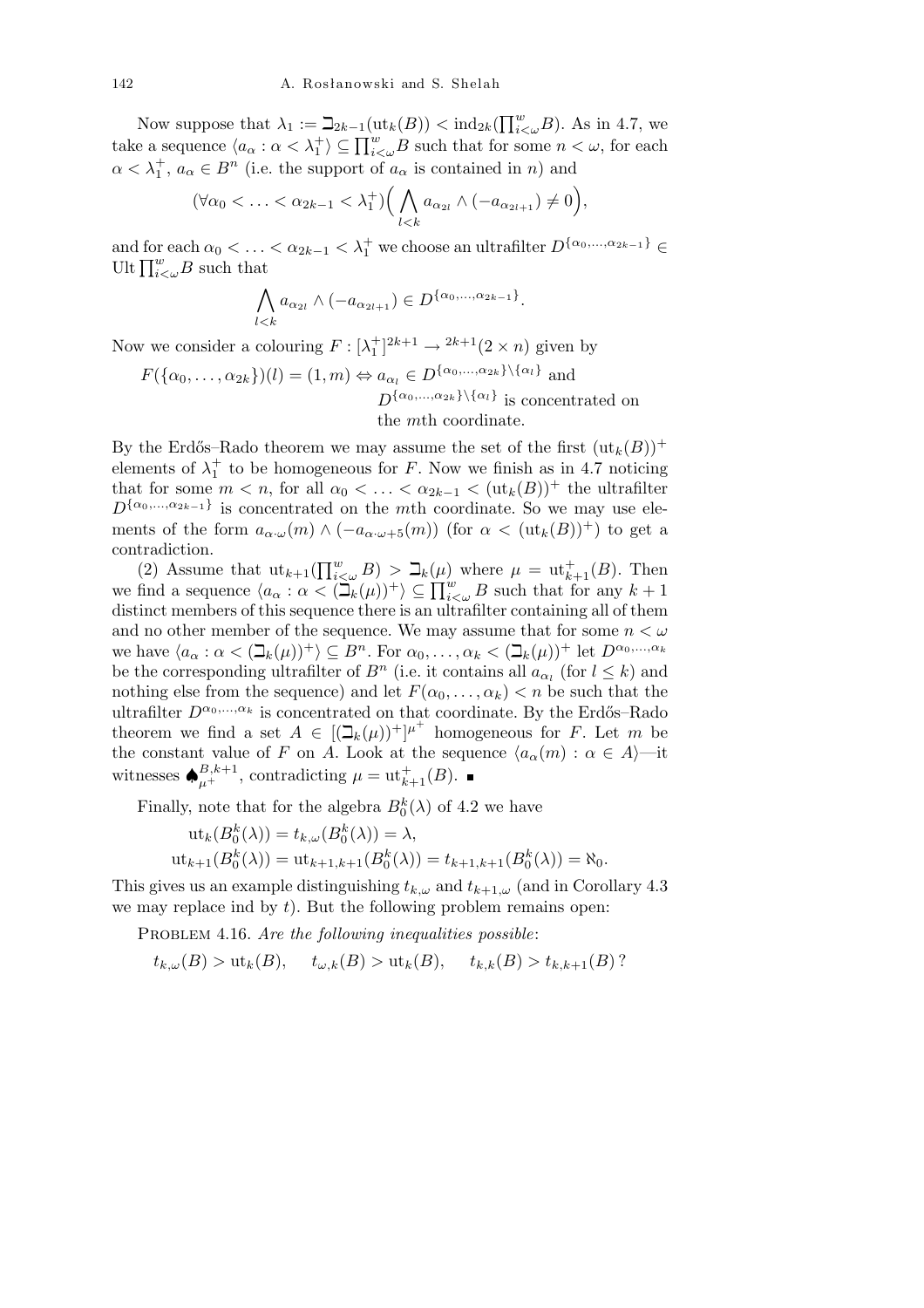**4.3.** *Independence and interval Boolean algebras*. Now we are going to reformulate (in a stronger form) and put in our general setting the results of [Sh 503].

DEFINITION 4.17. Let *B* be a Boolean algebra.

(1) For a filter *D* on  $[\lambda]^k$  we say that *B* has the *D-dependence property* if for every sequence  $\langle a_i : i \langle \rangle \subseteq B$  there is  $A \in D$  such that for every  $\{\alpha_0, \alpha_1, \ldots, \alpha_{k-1}\}\in A$  the set  $\{a_{\alpha_0}, a_{\alpha_1}, \ldots, a_{\alpha_{k-1}}\}$  is not independent.

(2) For a filter *D* on  $[\lambda]^k$  and a Boolean term  $\tau(x_0, x_1, \ldots, x_{k-1})$  we say that *B* has the  $(D, \tau)$ -*dependence property* if for every  $\langle a_i : i \rangle \subseteq B$ , for some  $A \in D$ , for every  $\{\alpha_0, \alpha_1, \ldots, \alpha_{k-1}\} \in A$  with  $\alpha_0 < \alpha_1 < \ldots < \alpha_{k-1}$ we have  $B \models \tau(a_{\alpha_0}, a_{\alpha_1}, \dots, a_{\alpha_{k-1}}) = 0.$ 

It should be clear that if *D* is a proper filter on  $[\lambda]^k$  and a Boolean algebra *B* has the *D*-dependence property then  $\lambda \geq \text{ind}_{k}^{+}(B)$  (and so  $\lambda \geq \text{ind}^{+}(B)$ ).

PROPOSITION 4.18. Let  $\tau = \tau(x_0, x_1, \ldots, x_{k-1})$  be a Boolean term and let *D be a κ*-complete filter on  $[\lambda]^k$ . Then any reduced product of  $\lt \kappa$  Boolean *algebras having the*  $(D, \tau)$ *-dependence property has the*  $(D, \tau)$ *-dependence property* (*this includes products and ultraproducts*)*.*

PROPOSITION 4.19. *Assume D is a proper filter on*  $[\lambda]^k$ *. Then there exists a sequence*  $\langle \alpha_0, \alpha_1, \ldots, \alpha_{k-1} \rangle$  *of ordinals*  $\leq \lambda$  *such that*:

(a)  $\{w \in [\lambda]^k : \text{for each } l < k \text{ the } l\text{th member of } w \text{ is } \langle \alpha_l \rangle \} \neq \emptyset \text{ mod } D,$ 

(b) *if*  $\alpha'_l \leq \alpha_l$  *for all*  $l < k$ ,  $n < k$  *and*  $\alpha'_n < \alpha_n$  *then* 

 $\{w \in [\lambda]^k : \text{for each } l < k, \text{ the } l\text{th member of } w \text{ is } \langle \alpha_l' \rangle = \emptyset \text{ mod } D.$ 

[Note that necessarily  $\langle \alpha_l : l \langle k \rangle$  is nondecreasing.]

Proof. Let *F* be the set of all nondecreasing sequences  $\langle \alpha_l : l \leq k \rangle \subseteq$  $\lambda + 1$  such that the condition (a) holds. Then *F* is upward closed (and  $\langle \lambda, \ldots, \lambda \rangle \in F$ . Choose by induction  $\alpha_0, \ldots, \alpha_{k-1}$  such that for each  $l < k$ ,

 $\alpha_l = \min\{\beta : (\exists \bar{\alpha} \in F)(\bar{\alpha} | l = \langle \alpha_0, \ldots, \alpha_{l-1} \rangle \& \alpha_l = \beta)\}.$ 

DEFINITION 4.20. We call a filter *D* on  $[\lambda]^k$  *normal for*  $\langle \alpha_0, \alpha_1, \ldots, \alpha_{k-1} \rangle$ if condition (b) of 4.19 holds and

 $(a)^+$   $\{w \in [\lambda]^k : \text{for each } l < k \text{ the } l\text{th member of } w \text{ is } \langle \alpha_l \rangle \in D.$ 

Proposition 4.21. *Assume that*:

(1) *D is a*  $\kappa$ *-complete filter on*  $[\lambda]^k$  *which is normal for*  $\langle \alpha_0, \alpha_1, \ldots, \alpha_{k-1} \rangle$ , *and*  $\alpha_0, \ldots, \alpha_{k-1}$  *are limit ordinals*,

 $(2)$   $k(*)=k \cdot 2^k$ ,  $i \mapsto (m_i, l_i): k(*) \rightarrow 2^k \times k$  *is a one-to-one mapping such* that  $i_1 < i_2$  implies that, lexicographically,  $(\alpha_{l_{i_1}}, m_{i_1}, l_{i_1}) < (\alpha_{l_{i_2}}, m_{i_2}, l_{i_2});$  $for (m, l) \in 2^k \times k$  *the unique*  $i < k(*)$  *such that*  $(m_i, l_i) = (m, l)$  *is denoted by i*(*m, l*),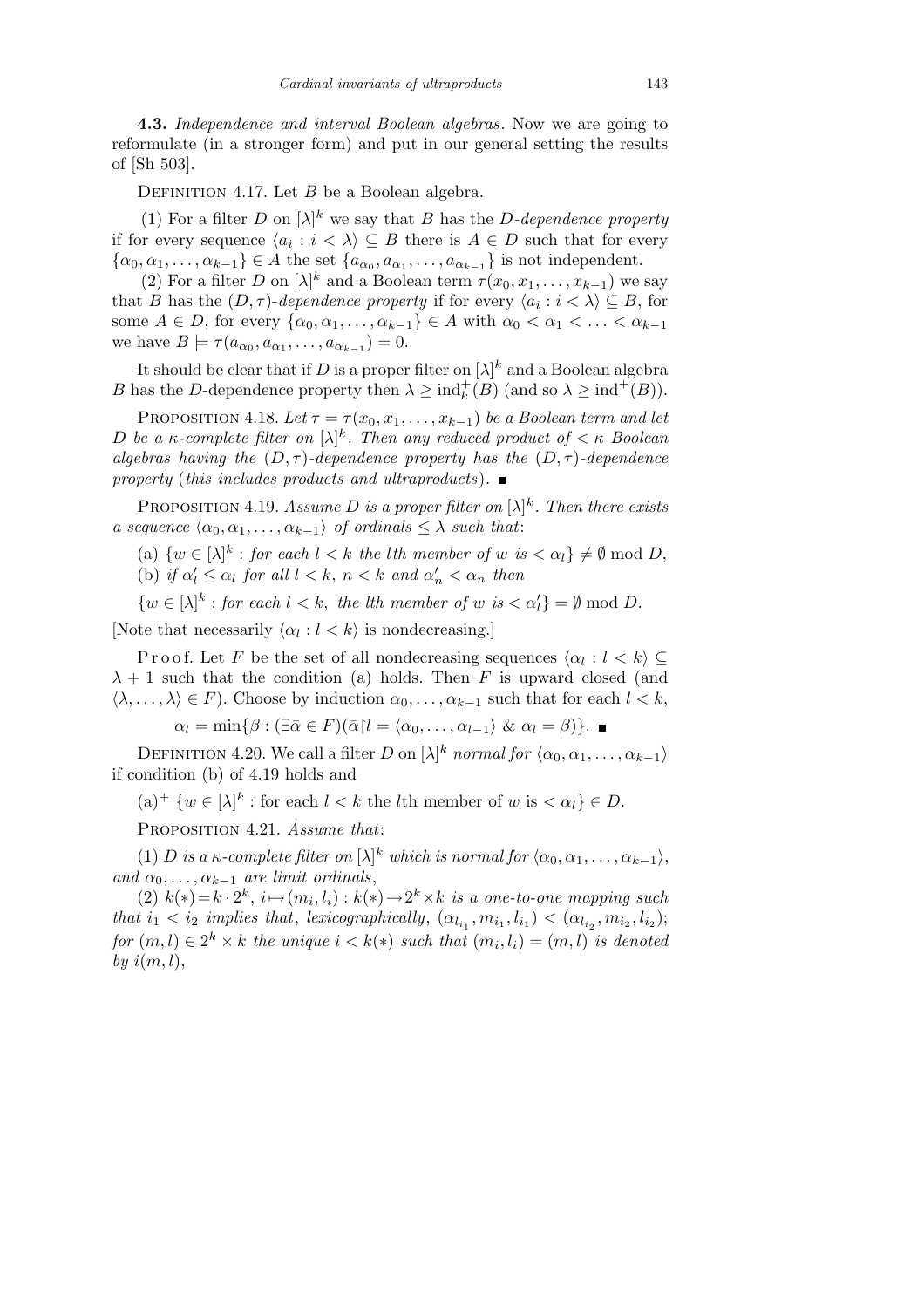- (3)  $\kappa^*$  *is a regular cardinal such that*  $(\forall \mu < \kappa^*)(2^{\mu} < \kappa)$  (*e.g.*  $\kappa^* = \aleph_0$ ),
- (4) *for*  $X \in D$  *and*  $h: X \to \mu$  *with*  $\mu \lt \kappa^*$ ,

$$
A_{X,h} := \{ w \in [\lambda]^{k(*)} : (\forall m, m' < 2^k)(w_m \in X \& h(w_m) = h(w_{m'})) \}
$$

*where for*  $m < 2^k$  and  $w = \{\beta_0, \ldots, \beta_{k(*)-1}\} \in [\lambda]^{k(*)}$  (*the increasing enumeration*) *the set*  $w_m$  *is*  $\{\beta_{i(m,l)} : l < k\},\}$ 

(5)  $D^*$  is the  $\kappa^*$ -complete filter on  $[\lambda]^{k(*)}$  generated by the family

$$
\{A_{X,h}: X \in D, h: X \to \mu, \mu < \kappa^*\},
$$

(6)  $\tau^* = \tau^*(x_0, x_1, \ldots, x_{k(*)-1}) = \Lambda_{m \leq 2^k}$  $\mathbf{v}$  $\sum_{l < k} x^{f_m(l)}_{i(m,l)}$  $\binom{Jm(l)}{i(m,l)},$  where  $\langle f_m :$  $m < 2<sup>k</sup>$  *lists all the functions in* <sup>*k*</sup>2*.* 

*Then*:

(a)  $D^*$  *is a proper*  $\kappa^*$ -complete filter on  $[\lambda]^{k(*)}$  which is normal for the  $sequence \langle \alpha_{l_i} : i < k(*) \rangle$ ,

(b) *if a Boolean algebra B has the D-dependence property then it has the*  $(D^*, \tau^*)$ -dependence property.

P r o o f. Assume that  $X_j \in D$ ,  $\mu_j < \kappa^*$  and  $h_j : X_j \to \mu_j$  for  $j < \mu < \kappa^*$ , and look at the intersection  $\bigcap_{j \leq \mu} A_{X_j, h_j}$ . Let  $X^* = \bigcap_{j \leq \mu} X_j$ . Then  $X^* \in D$ as  $\mu < \kappa$  and *D* is  $\kappa$ -complete. Moreover, for some  $\langle \xi_j : j < \mu \rangle \in \prod_{j < \mu} \mu_j$ we have

$$
X^+ := \{ w \in X^* : (\forall j < \mu)(h_j(w) = \xi_j) \} \neq \emptyset \text{ mod } D,
$$

as  $\prod_{j\leq \mu} \mu_j \leq \kappa$  (remember  $\kappa^*$  is regular and  $(\forall \mu \leq \mu^*)(2^{\mu} \leq \kappa)$ ). Let  $r_0 < r_1 < \ldots < r_{l^*-1} < r_l^* = k-1$  be such that

 $\alpha_0 = \ldots = \alpha_{r_0} < \alpha_{r_0+1} = \ldots = \alpha_{r_1} < \alpha_{r_1+1} = \ldots$  $\ldots = \alpha_{r_{l^*-1}} < \alpha_{r_{l^*-1}+1} = \ldots = \alpha_{k-1}.$ 

Now we choose inductively  $\{\beta_0^m, \ldots, \beta_{k-1}^m\} \in X^+$  (for  $m < 2^k$ ) such that

$$
\begin{aligned} &\beta_n^m < \alpha_n &\text{for } n < k,\ m < 2^k,\\ &\alpha_{r_u} < \beta_{r_u+1}^0 &\text{for } u < l^*,\\ &\beta_n^m < \beta_{n+1}^m &\text{for } n < k-1,\ m < 2^k,\\ &\beta_{r_0}^m < \beta_0^{m+1},\ \beta_{r_{u+1}}^m < \beta_{r_u+1}^{m+1} &\text{for } u < l^*,\ m+1 < 2^k. \end{aligned}
$$

How? Since *D* is normal for  $\langle \alpha_0, \ldots, \alpha_{k-1} \rangle$  and the  $\alpha_i$ 's are limit, the set

$$
Y_0 := \{ w \in [\lambda]^k : \text{for each } n < k \text{ the } n\text{th member of } w \text{ is } \langle \alpha_n \text{ and } \text{for each } u < l^* \text{ the } (r_u + 1)\text{th element of } w \text{ is } \langle \alpha_{r_u} \rangle \}
$$

is in *D*. Thus we may choose  $w_0 = \{\beta_0^0, \ldots, \beta_{k-1}^0\}$  in  $X^+ \cap Y_0$ . Now suppose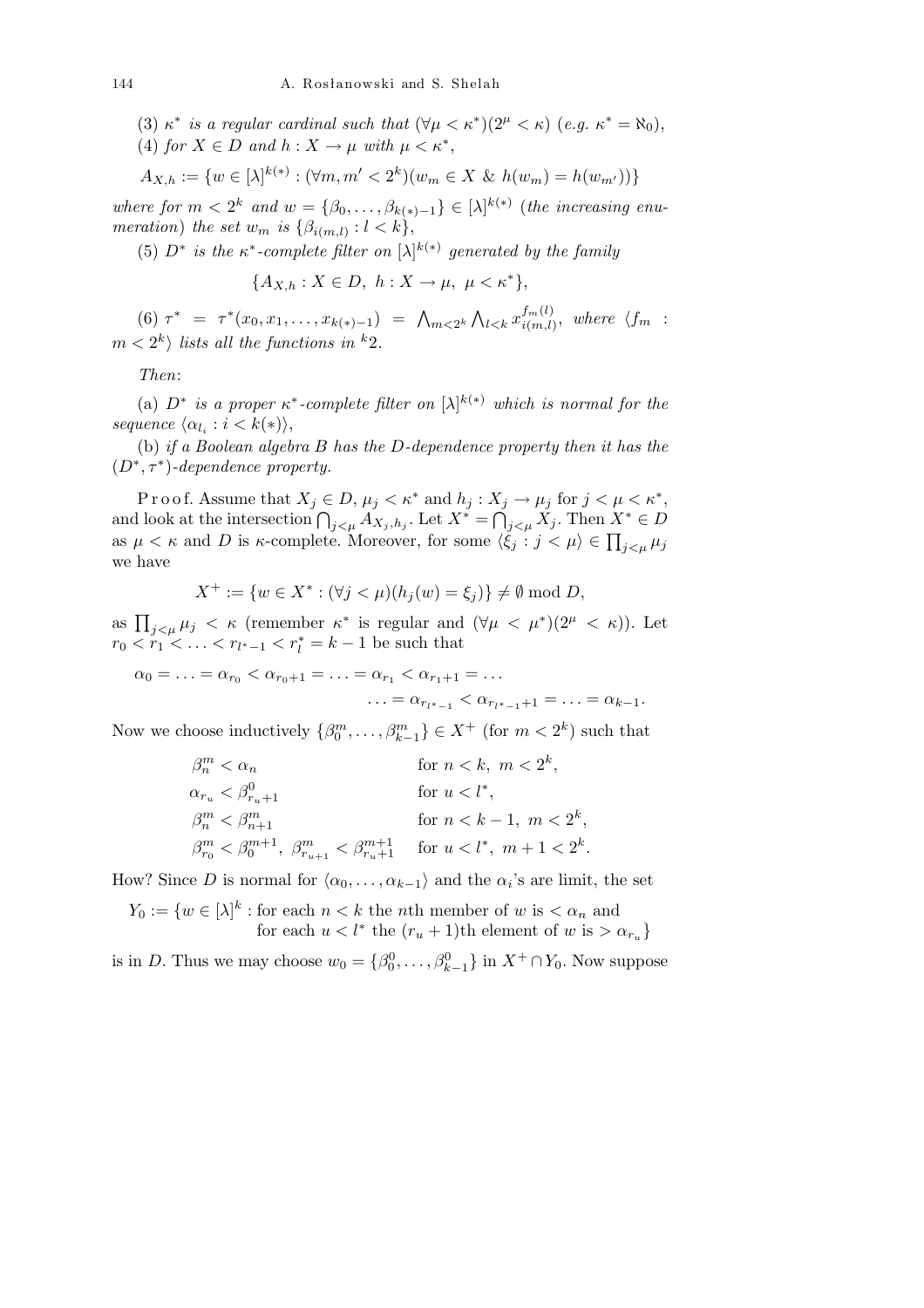that we defined  $\{\beta_0^m, \ldots, \beta_{k-1}^m\}$ . The set

 $Y_{m+1} := \{w \in [\lambda]^k : \text{for each } n < k \text{ the } n \text{th member of } w \text{ is } \langle \alpha_n \rangle \text{ and }$ for each  $u < l^*$  the  $(r_u + 1)$ <sup>th</sup> element of  $w$  is  $> \beta_{r_{u+1}}^m$ and the minimal element of *w* is  $> \beta_{r_0}^m$ 

is in *D* and we choose  $w_{m+1} = {\beta_0^{m+1}, \ldots, \beta_{k-1}^{m+1}}$  in  $X^+ \cap Y_{m+1}$ . Note that then  $i_0 < i_1 \Rightarrow \beta_{l_i}^{m_{i_0}}$  $\int_{l_{i_0}}^{m_{i_0}} \, < \, \beta_{l_{i_1}}^{m_{i_1}} \,$  (for *i*<sub>0</sub>, *i*<sub>1</sub>  $\, < k \cdot 2^k$ ) and hence clearly  $w := \{\beta_l^m : l < k, m < 2^k\} \in \bigcap_{j < \mu} A_{X_j, h_j}$ . Consequently, the *κ*<sup>\*</sup>-complete filter  $D^*$  generated on  $[\lambda]^{k(*)}$  by the sets  $A_{X,h}$  is proper. The filter  $D^*$  is normal for  $\langle \alpha_{l_i} : i < k(*) \rangle$  since:

 $\bullet$  if *X* = {{ $\beta_0, ..., \beta_{k-1}$ } ∈ [ $\lambda$ ]<sup> $k$ </sup> : ( $\forall n < k$ )( $\beta_n < \alpha_n$ )} and *h* is a constant function on *X* then

$$
A_{X,h} = \{ \{\beta_0, \ldots, \beta_{k(*)-1}\} \in [\lambda]^{k(*)} : (\forall i < k(*))(\beta_i < \alpha_{l_i}) \} \in D^*;
$$

• if  $i < k(*)$  and  $\alpha' < \alpha_{l_i}$  then the complement *X* of the set

 $\{w \in [\lambda]^k : \text{the } l_i \text{th member of } w \text{ is less than } \alpha'\}$ 

is in *D*, and if *h* is a constant function on *X* then the set  $A_{X,h}$  witnesses that

 $\{w \in [\lambda]^{k(*)} : \text{the } i\text{th member of } w \text{ is less than } \alpha'\} = \emptyset \text{ mod } D^*.$ 

It should be clear that the *D*-dependence property for *B* implies the  $(D^*, \tau^*)$ dependence property. ■

This is relevant to the product of linear orders. It was proved in [Sh 503] that if  $\kappa$  is an infinite cardinal and  $B_{\zeta}$  (for  $\zeta < \kappa$ ) are interval Boolean that if  $\kappa$  is an immedical and  $D_{\zeta}$  (for  $\zeta \leq \kappa$ ) are interval bootean<br>algebras then  $\text{ind}(\prod_{\zeta \leq \kappa} B_{\zeta}) = 2^{\kappa}$ . The next result was actually hidden in the proof of Theorem 1.1 of [Sh 503].

THEOREM 4.22. Let  $\kappa$  be an infinite cardinal and let  $\mu$  be a regular car*dinal such that for every*  $\chi < \mu$  *we have*  $\chi^{\kappa} < \mu$  (*e.g.*  $\mu = (2^{\kappa})^+$  *in* (1) *below or*  $\mu = (2^{2^{\kappa}})^+$  *in* (2)).

(1) *For a regressive function*  $f : \mu \to \mu$  (*i.e.*  $f(\alpha) < 1 + \alpha$ ), *a two-place function*  $g: \mu^2 \to \chi$  *for some*  $\chi < \mu$  *and a closed unbounded subset C of*  $\mu$ , *put*

$$
A_{C,f,g} = \{ \{ \alpha_0, \dots, \alpha_5 \} \in [\mu]^6 : \alpha_0 < \alpha_1 < \dots < \alpha_5 \text{ are from } C, \\ each \text{ has cofinality} > \kappa, \ f(\alpha_0) = f(\alpha_1) = \dots = f(\alpha_5) \text{ and } \\ g(\alpha_0, \alpha_1) = g(\alpha_0, \alpha_2) = g(\alpha_3, \alpha_4) = g(\alpha_3, \alpha_5) \}.
$$

*Let*  $D_{\mu,\kappa}^6$  *be the filter on*  $[\mu]^6$  generated by all the sets  $A_{C,f,g}$ . Finally, let  $\tau_6$ *be the following Boolean term*:

$$
\tau_6(x_0, x_1, \ldots, x_5) := x_0 \wedge (-x_1) \wedge x_2 \wedge (-x_3) \wedge x_4 \wedge (-x_5).
$$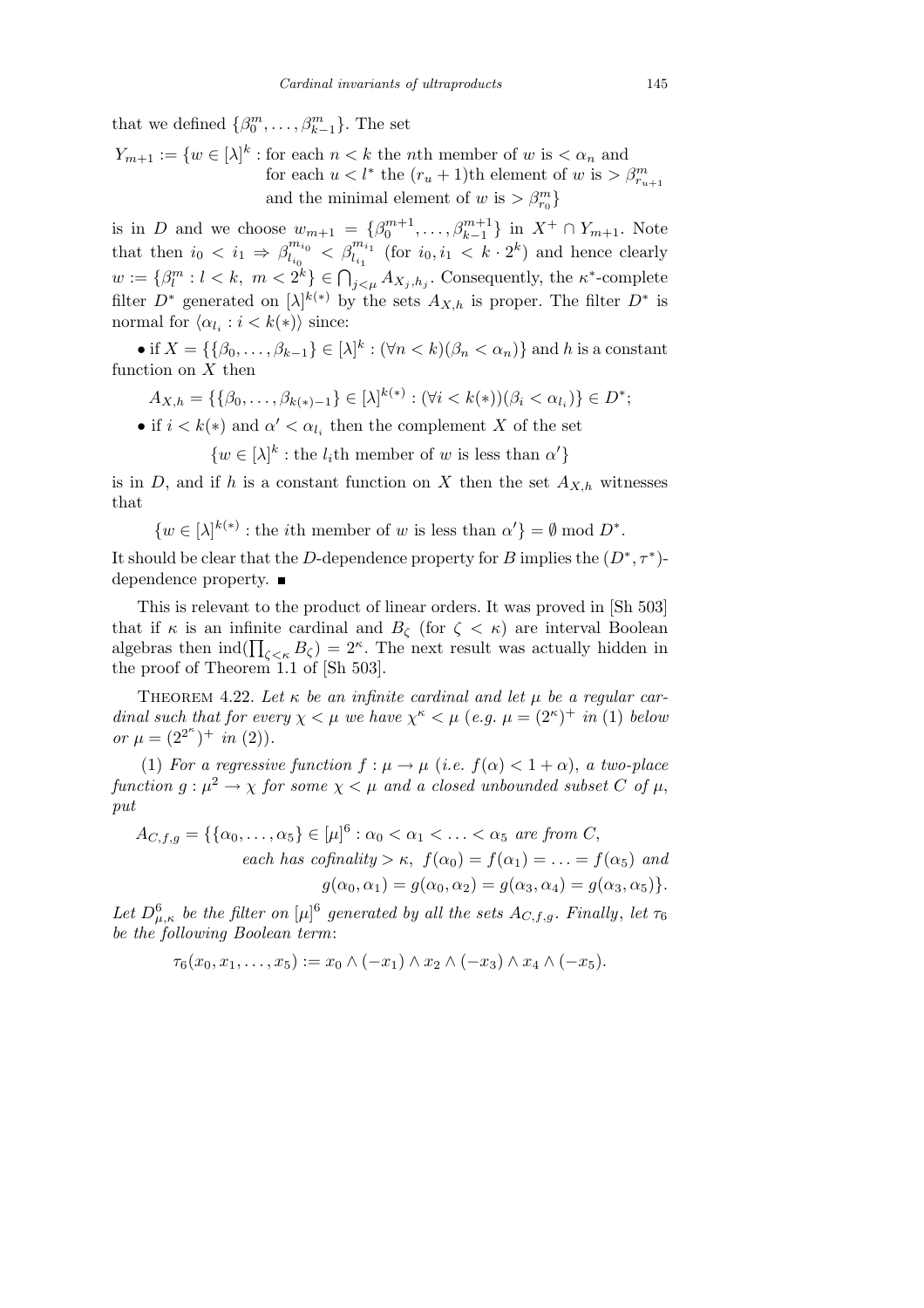*Then*  $D^6_{\mu,\kappa}$  *is a proper*  $\kappa^+$ -complete filter normal for  $\langle \mu, \mu, \mu, \mu, \mu, \mu \rangle$  and *every interval Boolean algebra has the*  $(D_{\mu,\kappa}^6, \tau_6)$ *-dependence property.* 

(2) Let  $\mu_0$  be a cardinal such that  $(\mu_0)^{\kappa} = \mu_0$  and  $(2^{\mu_0})^+ \leq \mu$ . For a *closed unbounded set*  $C \subseteq \mu$ , *a regressive function*  $f : \mu \to \mu$  *and a two-place*  $function g: \mu^2 \rightarrow \mu_0, let$ 

$$
A_{C,f,g}^* = \{ \{ \alpha_0, \alpha_1, \alpha_2, \alpha_3 \} \in [\mu]^4 : \alpha_0 < \alpha_1 < \alpha_2 < \alpha_3 \text{ are from } C,
$$
\n
$$
each \text{ has cofinality} > \kappa, \ f(\alpha_0) = f(\alpha_1) = f(\alpha_2) = f(\alpha_3) \text{ and}
$$
\n
$$
g(\alpha_0, \alpha_2) = g(\alpha_0, \alpha_3) = g(\alpha_1, \alpha_2) = g(\alpha_1, \alpha_3) \}.
$$

Let  $D^4_{\mu,\kappa}$  be the *κ-complete filter on*  $[\mu]^4$  generated by all the sets  $A^*_{C,f,g}$ . *Finally*, *let*

$$
\tau_4 = \tau_4(x_0, x_1, x_2, x_3) := x_0 \wedge (-x_1) \wedge x_2 \wedge (-x_3).
$$

*Then the filter*  $D^4_{\mu,\kappa}$  *is proper,*  $\kappa^+$ -complete and normal for  $\langle \mu, \mu, \mu, \mu \rangle$  and *every interval Boolean algebra has the*  $(D_{\mu,\kappa}^4, \tau_4)$ *-dependence property.* 

P r o o f. (1) Let  $\mu$  be a regular cardinal such that  $(\forall \chi \leq \mu)(\chi^{\kappa} \leq \mu)$ (so  $\mu^k = \mu$ ). First note that all the sets  $A_{C, f, g}$  are nonempty. [Why? Let  $f: \mu \to \mu$  be regressive,  $g: \mu^2 \to \chi, \chi \leq \mu$  and let  $C \subseteq \mu$  be a club. Then for some  $\rho$  the set

$$
S = \{ \alpha \in C : cf(\alpha) > \kappa \ \& \ f(\alpha) = \varrho \}
$$

is stationary (by the Fodor lemma). Next, for each  $\alpha \in S$  take  $h(\alpha) < \chi$ such that the set  $\{\alpha' \in S : \alpha < \alpha' \& g(\alpha, \alpha') = h(\alpha)\}\$ is stationary, and note that for some  $\delta < \chi$  the set  $Z = {\alpha \in S : h(\alpha) = \delta}$  is stationary. Take any  $\alpha_0 \in Z$  and then choose  $\alpha_1 < \alpha_2$  from  $(\alpha_0, \mu) \cap S$  such that

$$
g(\alpha_0, \alpha_1) = g(\alpha_0, \alpha_2) = \delta.
$$

Next choose  $\alpha_3 > \alpha_2$  from *Z* and  $\alpha_4, \alpha_5 \in (\alpha_3, \mu) \cap S$  such that

$$
g(\alpha_3, \alpha_4) = g(\alpha_3, \alpha_5) = \delta.
$$

 $\text{Clearly } \{\alpha_0, \alpha_1, \alpha_2, \alpha_3, \alpha_4, \alpha_5\} \in A_{C, f, g}.$ 

Now suppose that  $C_{\zeta} \subseteq \mu$ ,  $f_{\zeta} : \mu \to \mu$ ,  $g_{\zeta} : \mu^2 \to \chi_{\zeta}$ ,  $\chi_{\zeta} < \mu$  (for  $\zeta < \kappa$ ) are as required in the definition of the sets  $A_{C_\zeta, f_\zeta, g_\zeta}$ . Let  $\pi : \kappa \mu \to \mu$  be a bijection (remember  $\mu = \mu^{\kappa}$ ). Choose a club  $C \subseteq \mu$  such that  $C \subseteq \bigcap_{\zeta \leq \kappa} C_{\zeta}$ and

if 
$$
\alpha \in C
$$
,  $\beta < \alpha$ ,  $F \in {}^{\kappa}\beta$  then  $\pi(F) < \alpha$ .

Let

$$
f: \mu \to \mu: \alpha \mapsto \pi(\langle f_{\zeta}(\alpha) : \zeta < \kappa \rangle),
$$
\n
$$
g: \mu^2 \to \prod_{\zeta < \kappa} \chi_{\zeta} : (\alpha, \beta) \mapsto \langle g_{\zeta}(\alpha, \beta) : \zeta < \kappa \rangle.
$$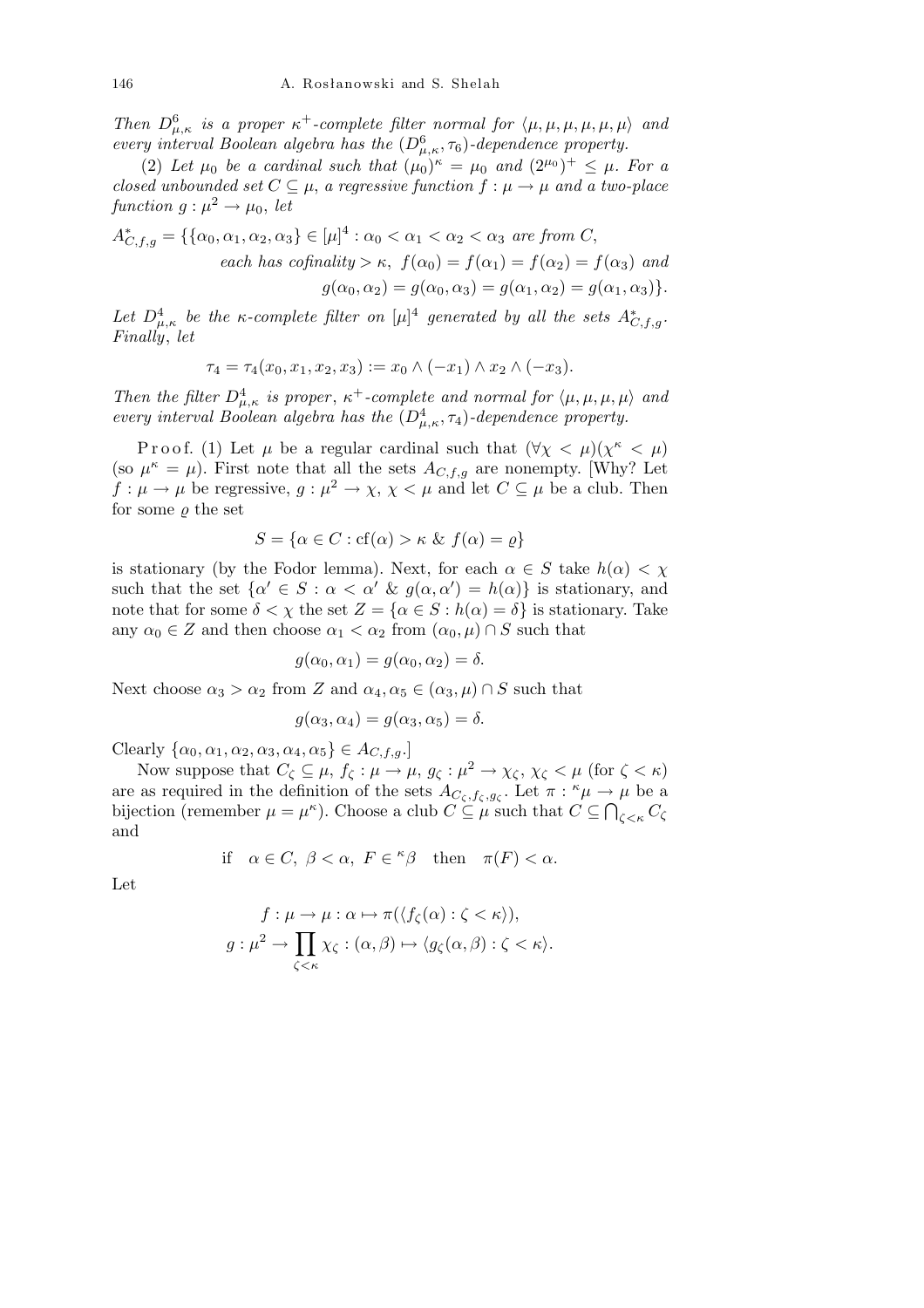The function *f* is regressive on  $\{\alpha \in C : cf(\alpha) > \kappa\}$ ; outside this set we The function *f* is regressive on  $\{\alpha \in C : c_1(\alpha) > \kappa\}$ ; outside this set we change the values of *f* to 0. Since  $\prod_{\zeta \le \kappa} \chi_{\zeta} < \mu$  we have  $A_{C,f,g} \in D^6_{\mu,\kappa}$ . It should be clear that  $A_{C,f,g} \subseteq$  $\tilde{\mathbf{u}}$  $\int_{\zeta \leq \kappa} A_{C_\zeta, f_\zeta, g_\zeta}$ . Thus we have proved that the filter  $D^6_{\mu,\kappa}$  generated by the sets  $A_{C,f,g}$  is proper  $\kappa^+$ -complete. To show that  $D^6_{\mu,\kappa}$  is normal for  $\langle \mu,\mu,\mu,\mu,\mu \rangle$  note that for  $\alpha < \mu$  and  $l < 6$ , if we take  $C = (\alpha, \mu)$  and *f*, *g* constant functions then

$$
A_{C,f,g} \cap \{\{\alpha_0,\ldots,\alpha_5\} \in [\mu]^6 : \alpha_l < \alpha\} = \emptyset.
$$

Suppose now that  $(I, \leq_I)$  is a linear ordering. Let  $-\infty$  be a new element (declared to be smaller than all members of *I*) in the case where *I* has no minimum element; otherwise *−∞* is that minimum element. Further, let *∞* be a new element above all members of *I*. The *interval Boolean algebra B*(*I*) determined by the linear ordering *I* is the algebra of subsets of *I* generated by the intervals  $[x, y)_I = \{z \in I : x \leq_I z <_I y\}$  for  $x, y \in I \cup \{-\infty, \infty\}$ .

We are going to show that the algebra  $B(I)$  has the  $(D_{\kappa,\mu}^6, \tau_6)$ -dependence property. Assume that  $\langle a_{\alpha} : \alpha \langle \mu \rangle \subseteq B(I)$ . Since we can find a subset of *I* of size  $\leq \mu$  which captures all the dependences in the sequence we may assume that the linear order *I* is of size  $\mu$ , so *I* is a linear ordering on  $\mu$ .

Fix a bijection  $\phi : [\mu \cup \{-\infty, \infty\}]^{<\omega} \times {\omega} \rightarrow 4 \rightarrow \mu$ .

For each  $\alpha < \mu$  we have a (unique)  $\lt_I$ -increasing sequence

$$
\langle s_i^{\alpha} : i < 2n(\alpha) \rangle \subseteq \mu \cup \{-\infty, \infty\}, \quad n(\alpha) < \omega,
$$

such that  $a_{\alpha}$  = Í.  $\mu_{i \leq n(\alpha)}[s_{2i}^{\alpha}, s_{2i+1}^{\alpha}]_I$ . Take a closed unbounded set  $C \subseteq \mu$ such that for each  $\alpha \in C$ :

- (1) if  $w \in [\alpha \cup \{-\infty, \infty\}]^{<\omega}$  and  $c \in \omega^{\geq 4}$  then  $\phi(w, c) < \alpha$ ,
- (2) if  $\phi(w, c) < \alpha$  then  $w \subseteq \alpha \cup \{-\infty, \infty\},$
- (3) if  $\beta < \alpha$  then  $\{s_i^{\beta}\}\$  $\{a \mid b \leq a \cup \{-\infty, \infty\}.$

For each  $\alpha < \mu$  fix a finite set  $w_{\alpha} \subseteq \alpha \cup \{-\infty, \infty\}$  such that  $-\infty, \infty \in w_{\alpha}$ and

(4) if  $s_i^{\alpha} \in \alpha \cup \{-\infty, \infty\}$  then  $s_i^{\alpha} \in w_{\alpha}$ ,

(5) if  $s, t \in \{s_i^{\alpha}: i < 2n(\alpha)\} \cup \{-\infty, \infty\}, s <_I t \text{ and } (s, t)_I \cap \alpha \neq \emptyset \text{ then}$  $(s, t)_I \cap w_\alpha \neq \emptyset.$ 

Next, let  $c_{\alpha}: w_{\alpha} \to 4$  (for  $\alpha < \mu$ ) be such that for  $s \in w_{\alpha}$ ,

$$
c_{\alpha}(s) = \begin{cases} 0 & \text{if } (\exists x <_{I} s)([x, s)_{I} \subseteq a_{\alpha}), \\ 1 & \text{if } (\exists x : s <_{I} x)([s, x)_{I} \subseteq a_{\alpha}), \\ 2 & \text{if both of the above,} \\ 3 & \text{otherwise.} \end{cases}
$$

We can think of  $c_{\alpha}$  as a member of  $\omega > 4$  and we put  $f(\alpha) = \phi(w_{\alpha}, c_{\alpha})$  for  $\alpha < \mu$ . Note that the function *f* is regressive on *C* (so we can modify it outside *C* to get a really regressive function). Now, if  $\alpha_0 < \alpha_1$ , both in *C*,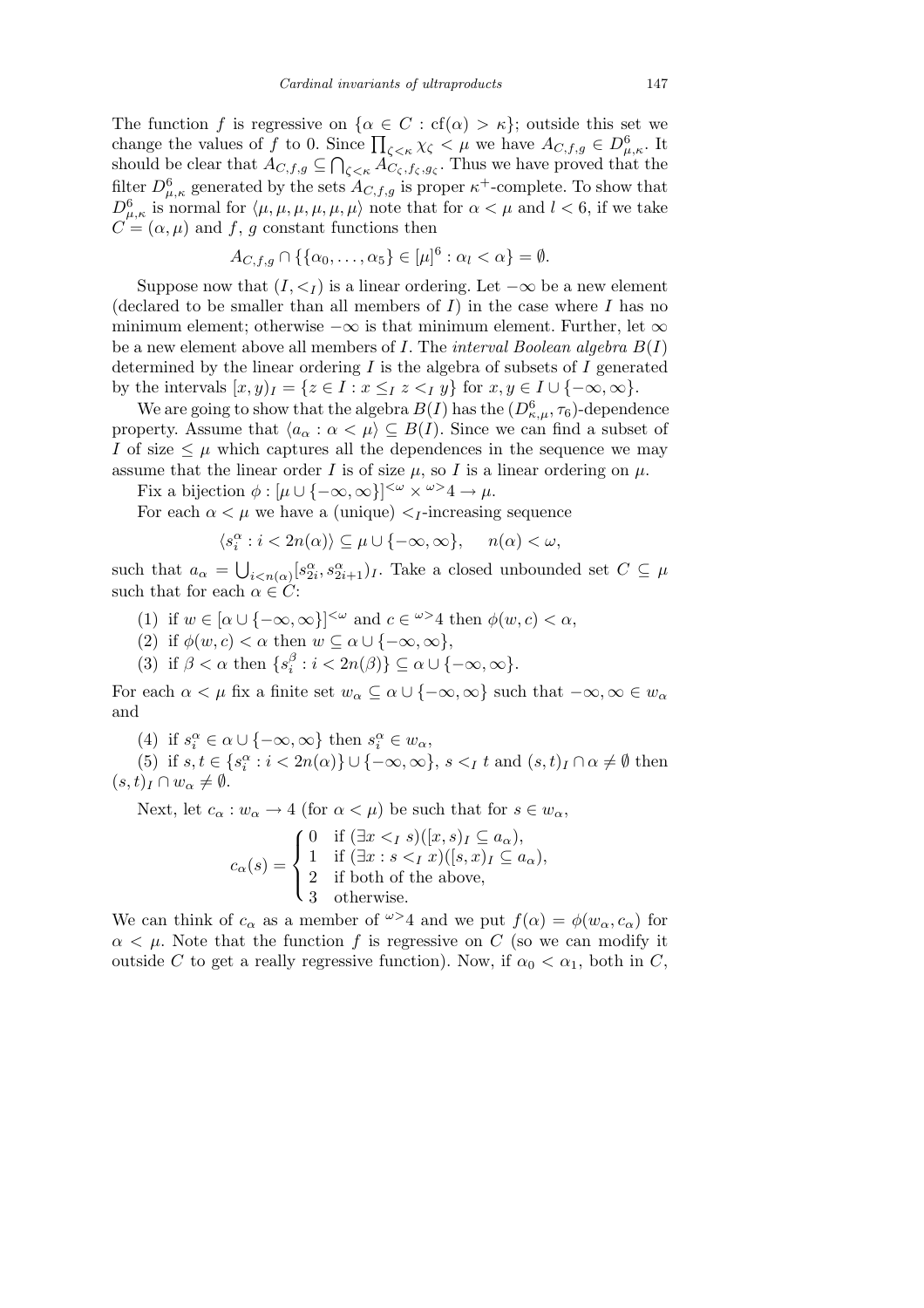and  $f(\alpha_0) = f(\alpha_1)$  then

$$
\begin{aligned} s_i^{\alpha_0} = s_j^{\alpha_1} \ \& \ i < 2n(\alpha_0) \ \& \ j < 2n(\alpha_1) \Rightarrow s_j^{\alpha_1} \in w_{\alpha_1}, \\ w_{\alpha_0} \cap \{s_i^{\alpha_0} : i < 2n(\alpha_0)\} = w_{\alpha_1} \cap \{s_i^{\alpha_1} : i < 2n(\alpha_1)\}. \end{aligned}
$$

[Why? For the first statement note that, by (3),  $s_i^{\alpha_0} < \alpha_1$  (for each  $i <$  $2n(\alpha_0)$  so we may use (4). For the second assertion suppose that  $s_{2i}^{\alpha_0} \in$  $w_{\alpha_0} = w_{\alpha_1}$ . Then necessarily  $c_{\alpha_0}(s_{2i}^{\alpha_0}) = 1 = c_{\alpha_1}(s_{2i}^{\alpha_0})$ . Checking when the function  $c_{\alpha_1}$  takes value 1 and when 2 we find that  $s_{2i}^{\alpha_0} = s_{2j}^{\alpha_1}$  for some  $j < n(\alpha_1)$ . Next, if  $s_{2i+1}^{\alpha_0} \in w_{\alpha_0} = w_{\alpha_1}$  then  $c(s_{2i+1}^{\alpha_0}) = 0$  and  $s_{2i+1}^{\alpha_0} = s_{2j}^{\alpha_j}$  $j \leq n(\alpha_1)$ . Next, if  $s_{2i+1} \in w_{\alpha_0} - w_{\alpha_1}$  then  $c(s_{2i+1}) - 0$  and  $s_{2i+1} - s_{2j+1}$ <br>for some *j*. Similarly if we start with  $s_i^{\alpha_1}$ . Moreover, if  $s, t \in w_{\alpha_0}$  are two  $\langle I_{I}$ -successive points of  $w_{\alpha_0}$ ,  $s \leq I s_i^{\alpha_1} \leq I s_{i+1}^{\alpha_1} \leq I t$  and  $i+1 < 2n(\alpha_1)$ , then  $(s_i^{\alpha_1}, s_{i+1}^{\alpha_1})_I \cap \overline{\{s_j^{\alpha_0} : j < 2n(\alpha_0)\}} = \emptyset.$ 

Let a function  $g: \mu^2 \to \omega^2 \omega$  be such that if  $\alpha < \beta, \alpha, \beta \in C$  and  $f(\alpha) = f(\beta)$  then

$$
g(\alpha,\beta)=\langle ||w_{\alpha}||,t^0,\ldots,t^{||w_{\alpha}||-1},v^0,\ldots,v^{||w_{\alpha}||-1}\rangle\in {}^{\omega\geq\omega},
$$

where  $\bar{t}$ ,  $\bar{v}$  are such that if  $w_{\alpha} = \{w_{\alpha}(0), \ldots, w_{\alpha}(\|w_{\alpha}\|-1)\}$  (the  $\lt_{I}$ -increasing enumeration) and  $l < ||w_{\alpha}||$  then

$$
t^{l} = 0 \Leftrightarrow \{s_j^{\beta} : j < 2n(\beta)\} \cap (w_{\alpha}(l), w_{\alpha}(l+1))_{I} = \emptyset,
$$

and if  $s_i^{\beta} \in (w_{\alpha}(l), w_{\alpha}(l+1))_I$  then

$$
v^{l} = 0 \Rightarrow (w_{\alpha}(l), s_{i}^{\beta})_{I} \cap \{s_{j}^{\alpha} : j < 2n(\alpha)\} = \emptyset,
$$
  

$$
v^{l} > 0 \Rightarrow s_{v^{l}-1}^{\alpha} \in (w_{\alpha}(l), s_{i}^{\beta})_{I} \& (s_{v^{l}-1}^{\alpha}, s_{i}^{\beta})_{I} \cap \{s_{j}^{\alpha} : j < 2n(\alpha)\} = \emptyset.
$$

Suppose now that  $\alpha_0 < \ldots < \alpha_5$  from *C* are such that  $f(\alpha_0) = \ldots =$  $f(\alpha_5)$  and

$$
g(\alpha_0, \alpha_1) = g(\alpha_0, \alpha_2) = g(\alpha_3, \alpha_4) = g(\alpha_3, \alpha_5) = \langle k, t^0, \ldots, t^{k-1}, v^0, \ldots, v^{k-1} \rangle.
$$

Then  $w_{\alpha_0} = \ldots = w_{\alpha_5} = w = \{w(0), \ldots, w(k-1)\}\$  (the  $\lt_{I}$ -increasing enumeration). We are going to show that for each  $l < k-1$ ,

$$
\textcircled{\scriptsize{0}} \qquad \qquad \tau_6(a_{\alpha_0},\ldots,a_{\alpha_5}) \wedge [w(l),w(l+1))_I = \emptyset.
$$

Fix  $l < k-1$ . If  $t^l = 0$  then the interval  $(w(l), w(l+1))_I$  contains no  $s_j^{\alpha_1}, s_j^{\alpha_2}$  and therefore

$$
a_{\alpha_1} \wedge [w(l), w(l+1))_I = a_{\alpha_2} \wedge [w(l), w(l+1))_I \in \{0, [w(l), w(l+1))_I\}
$$

 $(\text{remember } c_{\alpha_1} = c_{\alpha_2})$ . Hence  $(-a_{\alpha_1}) \wedge a_{\alpha_2} \wedge [w(l), w(l+1)]_I = 0$  and ( $\odot$ ) holds. So suppose that  $t^l > 0$ . Then for each  $k = 1, 2, 4, 5$  the interval  $(w(l), w(l + 1))$ *I* contains some  $s_j^{\alpha_k}$ . We know that if  $j < j'$ ,  $k = 1, 2$  and  $s_j^{\alpha_k}, s_{j'}^{\alpha_k} \in (w(l), w(l+1))_I$  then there is no  $s_i^{\alpha_0}$  in  $[s_j^{\alpha_k}, s_{j'}^{\alpha_k}]_I$  (and similarly for  $\alpha_3$  and  $k = 4, 5$ ). Assume that  $v^l = 0$  and for  $k = 1, 2, 4, 5$  let  $j_k < 2n(\alpha_k)$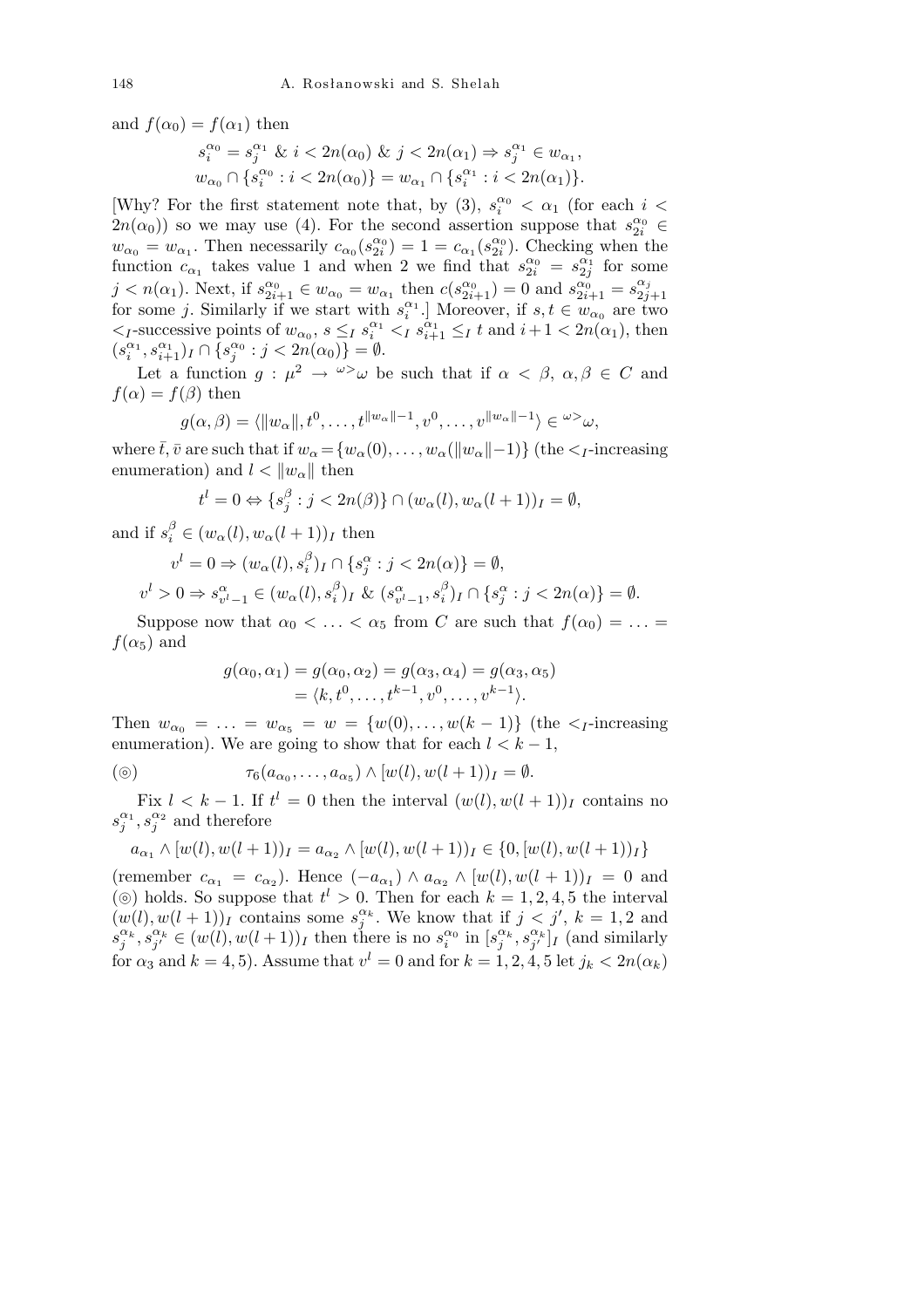be the last such that  $s_{j_k}^{\alpha_k} \in (w(l), w(l+1))_I$ . By the definition of the functions *g* and *f* and the statement before we conclude that either

•  $a_0 \wedge [w(l), s_{j_k}^{\alpha_k}]_I = 0$  (for  $k = 1, 2$ ) and  $a_3 \wedge [w(l), s_{j_k}^{\alpha_k} ]_I = 0$  (for  $k = 4, 5$ ), or •  $a_0 \wedge [w(l), s_{j_k}^{\alpha_k}]_I = [w(l), s_{j_k}^{\alpha_k}]_I$  (for  $k = 1, 2$ ) and  $a_3 \wedge [w(l), s_{j_k}^{\alpha_k})_I = [w(l), s_{j_k}^{\alpha_k})_I$  (for  $k = 4, 5$ )

and the parity of  $j_k$ 's is the same (just look at  $c_{\alpha_k}(w(l+1))$ ). Hence we conclude that either  $a_{\alpha_0} \wedge (-a_{\alpha_1}) \wedge a_{\alpha_2} \wedge [w(l), w(l+1))_I = 0$  or  $(-a_{\alpha_3}) \wedge$  $a_{\alpha_4} \wedge (-a_{\alpha_5}) \wedge [w(l), w(l+1)]_I = 0$  (and in both cases we get (⊚)). Assume now that  $v^l > 0$ . By similar considerations one shows that if  $v^l - 1$  is even then

$$
(-a_{\alpha_3}) \wedge a_{\alpha_4} \wedge (-a_{\alpha_5}) \wedge [w(l), w(l+1))_I = 0
$$

and if  $v^l - 1$  is odd then

$$
a_{\alpha_0} \wedge (-a_{\alpha_1}) \wedge a_{\alpha_2} \wedge [w(l), w(l+1))_I = 0.
$$

Since *g* can be thought of as a function from  $\mu^2$  to  $\omega < \mu$  the set  $A_{C,f,g}$ is in  $D^6_{\mu,\kappa}$  and we have shown that it witnesses the  $(D^6_{\mu,\kappa},\tau_6)$ -dependence for the sequence  $\langle a_{\alpha} : \alpha < \mu \rangle$ .

(2) is almost exactly like (1) above. The only difference is that showing that the sets  $A^*_{C,f,g}$  are nonempty we use the Erdős–Rado theorem (to choose  $\alpha_0, \alpha_1, \alpha_2, \alpha_3$  suitably homogeneous for *g*), and then in arguments that *B*(*I*) has the dependence property we use the triples  $\alpha_0, \alpha_2, \alpha_3$  and  $\alpha_1, \alpha_2, \alpha_3$ .

**4.4.** *Appendix: How one can use* [Sh 95]. For the reader's convenience we recall here some of the notions and results of [Sh 95]. We applied them to reduce the number of steps in the beth hierarchy replacing them partially by passing to successors. This reduction is meaningful if the exponentiation function is far from GCH. Generally we think that  $\kappa^+$  (or even  $\kappa^{++}$ ) should be considered as something less than 2*<sup>κ</sup>* .

DEFINITION 4.23 (see Definition 1 of [Sh 95]). (1) For a sequence  $\bar{r}$  = *h*<sub>*n*</sub>(*n*<sub>0</sub>, . . . , *n*<sub>*k*−1</sub></sub>)  $\in$  <sup>*k*</sup> $\omega$  we define  $n(\bar{r}) = \sum_{l \leq k} n_l$ ,  $k(\bar{r}) = k$ ,  $n_l(\bar{r}) = n_l$ .

(2) Let  $B_{\xi}$  (for  $\xi < \mu$ ) be disjoint well ordered sets,  $\bar{r} = \langle n_0, \ldots, n_{k-1} \rangle$ *∈*<sup>*k*</sup>ω, *f* :  $[\bigcup_{\xi \leq \mu} B_{\xi}]^{n(\bar{r})} \to \chi$  and  $l \leq n(\bar{r})$ . We say that *f* is  $(\bar{r})^l$ -canonical (on  $\langle B_{\xi} : \xi < \mu \rangle$ ) if for every  $\xi_0 < \ldots < \xi_{k-1} < \mu$ ,  $a_0 < \ldots < a_{n_0-1}$  in  $B_{\xi_0}, a_{n_0} < \ldots < a_{n_0+n_1-1}$  in  $B_{\xi_1}$  and so on, the value  $f(a_0, \ldots, a_{n(\bar{r})-1})$ depends on  $a_0, \ldots, a_{n(\bar{r})-1-l}$ ,  $\xi_0, \ldots, \xi_{k-1}$  only (i.e. it does not depend on  $a_{n(\bar{r})-l}, \ldots, a_{n(\bar{r})-1}$ ).

(3) A sequence  $\langle \lambda_{\xi} : \xi \langle \mu \rangle$  (of cardinals) has a  $\langle \kappa_{\xi} : \xi \langle \mu \rangle$ -*canonical* form for  $\Gamma = \{(\bar{r}_i)_{\chi_i}^{l_i} : i < \alpha\}$  (where  $l_i$ 's are integers,  $l_i \leq n(\bar{r}_i)$ ,  $\chi_i$ 's are cardinals and  $\bar{r}_i$ 's are finite sequences of integers) if for any disjoint (well ordered) sets  $A_{\xi}$  with  $||A_{\xi}|| = \lambda_{\xi}$  (for  $\xi < \mu$ ) and functions  $f_i$ :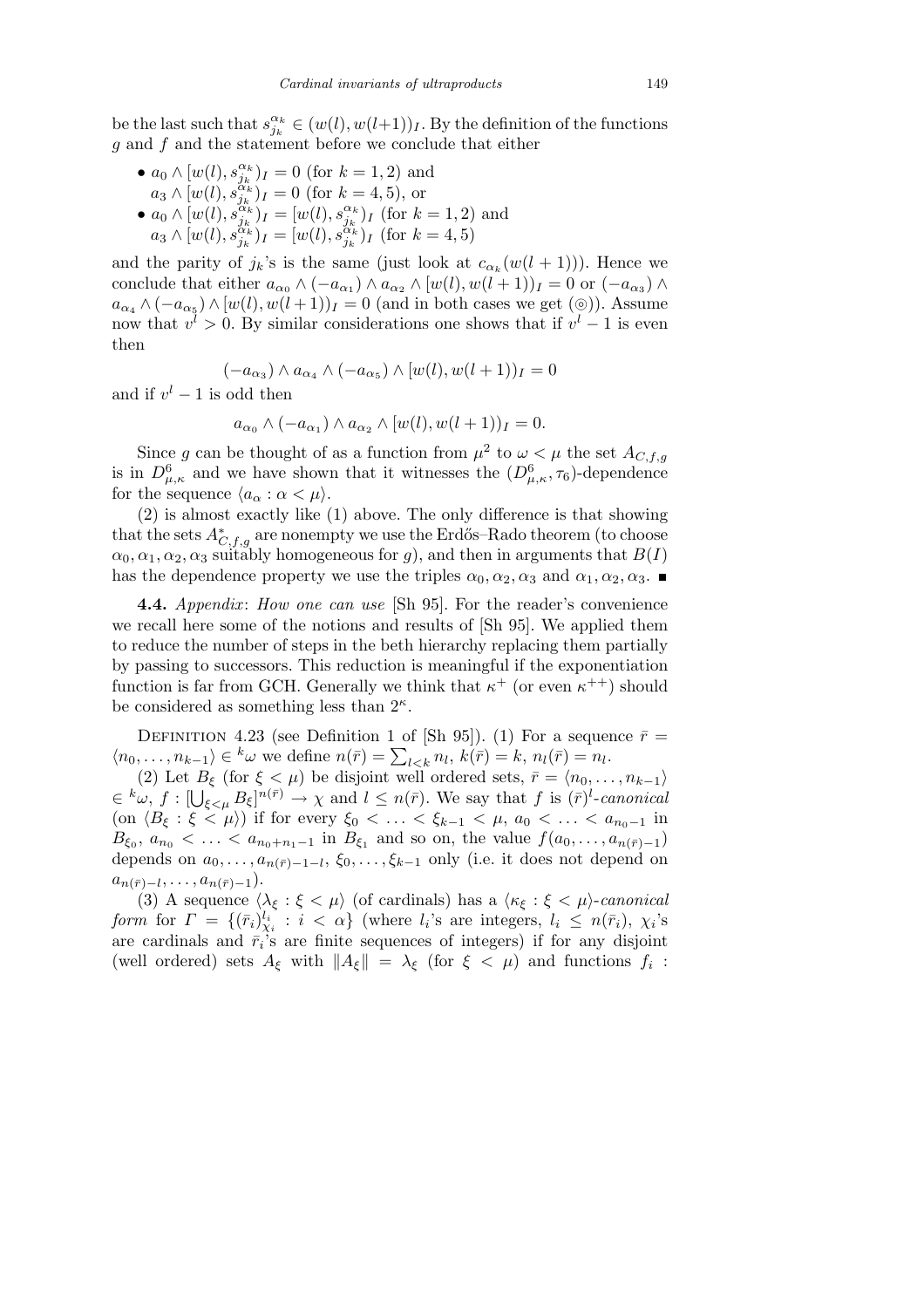[ S  $\mathcal{L}_{\xi \leq \kappa} A_{\xi}$ <sup>n( $\bar{r}_i$ )  $\to \chi_i$  (for  $i < \alpha$ ) there are sets  $B_{\xi} \subseteq A_{\xi}$  with  $||B_{\xi}|| = \kappa_{\xi}$ </sup> such that each function  $f_i$  is  $(\bar{r}_i)^{l_i}$ -canonical on  $\langle B_\xi : \xi < \mu \rangle$  (for  $i < \alpha$ ).

Several canonization theorems were proved in [Sh 95]; we will quote here two (the simplest actually) which we needed for our applications.

Proposition 4.24 (see Composition Claim 5 of [Sh 95]). *Let Γ*<sup>1</sup> *be*

 $\{(\langle n_0, \ldots, n_{k-1}, \ldots, n_{m-1} \rangle)_{2^{\mu}}^{p+q}$  $\binom{p+q}{2^{\mu}}: (\langle n_0, \ldots, n_{k-1}, \ldots, n_{m-1} \rangle) \binom{p}{2}$  $_{2^{\mu}}^p \in \Gamma_3$  &  $(\langle n_0, \ldots, n_{k-2}, n_{k-1}-s \rangle)_2^q$  $P_{2^{\mu}}^q \in \Gamma_2 \& p = s + n_k + \ldots + n_{m-1} \& 0 \leq s < n_{k-1}$ *Suppose that the sequence*  $\langle \lambda_{\xi}^3 : \xi < \mu \rangle$  *has a*  $\langle \lambda_{\xi}^2 : \xi < \mu \rangle$ -canonical form for *Γ*<sub>3</sub> *and the sequence*  $\langle \lambda_{\xi}^2 : \xi \leq \mu \rangle$  *has a*  $\langle \lambda_{\xi}^1 : \xi \leq \mu \rangle$ -canonical form for  $\Gamma_2$ . *Then the sequence*  $\langle \lambda_{\xi}^3 : \xi < \mu \rangle$  *has a*  $\langle \lambda_{\xi}^1 : \xi < \mu \rangle$ -canonical form for  $\Gamma_1$ .

Proposition 4.25 (see Conclusion 8(1) of [Sh 95]). *The sequence*

$$
\langle (2^\mu)^{++}:\xi<\mu\rangle
$$

*has a*  $\langle \mu : \xi < \mu \rangle$ -canonical form for  $\{(\bar{r}^{\wedge} \langle 1 \rangle)_{2^{\mu}}^2 : \bar{r} \in {^k\omega}, k < \omega \}$ .

Recall that for a cardinal  $\mu$  and an integer  $k$  we have defined  $\mathcal{T}_k(\mu)$  by  $\mathcal{T}_0(\mu) = \mu$  and  $\mathcal{T}_{k+1}(\mu) = (2^{\mathcal{T}_k(\mu)})^{++}.$ 

PROPOSITION 4.26. *Suppose that*  $\langle A_{\xi} : \xi \leq \mu \rangle$  *is a sequence of disjoint sets with*  $||A_{\xi}|| = \mathbb{k}_{+1}(\mu)$ . Let  $F : [\bigcup_{\xi \leq \mu} A_{\xi}]^{2k+1} \to 2^{\mu}$ . Then:

(a) *there are*  $\alpha_{\xi}^{0}, \alpha_{\xi}^{1} \in A_{\xi}$  (*for*  $\xi < \mu$ ),  $\alpha_{\xi}^{0} \neq \alpha_{\xi}^{1}$  such *that for any pairwise distinct*  $\xi_0, \ldots, \xi_k < \mu$ ,

( $\oplus$ )  $F(\alpha_{\xi_0}^0, \alpha_{\xi_0}^1, \ldots, \alpha_{\xi_{k-1}}^0, \alpha_{\xi_{k-1}}^1, \alpha_{\xi_k}^0) = F(\alpha_{\xi_0}^0, \alpha_{\xi_0}^1, \ldots, \alpha_{\xi_{k-1}}^0, \alpha_{\xi_{k-1}}^1, \alpha_{\xi_k}^1)$ *and even more*:

(b) *there are sets*  $B_{\xi} \in [A_{\xi}]^{\mu}$  (*for*  $\xi < \mu$ ) *such that if*  $\xi_0, \ldots, \xi_k < \mu$  *are distinct and*  $a_{\xi_i}^0, a_{\xi_i}^1 \in B_{\xi_i}$  are distinct then  $(\oplus)$  of (a) holds true.

P r o o f. It follows from 4.24 and 4.25 (e.g. inductively) that  $\langle \mathcal{T}_{k+1}(\mu) :$  $\xi < \mu$  has a  $\langle \mu : \xi < \mu \rangle$ -canonical form for *Γ*, where *Γ* consists of the following elements:

$$
\frac{(\langle 2...21 \rangle)^2_{2^{\mu}}, (\langle 2...211 \rangle)^2_{2^{\mu}}, (\langle 2...2121 \rangle)^4_{2^{\mu}},}{\langle 2...21221 \rangle^{6}_{2^{\mu}}, \dots, (\langle 12...21 \rangle)^{2k+2}_{2^{\mu}}.}
$$

#### **References**

[Ko] S. Koppelberg, *Handbook of Boolean Algebras*, Vol. 1, D. Monk, and R. Bonet (eds.), North-Holland, 1989.